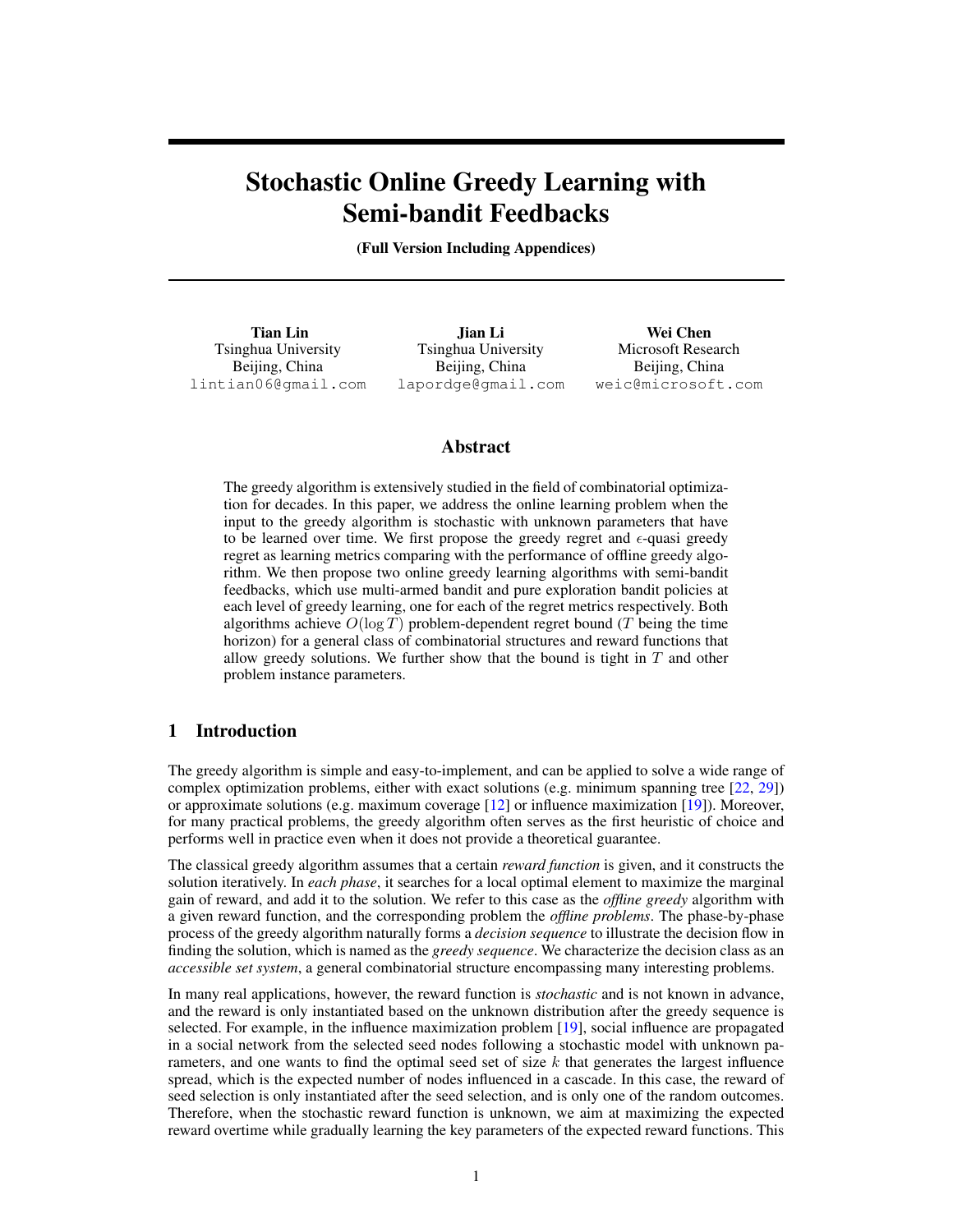falls in the domain of *online learning*, and we refer the *online algorithm* as the strategy of the *player*, who makes sequential decisions, interacts with the environment, obtains feedbacks, and accumulates her reward. For *online greedy algorithms* in particular, at each time step the player selects and plays a candidate decision sequence while the environment instantiates the reward function, and then the player collects the values of instantiated function at every phase of the decision sequence as the feedbacks (thus the name of *semi-bandit feedbacks* [\[2\]](#page-8-4)), and takes the value of the final phase as the reward cumulated in this step.

The typical objective for an online algorithm is to make sequential decisions against the optimal solution in the offline problem where the reward function is known a priori. For online greedy algorithms, instead, we compare it with the solution of the offline greedy algorithm, and minimize their gap of the cumulative reward over time, termed as the *greedy regret*. Furthermore, in some problems such as influence maximization, the reward function is estimated with error even for the offline problem [\[19\]](#page-8-3) and thus the greedily selected element at each phase may contain some  $\epsilon$  error. We call such greedy sequence as  $\epsilon$ -quasi greedy sequence. To accommodate these cases, we also define the metric of *-quasi greedy regret*, which compares the online solution against the minimum offline solution from all  $\epsilon$ -quasi greedy sequences.

In this paper, we propose two online greedy algorithms targeted at two regret metrics respectively. The first algorithm OG-UCB uses the stochastic multi-armed bandit (MAB) [\[25,](#page-8-5) [8\]](#page-8-6), in particular the well-known UCB policy [\[3\]](#page-8-7) as the building block to minimize the greedy regret. We apply the UCB policy to every phase by associating the confidence bound to each arm, and then choose the arm having the highest upper confidence bound greedily in the process of decision. For the second scenario where we allow tolerating  $\epsilon$ -error for each phase, we propose a *first-explore-then-exploit* algorithm OG-LUCB to minimize the  $\epsilon$ -quasi greedy regret. For every phase in the greedy process, OG-LUCB applies the LUCB policy [\[18,](#page-8-8) [9\]](#page-8-9) which depends on the upper and lower confidence bound to eliminate arms. It first explores each arm until the lower bound of one arm is higher than the upper bound of any other arm within an  $\epsilon$ -error, then the stage of current phase is switched to exploit that best arm, and continues to the next phase. Both OG-UCB and OG-LUCB achieve the problemdependent  $O(\log T)$  bound in terms of the respective regret metrics, where the coefficients in front of T depends on direct elements along the greedy sequence (a.k.a., its *decision frontier*) corresponding to the instance of learning problem. The two algorithms have complementary advantages: when we really target at greedy regret (setting  $\epsilon$  to 0 for OG-LUCB), OG-UCB has a slightly better regret guarantee and does not need an artificial switch between exploration and exploitation; when we are satisfied with  $\epsilon$ -quasi greedy regret, OG-LUCB works but OG-UCB cannot be adapted for this case and may suffer a larger regret. We also show a problem instance in this paper, where the upper bound is tight to the lower bound in  $T$  and other problem parameters.

We further show our algorithms can be easily extended to the knapsack problem, and applied to the stochastic online maximization for consistent functions and submodular functions, etc., in the supplementary material.

To summarize, our contributions include the following: (a) To the best of our knowledge, we are the first to propose the framework using the greedy regret and  $\epsilon$ -quasi greedy regret to characterize the online performance of the stochastic greedy algorithm for different scenarios, and it works for a wide class of accessible set systems and general reward functions; (b) We propose Algorithms OG-UCB and OG-LUCB that achieve the problem-dependent  $O(\log T)$  regret bound; and (c) We also show that the upper bound matches with the lower bound (up to a constant factor).

Due to the space constraint, the analysis of algorithms, applications and empirical evaluation of the lower bound are moved to the supplementary material.

Related Work. The multi-armed bandit (MAB) problem for both stochastic and adversarial settings [\[25,](#page-8-5) [4,](#page-8-10) [6\]](#page-8-11) has been widely studied for decades. Most work focus on minimizing the cumulative regret over time [\[3,](#page-8-7) [16\]](#page-8-12), or identifying the optimal solution in terms of pure exploration bandits [\[1,](#page-8-13) [18,](#page-8-8) [7\]](#page-8-14). Among those work, there is one line of research that generalizes MAB to combinatorial learning problems [\[8,](#page-8-6) [15,](#page-8-15) [2,](#page-8-4) [11,](#page-8-16) [24,](#page-8-17) [26,](#page-8-18) [9\]](#page-8-9). Our paper belongs to this line considering stochastic learning with semi-bandit feedbacks, while we focus on the greedy algorithm, the structure and its performance measure, which have not been addressed.

The classical greedy algorithms in the offline setting are studied in many applications [\[22,](#page-8-0) [29,](#page-8-1) [12,](#page-8-2) [5\]](#page-8-19), and there is a line of work [\[17,](#page-8-20) [20\]](#page-8-21) focusing on characterizing the greedy structure for solutions. We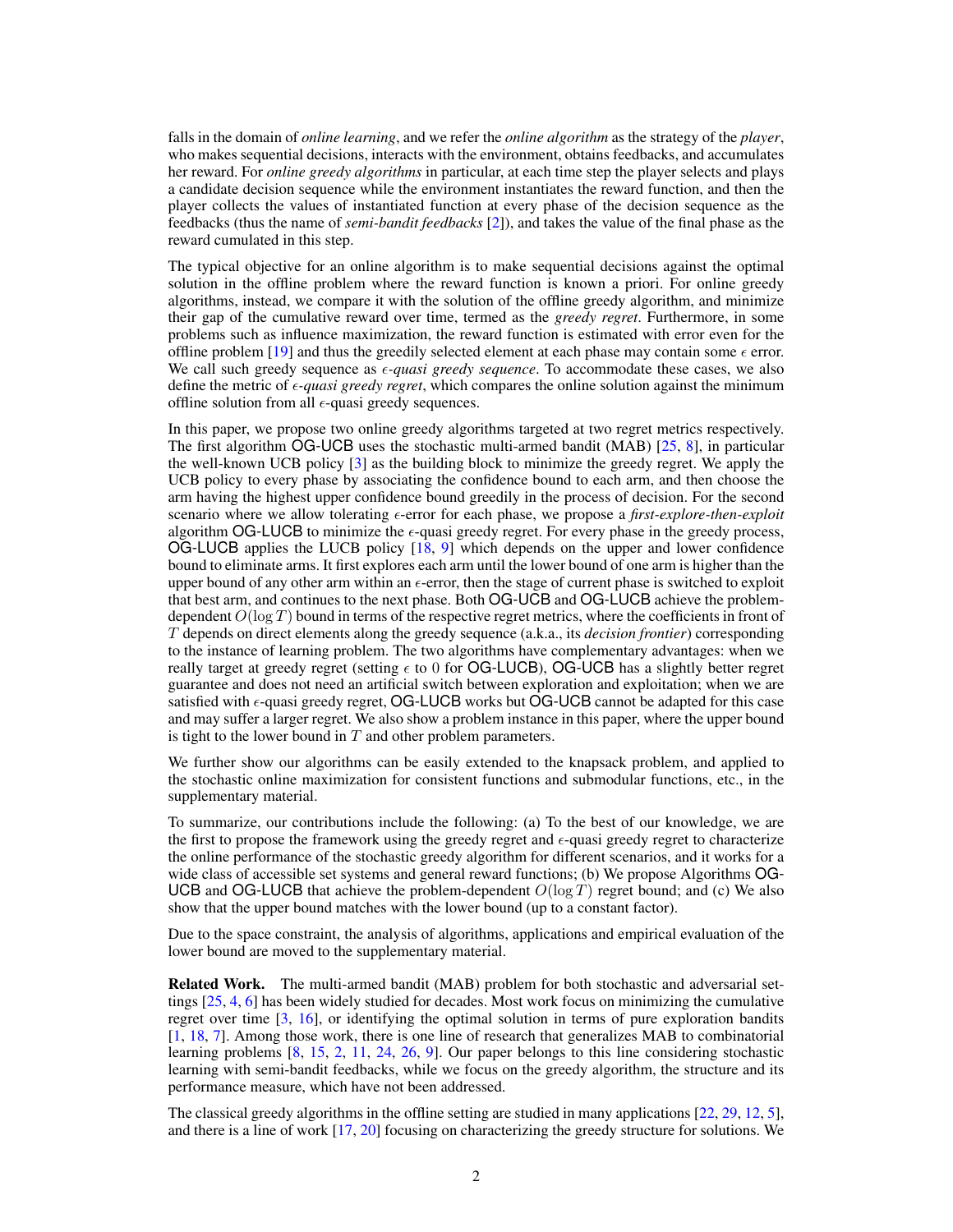adopt their characterizations of accessible set systems to the online setting of the greedy learning. There is also a branch of work using the greedy algorithm to solve online learning problem, while they require the knowledge of the exact form of reward function, restricting to special functions such as linear [\[2,](#page-8-4) [23\]](#page-8-22) and submodular rewards [\[31,](#page-8-23) [14\]](#page-8-24). Our work does not assume the exact form, and it covers a much larger class of combinatorial structures and reward functions.

## <span id="page-2-0"></span>2 Preliminaries

Online combinatorial learning problem can be formulated as a repeated game between *the environment* and *the player* under stochastic multi-armed bandit framework.

Let  $E = \{e_1, e_2, \ldots, e_n\}$  be a finite *ground set* of size n, and F be a collection of subsets of E. We consider the *accessible set system*  $(E, \mathcal{F})$  satisfying the following two axioms: (1)  $\emptyset \in \mathcal{F}$ ; (2) If  $S \in$  $\mathcal F$  and  $S \neq \emptyset$ , then there exists some e in E, s.t.,  $S \setminus \{e\} \in \mathcal F$ . We define any set  $S \subseteq E$  as a *feasible set* if  $S \in \mathcal{F}$ . For any  $S \in \mathcal{F}$ , its *accessible set* is defined as  $\mathcal{N}(S) := \{e \in E \setminus S : S \cup \{e\} \in \mathcal{F}\}.$ We say feasible set S is *maximal* if  $\mathcal{N}(S) = \emptyset$ . Define the *largest length* of any feasible set as  $m := \max_{S \in \mathcal{F}} |S|$  ( $m \leq n$ ), and the *largest width* of any feasible set as  $W := \max_{S \in \mathcal{F}} |\mathcal{N}(S)|$  $(W \leq n)$ . We say that such an *accessible set system*  $(E, \mathcal{F})$  is the *decision class* of the player. In the class of combinatorial learning problems, the size of  $\mathcal F$  is usually very large (e.g., exponential in m,  $W$  and  $n$ ).

Beginning with an empty set, the *accessible set system* (E, F) ensures that any feasible set S can be acquired by adding elements one by one in some order (cf. Lemma [A.1](#page-10-0) in the supplementary material for more details), which naturally forms the decision process of the player. For convenience, we say the player can choose a *decision sequence*, defined as an ordered feasible sets  $\sigma := \langle S_0, S_1, \ldots, S_k \rangle \in \mathcal{F}^{k+1}$  satisfying that  $\emptyset = S_0 \subset S_1 \subset \cdots \subset S_k$  and for any  $i = 1, 2, \ldots, k$ ,  $S_i = S_{i-1} \cup \{s_i\}$  where  $s_i \in \mathcal{N}(S_{i-1})$ . Besides, define decision sequence  $\sigma$  as *maximal* if and only if  $S_k$  is maximal.

Let  $\Omega$  be an arbitrary set. The environment draws i.i.d. samples from  $\Omega$  as  $\omega_1, \omega_2, \ldots$ , at *each time*  $t = 1, 2, \ldots$ , by following a predetermined but unknown distribution. Consider reward function  $f : \mathcal{F} \times \Omega \to \mathbb{R}$  that is bounded, and it is non-decreasing<sup>[1](#page-0-0)</sup> in the first parameter, while the exact form of function is agnostic to the player. We use a shorthand  $f_t(S) := f(S, \omega_t)$  to denote the reward for any given S at time t, and denote the expected reward as  $\overline{f}(S) := \mathbb{E}_{\omega_1}[f_1(S)]$ , where the expectation  $\mathbb{E}_{\omega_t}$  is taken from the randomness of the environment at time t. For ease of presentation, we assume that the reward function for any time  $t$  is normalized with arbitrary alignment as follows: (1)  $f_t(\emptyset) = L$  (for any constant  $L \ge 0$ ); (2) for any  $S \in \mathcal{F}, e \in \mathcal{N}(S), f_t(S \cup \{e\}) - f_t(S) \in [0, 1].$ Therefore, reward function  $f(\cdot, \cdot)$  is implicitly bounded within  $[L, L + m]$ .

We extend the concept of arms in MAB, and introduce notation  $a := e|S$  to define *an arm*, representing the selected element e based on the prefix S, where S is a feasible set and  $e \in \mathcal{N}(S)$ ; and define  $A := \{e|S : \forall S \in \mathcal{F}, \forall e \in \mathcal{N}(S)\}\$ as the *arm space*. Then, we can define the *marginal reward* for function  $f_t$  as  $f_t(e|S) := f_t(S \cup \{e\}) - f_t(S)$ , and the *expected marginal reward* for  $\overline{f}$ as  $\overline{f}(e|S) := \overline{f}(S \cup \{e\}) - \overline{f}(S)$ . Notice that the use of arms characterizes the marginal reward, and also indicates that it is related to the player's previous decision.

## <span id="page-2-1"></span>2.1 The Offline Problem and The Offline Greedy Algorithm

In the *offline problem*, we assume that  $\overline{f}$  is provided as a value oracle. Therefore, the objective is to find the optimal solution  $S^* = \arg \max_{S \in \mathcal{F}} \overline{f}(S)$ , which only depends on the player's decision. When the optimal solution is computationally hard to obtain, usually we are interested in finding a feasible set  $S^+ \in \mathcal{F}$  such that  $\overline{f}(S^+) \geq \alpha \overline{f}(S^*)$  where  $\alpha \in (0,1]$ , then  $S^+$  is called an  $\alpha$ *approximation* solution. That is a typical case where the greedy algorithm comes into play.

The *offline greedy* algorithm is a local search algorithm that refines the solution *phase by phase.* It goes as follows: (a) Let  $G_0 = \emptyset$ ; (b) For each phase  $k = 0, 1, \ldots$ , find  $g_{k+1}$  =  $\arg \max_{e \in \mathcal{N}(G_k)} \overline{f}(e|G_k)$ , and let  $G_{k+1} = G_k \cup \{g_{k+1}\}\$ ; (c) The above process ends when  $\mathcal{N}(G_{k+1}) = \emptyset$  ( $G_{k+1}$  is maximal). We define the maximal decision sequence  $\sigma^{\mathsf{G}} :=$ 

<sup>&</sup>lt;sup>1</sup>Therefore, the optimal solution is a maximal decision sequence.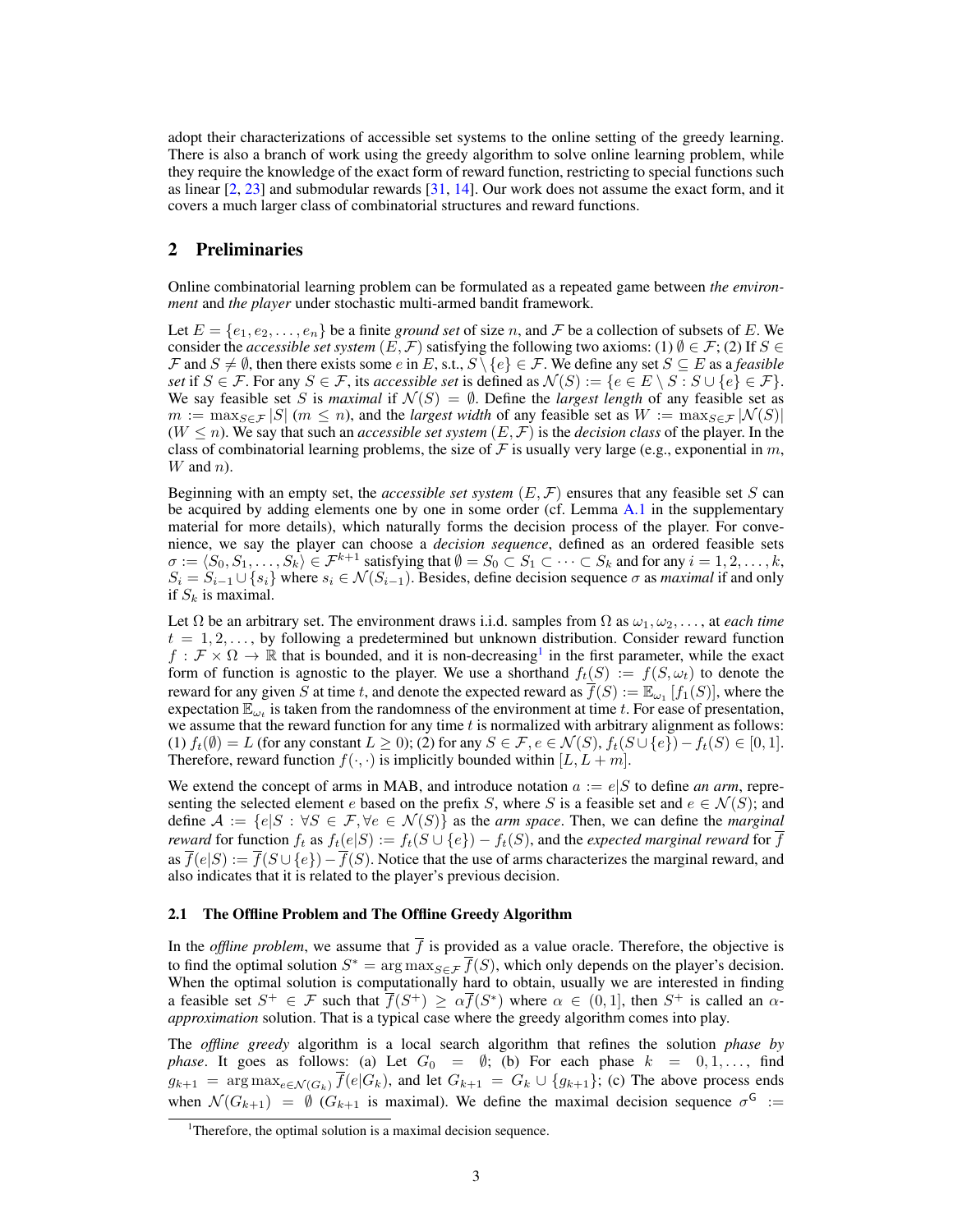$\langle G_0, G_1, \ldots, G_m \varsigma \rangle$  (m<sup>G</sup> is its length) found by the offline greedy as the *greedy sequence*. For simplicity, we assume that it is unique.

One important feature is that the greedy algorithm uses a polynomial number of calls  $(\text{poly}(m, W, n))$  to the offline oracle, even though the size of F or A may be exponentially large.

In some cases such as the offline influence maximization problem [\[19\]](#page-8-3), the value of  $\bar{f}(\cdot)$  can only be accessed with some error or estimated approximately. Sometimes, even though  $\overline{f}(\cdot)$  can be computed exactly, we may only need an approximate maximizer in each greedy phase in favor of computational efficiency (e.g., efficient submodular maximization [\[27\]](#page-8-25)). To capture such scenarios, we say a maximal decision sequence  $\sigma = \langle S_0, S_1, \ldots, S_{m'} \rangle$  is an  $\epsilon$ -quasi greedy sequence ( $\epsilon \ge 0$ ), if the greedy decision can tolerate  $\epsilon$  error every phase, i.e., for each  $k = 0, 1, \ldots, m' - 1$  and  $S_{k+1} = S_k \cup \{s_{k+1}\},$  $\overline{f}(s_{k+1}|S_k) \ge \max_{s \in \mathcal{N}(S_k)} \overline{f}(s|S_k) - \epsilon$ . Notice that there could be many  $\epsilon$ -quasi greedy sequences, and we denote  $\sigma^Q := \langle Q_0, Q_1, \ldots, Q_mQ \rangle$   $(m^Q$  is its length) as the one with the minimum reward, that is  $\overline{f}(Q_m \circ)$  is minimized over all  $\epsilon$ -quasi greedy sequences.

#### <span id="page-3-2"></span>2.2 The Online Problem

In the online case, in constrast  $\overline{f}$  is not provided. The player can only access one of functions  $f_1, f_2, \ldots$ , generated by the environment, for each time step during a repeated game.

For each time  $t$ , the game proceeds in the following three steps: (1) The environment draws i.i.d. sample  $\omega_t \in \Omega$  from its predetermined distribution without revealing it; (2) the player may, based on her previous knowledge, select a decision sequence  $\sigma^t = \langle S_0, S_1, \ldots, S_{m^t} \rangle$ , which reflects the process of her decision phase by phase; (3) then, the player plays  $\sigma^t$  and gains reward  $f_t(S_{m^t})$ , while observes intermediate feedbacks  $f_t(S_0), f_t(S_1), \ldots, f_t(S_{m^t})$  to update her knowledge. We refer such feedbacks as *semi-bandit feedbacks* in the decision order.

For any time  $t = 1, 2, \ldots$ , denote  $\sigma^t = \langle S_0^t, S_1^t, \ldots, S_{m^t}^t \rangle$  and  $S^t := S_{m^t}^t$ . The player is to make sequential decisions, and the classical objective is to minimize the cumulative gap of rewards against the optimal solution [\[3\]](#page-8-7) or the approximation solution [\[11\]](#page-8-16). For example, when the optimal solution  $S^* = \arg \max_{S \in \mathcal{F}} \mathbb{E}[f_1(S)]$  can be solved in the offline problem, we minimize the expected *cumulative regret*  $R(T) := T \cdot \mathbb{E}[f_1(S^*)] - \sum_{t=1}^T \mathbb{E}[f_t(S^t)]$  over the time horizon T, where the expectation is taken from the randomness of the environment and the possible random algorithm of the player. In this paper, we are interested in online algorithms that are comparable to the solution of the offline greedy algorithm, namely the greedy sequence  $\sigma^{\mathsf{G}} = \langle G_0, G_1, \ldots, G_m \varsigma \rangle$ . Thus, the objective is to minimize the *greedy regret* defined as

<span id="page-3-0"></span>
$$
R^{G}(T) := T \cdot \mathbb{E}\left[f_1(G_{m^G})\right] - \sum_{t=1}^{T} \mathbb{E}\left[f_t(S^t)\right].
$$
 (1)

Given  $\epsilon \geq 0$ , we define the  $\epsilon$ -quasi greedy regret as

<span id="page-3-1"></span>
$$
R^{Q}(T) := T \cdot \mathbb{E}[f_1(Q_m \circ)] - \sum_{t=1}^{T} \mathbb{E}[f_t(S^t)], \qquad (2)
$$

where  $\sigma^{\mathsf{Q}} = \langle Q_0, Q_1, \ldots, Q_m \mathsf{Q} \rangle$  is the minimum  $\epsilon$ -quasi greedy sequence.

We remark that if the offline greedy algorithm provides an  $\alpha$ -approximation solution (with  $0 < \alpha \leq$ 1), then the greedy regret (or  $\epsilon$ -quasi greedy regret) also provides  $\alpha$ -approximation regret, which is the regret comparing to the  $\alpha$  fraction of the optimal solution, as defined in [\[11\]](#page-8-16).

In the rest of the paper, our goal is to design the player's policy that is comparable to the offline greedy, in other words,  $R^{\mathsf{G}}(T)/T = \overline{f}(G_{m^{\mathsf{G}}}) - \frac{1}{T} \sum_{t=1}^{T} \mathbb{E}[f_t(S^t)] = o(1)$ . Thus, to achieve sublinear greedy regret  $R^{G}(T) = o(T)$  is our main focus.

## <span id="page-3-3"></span>3 The Online Greedy and Algorithm **OG-UCB**

In this section, we propose our Online Greedy (OG) algorithm with the UCB policy to minimize the greedy regret (defined in [\(1\)](#page-3-0)).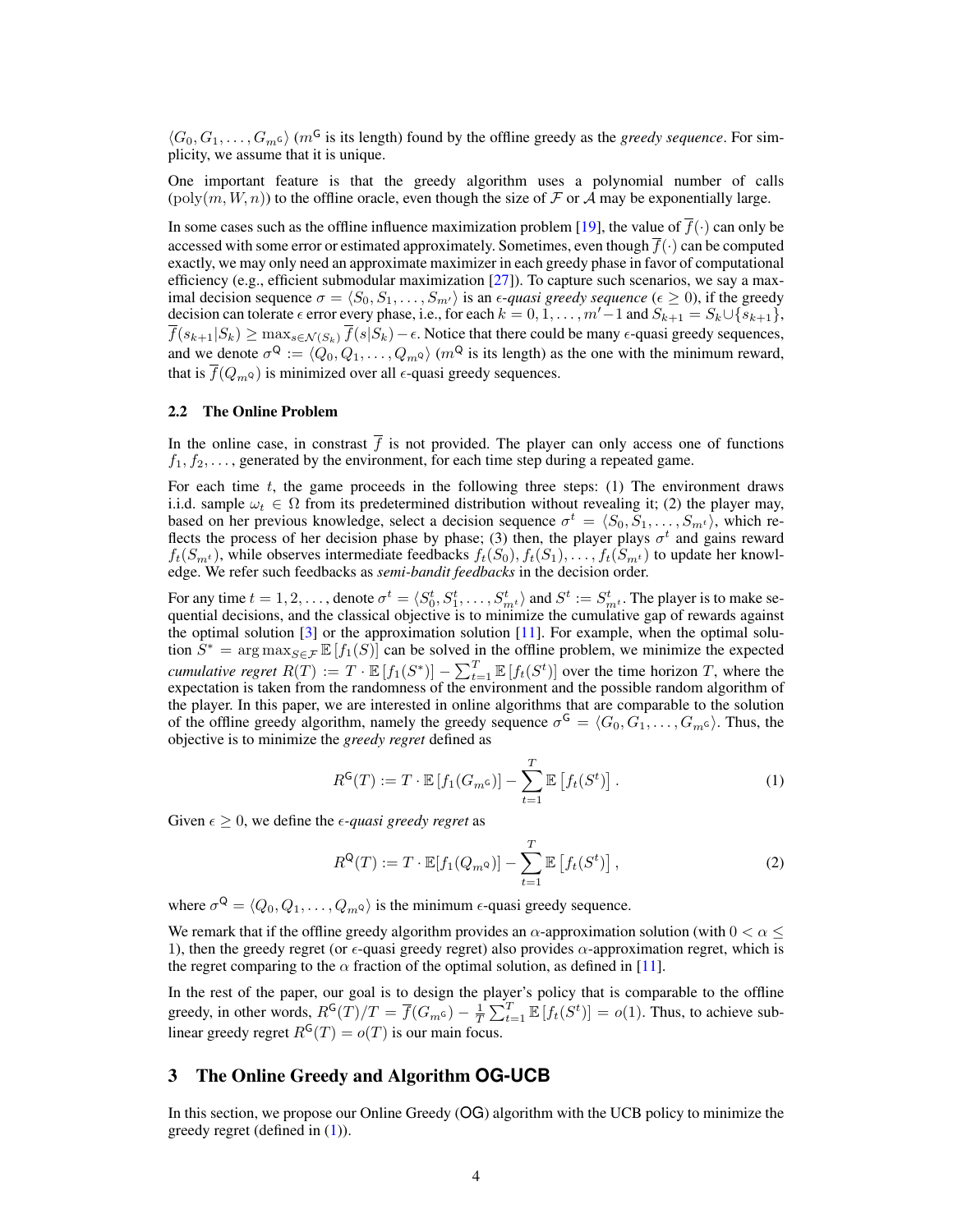## <span id="page-4-1"></span>Algorithm 1 OG

<span id="page-4-8"></span><span id="page-4-2"></span>Require: MaxOracle 1: for  $t = 1, 2, \ldots$  do 2:  $S_0 \leftarrow \emptyset$ ;  $k \leftarrow 0$ ;  $h_0 \leftarrow$  true<br>3: **repeat**  $\therefore$  repeat .  $\therefore$  online greedy procedure 4:  $A \leftarrow \{e | S_k : \forall e \in \mathcal{N}(S_k) \}; t' \leftarrow \sum_{a \in A} N(a) + 1$ 5:  $(s_{k+1}|S_k, h_k) \leftarrow \text{MaxOracle}\left(A, \hat{X}(\cdot), N(\cdot), t'\right)$  $\triangleright$  find the current maximal 6:  $S_{k+1} \leftarrow S_k \cup \{s_{k+1}\}; k \leftarrow k+1$ <br>7: **until**  $\mathcal{N}(S_k) = \emptyset$  $\triangleright$  until a maximal sequence is found 8: Play sequence  $\sigma^t \leftarrow \langle S_0, \ldots, S_k \rangle$ , observe  $\{f_t(S_0), \ldots, f_t(S_k)\}$ , and gain  $\bar{f}_t(S_k)$ . 9: **for all**  $i = 1, 2, \ldots, k$  **do**  $\triangleright$  update according to signals from MaxOracle 10: **if**  $h_0, h_1, \cdots, h_{i-1}$  **are all true then** 11: Update  $\hat{X}(s_i|S_{i-1})$  and  $N(s_i|S_{i-1})$  according to [\(3\)](#page-4-0).

<span id="page-4-7"></span><span id="page-4-5"></span><span id="page-4-4"></span><span id="page-4-3"></span>**Subroutine 2** UCB( $A, \hat{X}(\cdot), N(\cdot), t$ ) to implement MaxOracle

| <b>Setup:</b> confidence radius rad <sub>t</sub> (a) := $\sqrt{\frac{3 \ln t}{2N(a)}}$ , for each $a \in A$                  |                                         |
|------------------------------------------------------------------------------------------------------------------------------|-----------------------------------------|
| 1: if $\exists a \in A$ , $\hat{X}(a)$ is not initialized then                                                               | $\triangleright$ break ties arbitrarily |
| 2: <b>return</b> $(a, true)$                                                                                                 | $\triangleright$ to initialize arms     |
| $3:$ else                                                                                                                    | $\triangleright$ apply UCB's rule       |
| 4: $I_t^+ \leftarrow \arg \max_{a \in A} \left\{ \hat{X}(a) + \text{rad}_t(a) \right\}$ , and <b>return</b> $(I_t^+$ , true) |                                         |

For any arm  $a = e|S \in \mathcal{A}$ , playing a at each time t yields the marginal reward as a random variable  $X_t(a) = f_t(a)$ , in which the random event  $\omega_t \in \Omega$  is i.i.d., and we denote  $\mu(a)$  as its true mean (i.e.,  $\mu(a) := \mathbb{E}[X_1(a)]$ . Let  $X(a)$  be the empirical mean for the marginal reward of a, and  $N(a)$  be the counter of the plays. More specifically, denote  $\hat{X}_t(a)$  and  $N_t(a)$  for particular  $\hat{X}(a)$  and  $N(a)$  at the beginning of the time step  $t$ , and they are evaluated as follows:

<span id="page-4-0"></span>
$$
\hat{X}_t(a) = \frac{\sum_{i=1}^{t-1} f_i(a) \mathbb{I}_i(a)}{\sum_{i=1}^{t-1} \mathbb{I}_i(a)}, \quad N_t(a) = \sum_{i=1}^{t-1} \mathbb{I}_i(a),
$$
\n(3)

where  $\mathbb{I}_i(a) \in \{0,1\}$  indicates whether a is updated at time i. In particular, assume that our algorithm is lazy-initialized so that each  $\ddot{X}(a)$  and  $N(a)$  is 0 by default, until a is played.

The *Online Greedy* algorithm (OG) proposed in Algorithm [1](#page-4-1) serves as a meta-algorithm allowing different implementations of Subroutine MaxOracle. For every time  $t$ , OG calls MaxOracle (Line [5,](#page-4-2) to be specified later) to find the local maximal phase by phase, until the decision sequence  $\sigma^t$ is made. Then, it plays sequence  $\sigma^t$ , observes feedbacks and gains the reward (Line [8\)](#page-4-3). Meanwhile, OG collects the Boolean signals  $(h_k)$  from MaxOracle during the greedy process (Line [5\)](#page-4-2), and update estimators  $X(\cdot)$  and  $N(\cdot)$  according to those signals (Line [10\)](#page-4-4). On the other hand, MaxOracle takes accessible arms A, estimators  $\hat{X}(\cdot), N(\cdot)$ , and counted time  $t'$ , and returns an arm from A and signal  $h_k \in \{$ true, false} to instruct OG whether to update estimators for the following phase.

The classical UCB [\[3\]](#page-8-7) can be used to implement MaxOracle, which is described in Subroutine [2.](#page-4-5) We term our algorithm OG, in which MaxOracle is implemented by Subroutine [2](#page-4-5) UCB, as Algorithm OG-UCB. A few remarks are in order: First, Algorithm OG-UCB chooses an arm with the highest upper confidence bound for each phase. Second, the signal  $h_k$  is *always* true, meaning that OG-UCB always update empirical means of arms along the decision sequence. Third, because we use lazy-initialized  $\hat{X}(\cdot)$  and  $N(\cdot)$ , the memory is allocated only when it is needed.

#### <span id="page-4-6"></span>3.1 Regret Bound of **OG-UCB**

For any feasible set S, define the *greedy element for* S as  $g_S^* := \arg \max_{e \in \mathcal{N}(S)} \overline{f}(e|S)$ , and we use  $\mathcal{N}_{-}(S) := \mathcal{N}(S) \setminus \{g_{S}^{*}\}\$  for convenience. Denote  $\mathcal{F}^{\dagger} := \{S \in \mathcal{F} : S \text{ is maximal}\}\$ as the collection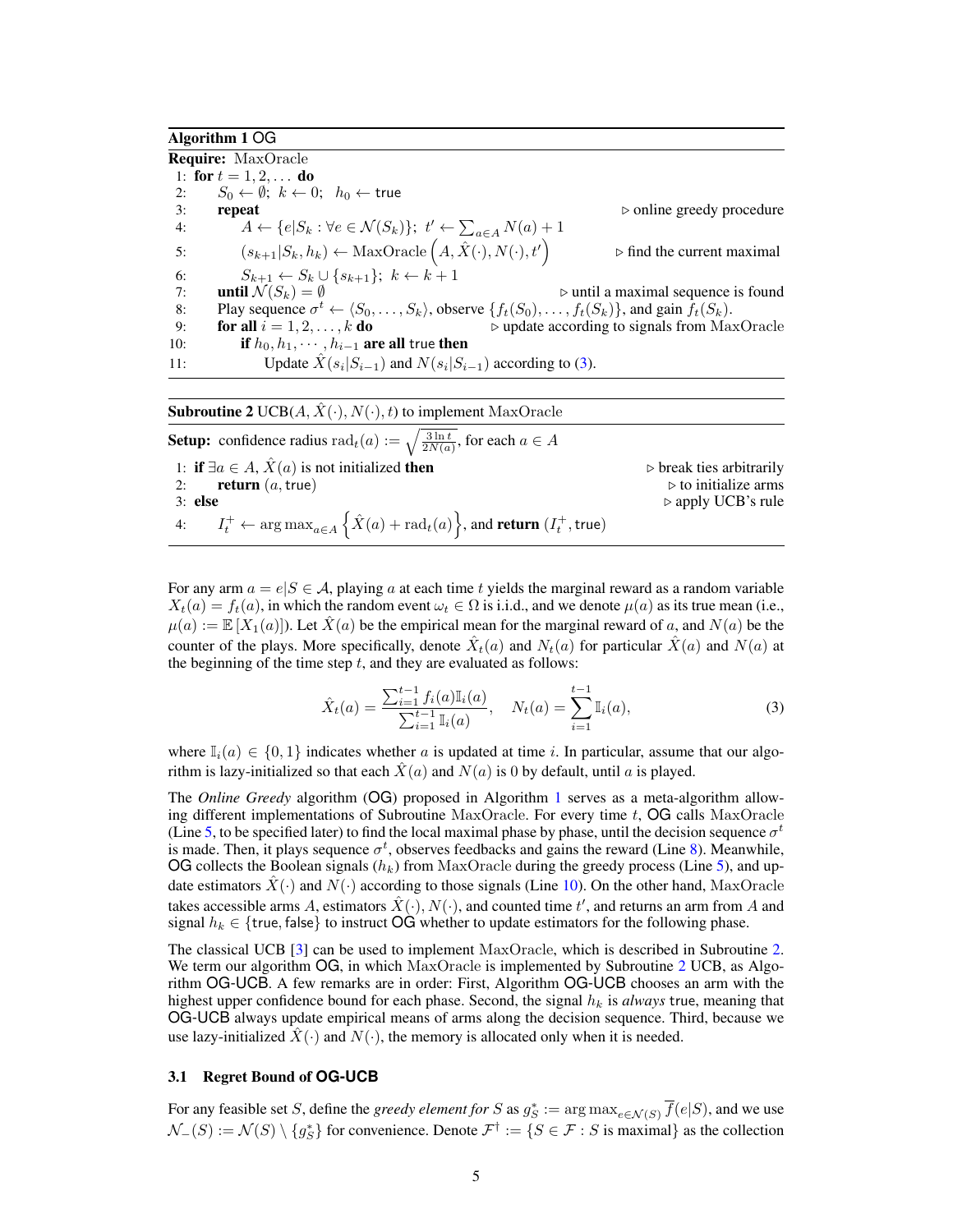of all maximal feasible sets in  $\mathcal F$ . We use the following gaps to measure the performance of the algorithm.

<span id="page-5-3"></span>**Definition 3.1** (Gaps). The *gap* between the maximal greedy feasible set  $G_m$  and any  $S \in \mathcal{F}$  is defined as  $\Delta(S) := \overline{f}(G_m \epsilon) - \overline{f}(S)$  if it is positive, and 0 otherwise. We define the *maximum gap* as  $\Delta_{\max} = f(G_m \epsilon) - \min_{S \in \mathcal{F}^{\dagger}} f(S)$ , which is the worst penalty for any maximal feasible set. For any arms  $a = e|S \in \mathcal{A}$ , we define the *unit gap* of a (i.e., the gap for one phase) as

<span id="page-5-4"></span><span id="page-5-1"></span>
$$
\Delta(a) = \Delta(e|S) := \begin{cases} \overline{f}(g_S^*|S) - \overline{f}(e|S), & e \neq g_S^* \\ \overline{f}(g_S^*|S) - \max_{e' \in \mathcal{N}_-(S)} \overline{f}(e'|S), & e = g_S^* \end{cases} (4)
$$

For any arms  $a = e|S \in \mathcal{A}$ , we define the *sunk-cost gap* (irreversible once selected) as

$$
\Delta^*(a) = \Delta^*(e|S) := \max\left\{ \overline{f}(G_m \mathbf{G}) - \min_{V:V \in \mathcal{F}^{\dagger}, S \cup \{e\} \prec V} \overline{f}(V), 0 \right\},\tag{5}
$$

where for two feasible sets A and B,  $A \prec B$  means that A is a prefix of B in some decision sequence, that is, there exists a decision sequence  $\sigma = \langle S_0 = \emptyset, S_1, \ldots, S_k \rangle$  such that  $S_k = B$  and for some  $j < k$ ,  $S_j = A$ . Thus,  $\Delta^*(e|S)$  means the largest gap we may have after we have fixed our prefix selection to be  $S \cup \{e\}$ , and is upper bounded by  $\Delta_{\text{max}}$ .

<span id="page-5-5"></span>**Definition 3.2** (Decision frontier). For any decision sequence  $\sigma = \langle S_0, S_1, \ldots, S_k \rangle$ , define *decision frontier*  $\Gamma(\sigma) := \bigcup_{i=1}^k \{e|S_{i-1} : e \in \mathcal{N}(S_{i-1})\} \subseteq \mathcal{A}$  as the arms need to be explored in the decision sequence  $\sigma$ , and  $\Gamma_-(\sigma) := \bigcup_{i=1}^k \{e|S_{i-1} : \forall e \in \mathcal{N}_-(S_{i-1})\}$  similarly.

<span id="page-5-2"></span>Theorem 3.1 (Greedy regret bound). *For any time* T*, Algorithm OG-UCB (Algorithm [1](#page-4-1) with Subroutine [2\)](#page-4-5) can achieve the greedy regret*

$$
R^{\mathsf{G}}(T) \leq \sum_{a \in \Gamma_-(\sigma^{\mathsf{G}})} \left( \frac{6\Delta^*(a) \cdot \ln T}{\Delta(a)^2} + \left( \frac{\pi^2}{3} + 1 \right) \Delta^*(a) \right),\tag{6}
$$

*where* σ <sup>G</sup> *is the greedy decision sequence.*

When  $m = 1$ , the above theorem immediately recovers the regret bound of the classical UCB [\[3\]](#page-8-7) (with  $\Delta^*(a) = \Delta(a)$ ). The greedy regret is bounded by  $O\left(\frac{mW\Delta_{\text{max}}\log T}{\Delta^2}\right)$  where  $\Delta$  is the minimum unit gap ( $\Delta = \min_{a \in \mathcal{A}} \Delta(a)$ ), and the memory cost is at most proportional to the regret. For a special class of linear bandits, a simple extension where we treat arms  $e|S$  and  $e|S'$  as the same can make OG-UCB essentially the same as OMM in [\[23\]](#page-8-22), while the regret is  $O(\frac{n}{\Delta} \log T)$  and the memory cost is  $O(n)$  (cf. Appendix [F.1](#page-25-0) of the supplementary material).

## <span id="page-5-6"></span>4 Relaxing the Greedy Sequence with  $\epsilon$ -Error Tolerance

In this section, we propose an online algorithm called  $OG-LUCB$ , which learns an  $\epsilon$ -quasi greedy sequence, with the goal of minimizing the  $\epsilon$ -quasi greedy regret (in [\(2\)](#page-3-1)). We learn  $\epsilon$ -quasi-greedy sequences by a *first-explore-then-exploit policy*, which utilizes results from PAC learning with a fixed confidence setting. In Section [4.1,](#page-5-0) we implement MaxOracle via the LUCB policy, and derive its exploration time; we then assume the knowledge of time horizon  $T$  in Section [4.2,](#page-6-0) and analyze the  $\epsilon$ -quasi greedy regret; and in Section [4.3,](#page-7-0) we show that the assumption of knowing T can be further removed.

## <span id="page-5-0"></span>4.1 **OG** with a first-explore-then-exploit policy

Given  $\epsilon \geq 0$  and failure probability  $\delta \in (0,1)$ , we use Subroutine [3](#page-6-1) LUCB<sub> $\epsilon, \delta$ </sub> to implement the subroutine MaxOracle in Algorithm OG. We call the resulting algorithm  $OG\text{-}LUCB_{\epsilon,\delta}$ . Specifically, Subroutine [3](#page-6-1) is adapted from CLUCB-PAC in [\[9\]](#page-8-9), and specialized to explore the top-one element in the support of  $[0,1]$  (i.e., set  $R = \frac{1}{2}$ , width $(\mathcal{M}) = 2$  and Oracle = arg max in [\[9\]](#page-8-9)). Assume that  $I^{\text{exploit}}(\cdot)$  is lazy-initialized. For each greedy phase, the algorithm first explores each arm in A in the *exploration* stage, during which the return flag (the second return field) is always false; when the optimal one is found (initialize  $I^{\text{exploit}}(A)$  with  $\hat{I}_t$ ), it sticks to  $I^{\text{exploit}}(A)$  in the *exploitation* stage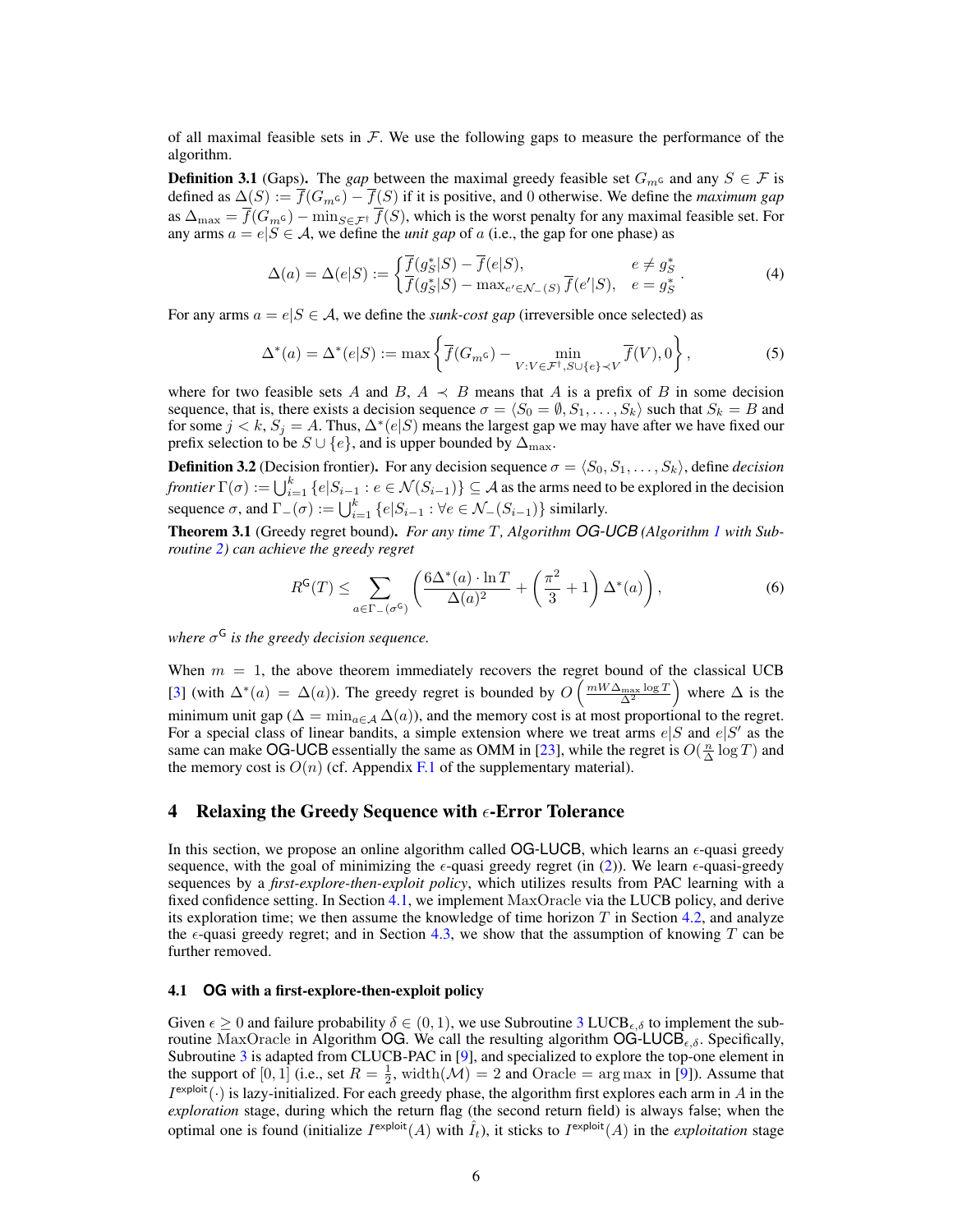<span id="page-6-1"></span>**Subroutine 3** LUCB<sub> $\epsilon, \delta$ </sub> $(A, \hat{X}(\cdot), N(\cdot), t)$  to implement MaxOracle **Setup:**  $\text{rad}_t(a) := \sqrt{\frac{\ln(4W t^3/\delta)}{2N(a)}}$ , for each  $a \in A$ ;  $I^{\text{exploit}}(\cdot)$  to cache arms for exploitation; 1: if  $I^{\text{exploit}}(A)$  is initialized then return (*I*  $\triangleright$  in the *exploitation* stage 2: if  $\exists a \in A$ ,  $\hat{X}(a)$  is not initialized then  $\triangleright$  break ties arbitrarily 3: **return**  $(a, false)$  .  $\triangleright$  to initialize arms 4: else 5:  $\hat{I}_t \leftarrow \arg \max_{a \in A} \hat{X}(a)$ 6:  $\forall a \in A, X'(a) \leftarrow$  $\int \hat{X}(a) + \mathrm{rad}_t(a), a \neq \hat{I}_t$  $\hat{X}(a) - \text{rad}_{t}(a), \quad a = \hat{I}_{t}$  $\rhd$  perturb arms  $7:$  $\chi'_t \leftarrow \arg \max_{a \in A} \dot{X}'(a)$ 8: if  $X'(I'_t) - X'(\hat{I}_t) > \epsilon$  then  $\triangleright$  not separated 9:  $I_t^{\hat{\mu}} \leftarrow \arg \max_{i \in \{ \hat{I}_t, I_t^{\prime} \}} \text{rad}_t(i)$ , and **return**  $(I_t^{\prime\prime})$  $\triangleright$  in the *exploration* stage 10: **else**  $\triangleright$  separated  $11:$  $\text{e}^{\text{explot}}(A) \leftarrow \hat{I}_t$  b initialize  $I$  $\triangleright$  initialize  $I^{\text{exploit}}(A)$  with  $\hat{I}_t$ 12:  $return (I)$  $\triangleright$  in the *exploitation* stage

<span id="page-6-4"></span>for the subsequent time steps, and return flag for this phase becomes true. The main algorithm OG then uses these flags in such a way that it updates arm estimates for phase  $i$  if any only if all phases for  $j < i$  are already in the exploitation stage. This avoids maintaining useless arm estimates and is a major memory saving comparing to OG-UCB.

In Algorithm OG-LUCB<sub> $\epsilon, \delta$ </sub>, we define the *total exploration time*  $T^{\epsilon} = T^{\epsilon}(\delta)$ , such that for any time  $t \geq T^{\text{E}}$ , OG-LUCB<sub> $\epsilon, \delta$ </sub> is in the exploitation stage for all greedy phases encountered in the algorithm. This also means that after time  $T^{\text{E}}$ , in every step we play the same maximal decision sequence  $\sigma = \langle S_0, S_1, \cdots, S_k \rangle \in \mathcal{F}^{k+1}$ , which we call a *stable sequence*. Following a common practice, we define the *hardness coefficient* with prefix  $S \in \mathcal{F}$  as

<span id="page-6-2"></span>
$$
H_S^{\epsilon} := \sum_{e \in \mathcal{N}(S)} \frac{1}{\max{\{\Delta(e|S)^2, \epsilon^2\}}}, \text{ where } \Delta(e|S) \text{ is defined in (4).}
$$
 (7)

Rewrite definitions with respect to the  $\epsilon$ -quasi regret. Recall that  $\sigma^Q = \langle Q_0, Q_1, \ldots, Q_m$  $\rangle$  is the minimum  $\epsilon$ -quasi greedy sequence. In this section, we rewrite the gap  $\Delta(S) := \max{\{\overline{f}(Q_m\alpha) - \overline{f}(Q_m\alpha)\}}$  $\overline{f}(S),0$  for any  $S \in \mathcal{F}$ , the maximum gap  $\Delta_{\max} := \overline{f}(Q_m \circ) - \min_{S \in \mathcal{F}^{\dagger}} \overline{f}(S)$ , and  $\Delta^*(a) =$  $\Delta^*(e|S) := \max \left\{ \overline{f}(Q_{m}a) - \min_{V:V \in \mathcal{F}^{\dagger}, S \cup \{e\} \prec V} \overline{f}(V), 0 \right\}$ , for any arm  $a = e|S \in \mathcal{A}$ .

The following theorem shows that, with high probability, we can find a stable  $\epsilon$ -quasi greedy sequence, and the total exploration time is bounded.

<span id="page-6-5"></span>**Theorem 4.1** (High probability exploration time). *Given any*  $\epsilon \geq 0$  *and*  $\delta \in (0,1)$ *, suppose after* the total exploration time  $T^{\text{E}} = T^{\text{E}}(\delta)$ , Algorithm **OG-LUCB**<sub> $\epsilon,\delta$ </sub> (Algorithm [1](#page-4-1) with Subroutine [3\)](#page-6-1) *sticks to a stable sequence*  $\sigma = \langle S_0, S_1, \cdots, S_{m'} \rangle$  where  $m'$  is its length. With probability at least 1 − mδ*, the following claims hold: (1)* σ *is an -quasi greedy sequence; (2) The total exploration* time satisfies that  $T^\mathsf{E} \le 127 \sum_{k=0}^{m'-1} H_S^\epsilon \ln{(1996WH_S^\epsilon/\delta)}$  ,

## <span id="page-6-0"></span>**4.2** Time Horizon  $T$  is Known

<span id="page-6-3"></span>Knowing time horizon T, we may let  $\delta = \frac{1}{T}$  in OG-LUCB<sub> $\epsilon, \delta$ </sub> to derive the  $\epsilon$ -quasi regret as follows. **Theorem 4.2.** *Given any*  $\epsilon \geq 0$ *. When total time T is known, let Algorithm OG-LUCB*<sub> $\epsilon, \delta$ </sub> *run* with  $\delta = \frac{1}{T}$ . Suppose  $\sigma = \langle S_0, S_1, \cdots, S_{m'} \rangle$  is the sequence selected at time T. Define func- $\displaystyle{ \hbox{tion } R^{\mathsf{Q},\sigma}(T):=\sum_{e|S\in \Gamma(\sigma)}\Delta^*(e|S) \min\left\lbrace \frac{127}{\Delta(e|S)^2},\frac{113}{\epsilon^2}\right\rbrace \ln{(1996WH^{\epsilon}_S T)}+\Delta_{\max}m, \hbox{where $m$ is} }$ *the largest length of a feasible set and* H S *is defined in* [\(7\)](#page-6-2)*. Then, the -quasi regret satisfies that*  $R^{\mathsf{Q}}(T) \leq R^{\mathsf{Q}, \sigma}(T) = O(\frac{Wm\Delta_{\max}}{\max\{\Delta^2, \epsilon^2\}}\log T)$ *, where*  $\Delta$  *is the minimum unit gap.* 

In general, the two bounds (Theorem [3.1](#page-5-2) and Theorem [4.2\)](#page-6-3) are for different regret metrics, thus can not be directly compared. When  $\epsilon = 0$ , OG-UCB is slightly better only in the constant before  $\log T$ .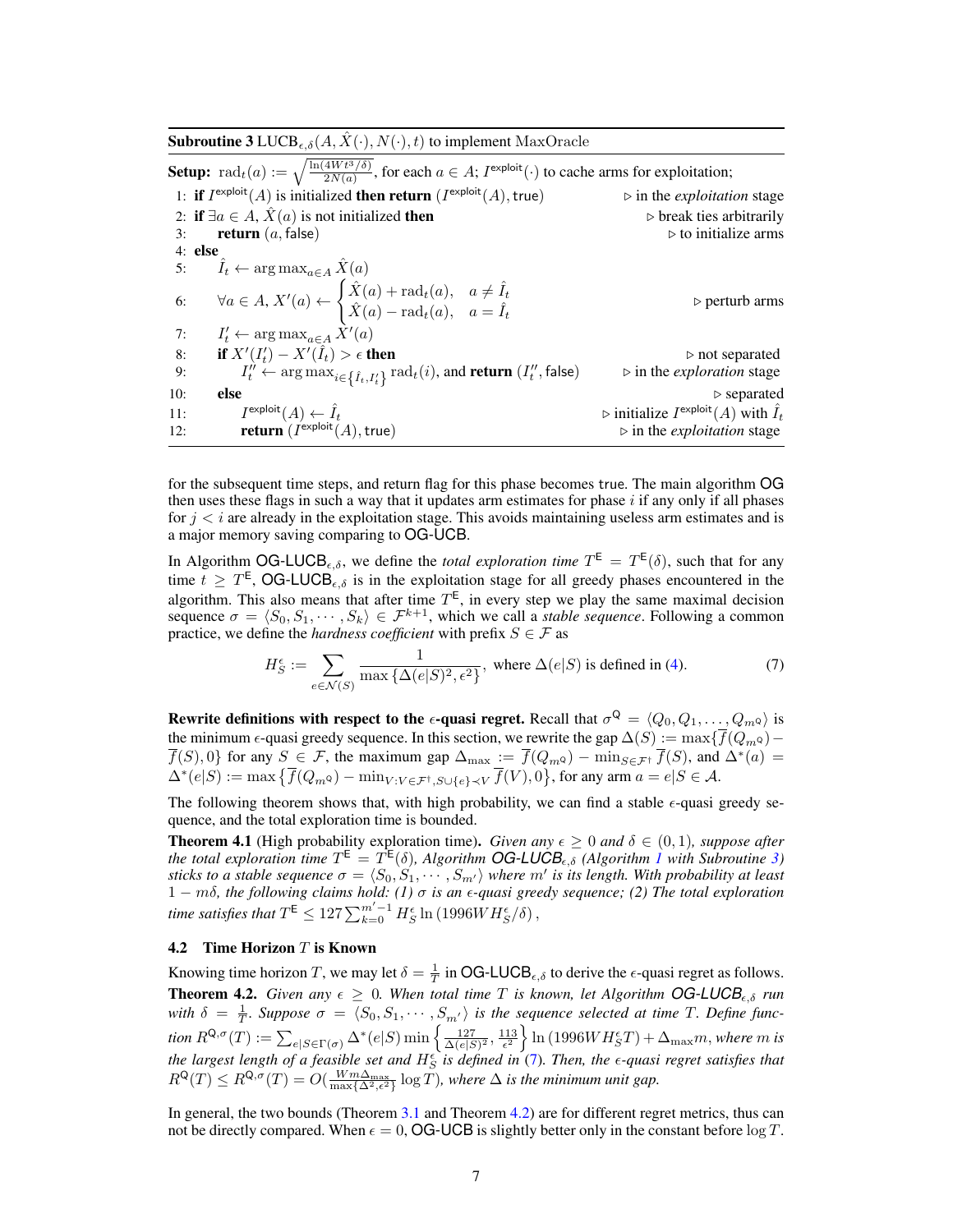## <span id="page-7-2"></span>Algorithm 4 OG-LUCB-R (i.e., OG-LUCB with Restart)

Require:  $\epsilon$ 

1: for epoch  $\ell = 1, 2, \cdots$  do

- 2: Clean  $\hat{X}(\cdot)$  and  $N(\cdot)$  for all arms, and restart OG-LUCB<sub> $\epsilon, \delta$ </sub> with  $\delta = \frac{1}{\phi_{\ell}}$  (defined in [\(8\)](#page-7-1)).
- 3: Run OG-LUCB<sub> $\epsilon, \delta$ </sub> for  $\phi_\ell$  time steps. (exit halfway, if the time is over.)

On other hand, when we are satisfied with  $\epsilon$ -quasi greedy regret, OG-LUCB $_{\epsilon,\delta}$  may work better for some large  $\epsilon$ , for the bound takes the maximum (in the denominator) of the problem-dependent term  $\Delta(e|S)$  and the fixed constant  $\epsilon$  term, and the memory cost is only  $O(mW)$ .

#### <span id="page-7-0"></span>**4.3** Time Horizon  $T$  is not Known

When time horizon  $T$  is not known, we can apply the "squaring trick", and restart the algorithm for each epoch as follows. Define *the duration of epoch*  $\ell$  as  $\phi_{\ell}$ , and its *accumulated time* as  $\tau_{\ell}$ , where

<span id="page-7-1"></span>
$$
\phi_{\ell} := e^{2^{\ell}}; \quad \tau_{\ell} := \begin{cases} 0, & \ell = 0 \\ \sum_{s=1}^{\ell} \phi_s, & \ell \ge 1 \end{cases}.
$$
 (8)

For any time horizon T, define the *final epoch*  $K = K(T)$  as the epoch where T lies in, that is  $\tau_{K-1}$  < T  $\leq$   $\tau_K$ . Then, our algorithm OG-LUCB-R is proposed in Algorithm [4.](#page-7-2) The following theorem shows that the  $O(\log T)$  e-quasi regret still holds, with a slight blowup of the constant hidden in the big O notation (For completeness, the explicit constant before  $\log T$  can be found in Theorem [D.7](#page-19-0) of the supplementary material).

<span id="page-7-3"></span>**Theorem 4.3.** *Given any*  $\epsilon \geq 0$ *. Use*  $\phi_{\ell}$  *and*  $\tau_{\ell}$  *defined in* [\(8\)](#page-7-1)*, and function*  $R^{Q,\sigma}(T)$  *defined in Theorem [4.2.](#page-6-3) In Algorithm OG-LUCB-R, suppose*  $\sigma^{(\ell)} = \langle S_0^{(\ell)}, S_1^{(\ell)}, \cdots, S_{m^{(\ell)}}^{(\ell)} \rangle$  is the sequence selected by the end of  $\ell$ -th epoch of  $OG$ -LUCB<sub> $\epsilon, \delta$ </sub>, where  $m^{(\ell)}$  is its length. For any time T, denote *final epoch as*  $K = K(T)$  *such that*  $\tau_{K-1} < T \leq \tau_K$ *, and the*  $\epsilon$ *-quasi regret satisfies that*  $R^\mathsf{Q}(T) \leq$  $\sum_{\ell=1}^K R^{\mathsf{Q},\sigma^{(\ell)}}(\phi_\ell) = O\left(\frac{Wm\Delta_{\max}}{\max\{\Delta^2,\epsilon^2\}}\log T\right)$ , where  $\Delta$  is the minimum unit gap.

## <span id="page-7-4"></span>5 Lower Bound on the Greedy Regret

Consider a problem of selecting one element each from  $m$  bandit instances, and the player sequentially collects prize at every phase. For simplicity, we call it the *prize-collecting problem*, which is defined as follows: For each bandit instance  $i = 1, 2, \ldots, m$ , denote set  $E_i = \{e_{i,1}, e_{i,2}, \ldots, e_{i,W}\}\$ of size W. The accessible set system is defined as  $(E, \mathcal{F})$ , where  $E = \bigcup_{i=1}^{m} E_i$ ,  $\mathcal{F} = \bigcup_{i=1}^{m} \mathcal{F}_i \cup \{0\}$ , and  $\mathcal{F}_i = \{S \subseteq E : |S| = i, \forall k : 1 \le k \le i, |S \cap E_k| = 1\}.$  The reward function  $f : \mathcal{F} \times \Omega \to [0, m]$ is non-decreasing in the first parameter, and the form of  $f$  is unknown to the player. Let minimum unit gap  $\Delta := \min \{ \overline{f}(g_S^* | S) - \overline{f}(e | S) : \forall S \in \mathcal{F}, \forall e \in \mathcal{N}_-(S) \} > 0$ , where its value is also unknown to the player. The objective of the player is to minimize the greedy regret.

Denote the greedy sequence as  $\sigma^{\mathsf{G}} = \langle G_0, G_1, \cdots, G_m \rangle$ , and the greedy arms as  $\mathcal{A}^{\mathsf{G}} =$  ${g_{G_{i-1}}^*|G_{i-1} : \forall i = 1,2,\cdots,W}$ . We say an algorithm is *consistent*, if the sum of playing all arms  $a \in \mathcal{A} \setminus \mathcal{A}^{\mathsf{G}}$  is in  $o(T^{\eta})$ , for any  $\eta > 0$ , i.e.,  $\mathbb{E}[\sum_{a \in \mathcal{A} \setminus \mathcal{A}^{\mathsf{G}}} N_T(a)] = o(T^{\eta})$ .

Theorem 5.1. *For any consistent algorithm, there exists a problem instance of the prize-collecting problem, as time*  $T$  *tends to*  $\infty$ *, for any minimum unit gap*  $\hat{\Delta} \in (0, \frac{1}{4})$ *, such that*  $\Delta^2 \ge \frac{2}{3W^{\xi m-1}}$  *for some constant*  $\xi \in (0,1)$ *, the greedy regret satisfies that*  $R^{\mathsf{G}}(T) = \Omega\left(\frac{mW\ln T}{\Delta^2}\right)$ .

We remark that the detailed problem instance and the greedy regret can be found in Theorem [E.2](#page-24-0) of the supplementary material. Furthermore, we may also restrict the maximum gap  $\Delta_{\max}$  to  $\Theta(1)$ , and the lower bound  $R^{\mathsf{G}}(T) = \Omega(\frac{mW\Delta_{\max}\ln T}{\Delta^2})$ , for any sufficiently large T. For the upper bound, OG-UCB (Theorem [3.1\)](#page-5-2) gives that  $R^{G}(T) = O(\frac{mW\Delta_{\max}}{\Delta^2} \log T)$ , Thus, our upper bound of OG-UCB matches the lower bound within a constant factor.

Acknowledgments Jian Li was supported in part by the National Basic Research Program of China grants 2015CB358700, 2011CBA00300, 2011CBA00301, and the National NSFC grants 61202009, 61033001, 61361136003.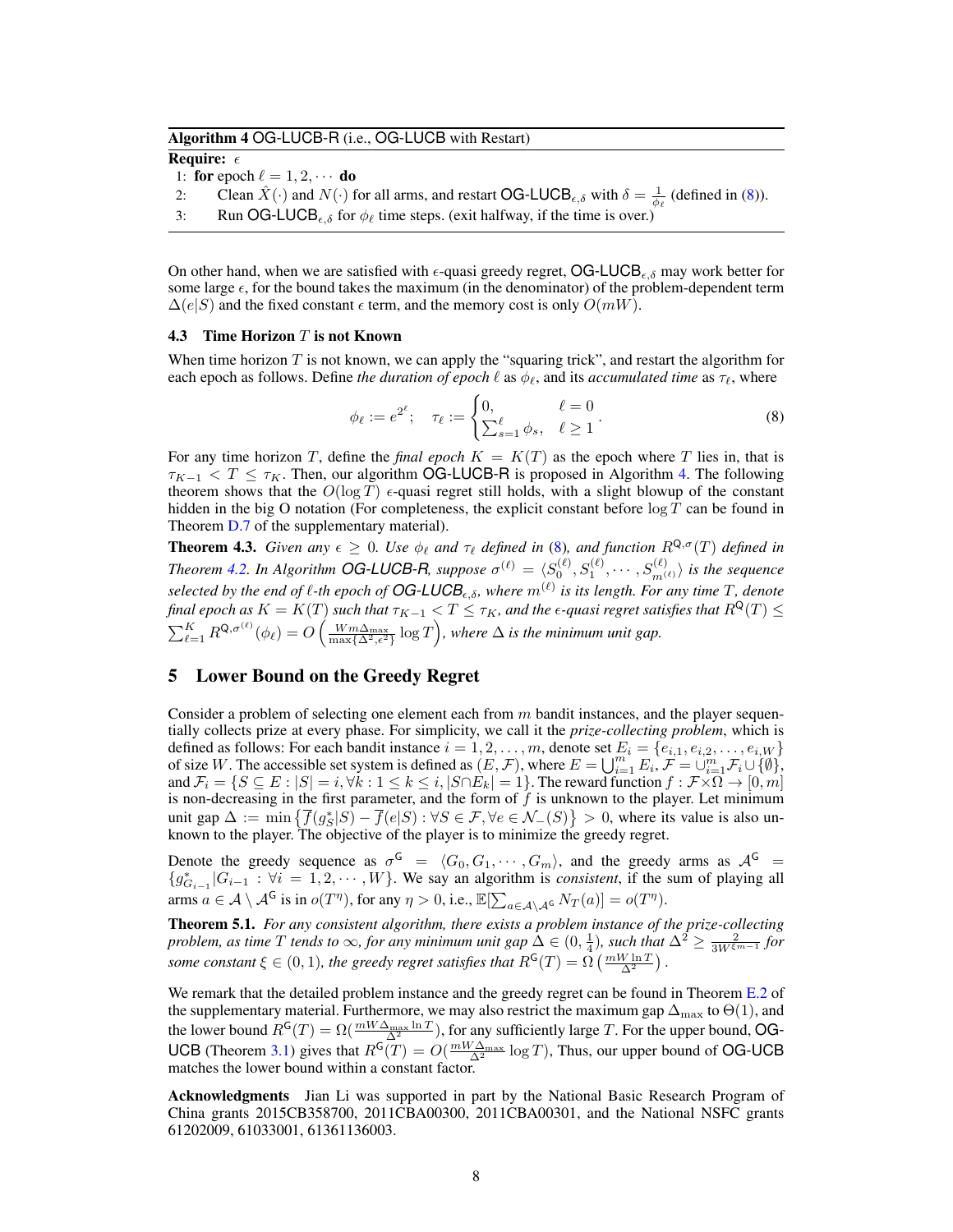## References

- <span id="page-8-13"></span>[1] J.-Y. Audibert and S. Bubeck. Best arm identification in multi-armed bandits. In *COLT*, 2010.
- <span id="page-8-4"></span>[2] J.-Y. Audibert, S. Bubeck, and G. Lugosi. Minimax policies for combinatorial prediction games. *arXiv preprint arXiv:1105.4871*, 2011.
- <span id="page-8-7"></span>[3] P. Auer, N. Cesa-Bianchi, and P. Fischer. Finite-time analysis of the multiarmed bandit problem. *Machine learning*, 47(2-3):235–256, 2002.
- <span id="page-8-10"></span>[4] P. Auer, N. Cesa-Bianchi, Y. Freund, and R. E. Schapire. The nonstochastic multiarmed bandit problem. *SIAM Journal on Computing*, 32(1):48–77, 2002.
- <span id="page-8-19"></span>[5] A. Björner and G. M. Ziegler. Introduction to greedoids. *Matroid applications*, 40:284–357, 1992.
- <span id="page-8-11"></span>[6] S. Bubeck and N. Cesa-Bianchi. Regret analysis of stochastic and nonstochastic multi-armed bandit problems. *arXiv preprint arXiv:1204.5721*, 2012.
- <span id="page-8-14"></span>[7] S. Bubeck, R. Munos, and G. Stoltz. Pure exploration in finitely-armed and continuous-armed bandits. *Theoretical Computer Science*, 412(19):1832–1852, 2011.
- <span id="page-8-6"></span>[8] N. Cesa-Bianchi and G. Lugosi. Combinatorial bandits. *Journal of Computer and System Sciences*, 78 (5):1404–1422, 2012.
- <span id="page-8-9"></span>[9] S. Chen, T. Lin, I. King, M. R. Lyu, and W. Chen. Combinatorial pure exploration of multi-armed bandits. In *NIPS*, 2014.
- <span id="page-8-30"></span>[10] W. Chen, L. V. Lakshmanan, and C. Castillo. *Information and Influence Propagation in Social Networks*, volume 5. Morgan & Claypool, 2013.
- <span id="page-8-16"></span>[11] W. Chen, Y. Wang, and Y. Yuan. Combinatorial multi-armed bandit: General framework and applications. In *ICML*, 2013.
- <span id="page-8-2"></span>[12] V. Chvatal. A greedy heuristic for the set-covering problem. *Mathematics of operations research*, 4(3): 233–235, 1979.
- <span id="page-8-31"></span>[13] N. Du, Y. Liang, M. Balcan, and L. Song. Influence function learning in information diffusion networks. In *ICML*, 2014.
- <span id="page-8-24"></span>[14] V. Gabillon, B. Kveton, Z. Wen, B. Eriksson, and S. Muthukrishnan. Adaptive submodular maximization in bandit setting. In *NIPS*. 2013.
- <span id="page-8-15"></span>[15] Y. Gai, B. Krishnamachari, and R. Jain. Learning multiuser channel allocations in cognitive radio networks: A combinatorial multi-armed bandit formulation. In *DySPAN*. IEEE, 2010.
- <span id="page-8-12"></span>[16] A. Garivier and O. Cappé. The kl-ucb algorithm for bounded stochastic bandits and beyond.  $arXiv$ *preprint arXiv:1102.2490*, 2011.
- <span id="page-8-20"></span>[17] P. Helman, B. M. Moret, and H. D. Shapiro. An exact characterization of greedy structures. *SIAM Journal on Discrete Mathematics*, 6(2):274–283, 1993.
- <span id="page-8-8"></span>[18] S. Kalyanakrishnan, A. Tewari, P. Auer, and P. Stone. Pac subset selection in stochastic multi-armed bandits. In *ICML*, 2012.
- <span id="page-8-3"></span>[19] D. Kempe, J. Kleinberg, and E. Tardos. Maximizing the spread of influence through a social network. In ´ *SIGKDD*, 2003.
- <span id="page-8-21"></span>[20] B. Korte and L. Lovász. Greedoids and linear objective functions. *SIAM Journal on Algebraic Discrete Methods*, 5(2):229–238, 1984.
- <span id="page-8-27"></span>[21] A. Krause and D. Golovin. Submodular function maximization. *Tractability: Practical Approaches to Hard Problems*, 3:19, 2012.
- <span id="page-8-0"></span>[22] J. B. Kruskal. On the shortest spanning subtree of a graph and the traveling salesman problem. *Proceedings of the American Mathematical society*, 7(1):48–50, 1956.
- <span id="page-8-22"></span>[23] B. Kveton, Z. Wen, A. Ashkan, H. Eydgahi, and B. Eriksson. Matroid bandits: Fast combinatorial optimization with learning. *arXiv preprint arXiv:1403.5045*, 2014.
- <span id="page-8-17"></span>[24] B. Kveton, Z. Wen, A. Ashkan, and C. Szepesvari. Tight regret bounds for stochastic combinatorial semi-bandits. *arXiv preprint arXiv:1410.0949*, 2014.
- <span id="page-8-5"></span>[25] T. L. Lai and H. Robbins. Asymptotically efficient adaptive allocation rules. *Advances in applied mathematics*, 6(1):4–22, 1985.
- <span id="page-8-18"></span>[26] T. Lin, B. Abrahao, R. Kleinberg, J. Lui, and W. Chen. Combinatorial partial monitoring game with linear feedback and its applications. In *ICML*, 2014.
- <span id="page-8-25"></span>[27] B. Mirzasoleiman, A. Badanidiyuru, A. Karbasi, J. Vondrak, and A. Krause. Lazier than lazy greedy. In *Proc. Conference on Artificial Intelligence (AAAI)*, 2015.
- <span id="page-8-28"></span>[28] G. L. Nemhauser and L. A. Wolsey. Best algorithms for approximating the maximum of a submodular set function. *Mathematics of operations research*, 3(3):177–188, 1978.
- <span id="page-8-1"></span>[29] R. C. Prim. Shortest connection networks and some generalizations. *Bell system technical journal*, 36(6): 1389–1401, 1957.
- <span id="page-8-29"></span>[30] M. G. Rodriguez and B. Schölkopf. Influence maximization in continuous time diffusion networks. *arXiv preprint arXiv:1205.1682*, 2012.
- <span id="page-8-23"></span>[31] M. Streeter and D. Golovin. An online algorithm for maximizing submodular functions. In *NIPS*, 2009.
- <span id="page-8-26"></span>[32] N. White. *Matroid applications*, volume 40. Cambridge University Press, 1992.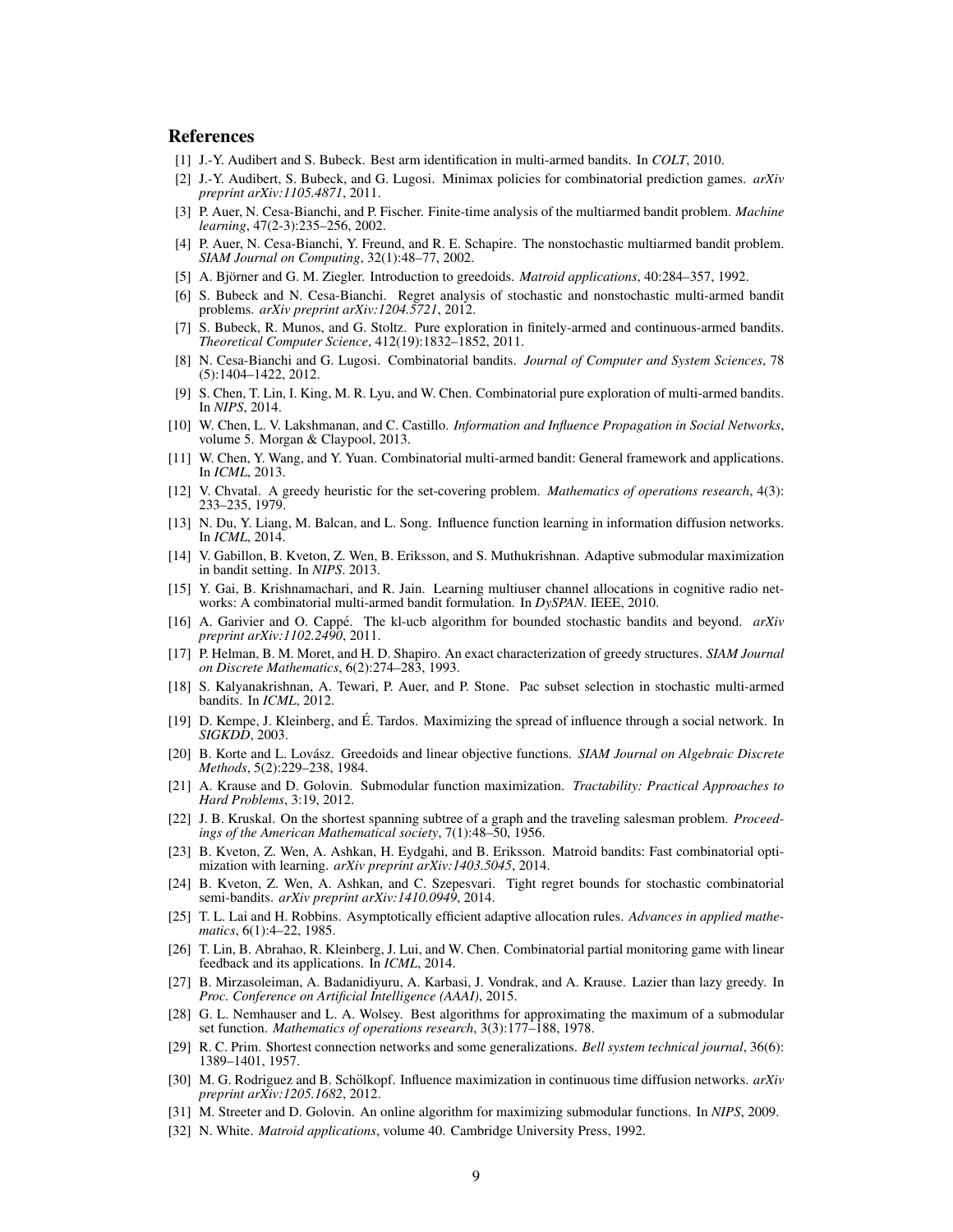| Symbols in the main text                                                                                                 | Definition                                                                                                              |
|--------------------------------------------------------------------------------------------------------------------------|-------------------------------------------------------------------------------------------------------------------------|
| $(E, \mathcal{F})$                                                                                                       | the ground set, and the collection of all feasible sets in Section 2                                                    |
| $\mathcal{N}(S)$                                                                                                         | the accessible set from prefix $S$ in Section 2                                                                         |
| $\,n$                                                                                                                    | the size of ground set $ E $ in Section 2                                                                               |
| m                                                                                                                        | the maximal length of any feasible set in Section 2                                                                     |
| W                                                                                                                        | the maximal width of any accessible set in Section 2                                                                    |
| $a=e S, \mathcal{A}$                                                                                                     | one arm, and the arm space in Section 2                                                                                 |
| $\sigma = \langle S_0, \cdots, S_k \rangle$                                                                              | a decision sequence in Section 2                                                                                        |
| $\frac{f(\cdot,\cdot)}{f(\cdot)}$ , $f_t(\cdot)$                                                                         | the reward function, and its shorthand in Section 2                                                                     |
| $J(\cdot, \cdot), J_t(\cdot)$<br>$\overline{f}(\cdot)$<br>$\sigma^{\mathsf{G}} = \langle G_0, \cdots, G_m \circ \rangle$ | the expected reward function in Section 2                                                                               |
|                                                                                                                          | the greedy sequence where $m6$ is its length in Section 2.1                                                             |
| $\sigma^{\mathsf{Q}} = \langle Q_0, \cdots, Q_m$<br>o $\rangle$                                                          | the minimum $\epsilon$ -quasi greedy sequence where $m^{Q}$ is its length in Section 2.1                                |
| $\Gamma(\sigma)$                                                                                                         | the decision frontier of $\sigma$ in Section 3.1                                                                        |
| $\Gamma_-(\sigma)$                                                                                                       | the decision frontier of $\sigma$ , excluding all greedy elements in Section 3.1                                        |
| R(T)                                                                                                                     | the cumulative regret in Section 2.2                                                                                    |
| $R^{\hat{\mathsf{G}}}(T), R^{\mathsf{Q}}(T),$                                                                            | the greedy regret $((1))$ , the $\epsilon$ -quasi greedy regret $((2))$                                                 |
| $R^{\alpha}(T)$                                                                                                          | the $\alpha$ -approximation regret discussed in Section 2.2 (formally defined in Definition B.1)                        |
| $\mathcal{F}^{\dagger}$                                                                                                  | the collection of all maximal feasible sets in Section 3.1                                                              |
| $\hat{X}(a)$ , $N(a)$ , $X(a)$                                                                                           | the mean estimator of $\{f_t(a)\}_{t=1}^{\infty}$ , the counter, and the true mean in Section 3                         |
| $\hat{X}_t(a), N_t(a)$                                                                                                   | the particular $\hat{X}(a)$ and $N(a)$ at the beginning of the time step t, in Section 3                                |
| $g_S^*$<br>$\mathcal{N}_{-}(S)$                                                                                          | the greedy element of prefix $S$ in Section 3.1                                                                         |
|                                                                                                                          | the accessible set from prefix $S$ , excluding the greedy element, in Section $3.1$                                     |
| $\Delta(S)$                                                                                                              | the gap between $\sigma^{\mathsf{G}}$ (or $\sigma^{\mathsf{Q}}$ ) and S in Definition 3.1 (or rewritten in Section 4.1) |
| $\Delta_{\text{max}}$                                                                                                    | the maximum gap of $\Delta(S)$ defined in Definition 3.1 (or rewritten in Section 4.1)                                  |
| $\Delta(a)$ (or $\Delta(e S)$ )                                                                                          | the unit gap of arm $a = e S$ defined in (4)                                                                            |
| $\begin{array}{l} \Delta^*(a)\;(\text{or}\;\Delta^*(e S))\\ H_S^\epsilon\\ T^\mathsf{E} \end{array}$                     | the maximum gap of selecting $a = e/S$ defined in (5) (rewritten in Section 4.1)                                        |
|                                                                                                                          | the hardness coefficient in Section 4.1                                                                                 |
|                                                                                                                          | the total exploration time for OG-LUCB <sub><math>\epsilon, \delta</math></sub> until a stable sequence is found        |
| $N_t^{\mathsf{E}}(a)$                                                                                                    | the counter of playing arm $a$ during the exploration before time $t$ in Section 4.1                                    |
| $\phi_{\ell}, \tau_{\ell}$                                                                                               | the duration of $\ell$ -th epoch, and its accumulated time defined in (8)                                               |
| $K = K(T)$                                                                                                               | the final epoch of time horizon $T$ defined in Section 4.3                                                              |
| $R^{\mathsf{Q},\sigma}(T)$                                                                                               | an intermediate form of the $\epsilon$ -quasi regret for sequence $\sigma$ defined in Theorem 4.2                       |

<span id="page-9-0"></span>Table 1: List of symbols in the main text.

# Appendix

The appendix is organized as follows.

Above all, for ease of reading, we list the symbols and their definitions in the main text in Table [1.](#page-9-0)

In Appendix [A,](#page-10-1) we show that any feasible set in  $\mathcal F$  is accessible by a decision sequence, and demonstrate the concrete decision classes in our model with a few examples.

In Appendix [B,](#page-11-1) we formally define α*-approximation regret*, and give some simple propositions to show that such a regret can be derived immediately from the greedy regret and the  $\epsilon$ -quasi greedy regret if the offline solution is an  $\alpha$ -approximation solution.

In Appendix [C,](#page-11-2) we first establish lemmas by the set decomposition for Algorithm OG-UCB, and prove that OG-UCB can achieve the problem-dependent  $O(\log T)$  greedy regret.

In Appendix [D,](#page-15-0) we relax the greedy sequence to tolerate  $\epsilon$ -error. We prove the high-probability exploration time of for Algorithm OG-LUCB<sub> $\epsilon, \delta$ </sub> in the beginning. By letting  $\delta = \frac{1}{T}$  with the known time horizon T, we show that the first-explore-then-exploit policy of Algorithm OG-LUCB<sub> $\epsilon, \delta$ </sub> (associate  $\delta = 1/T$ ) achieves the problem-dependent  $O(\log T)$   $\epsilon$ -quasi regret bound. Then, we show that Algorithm OG-LUCB-R utilizing OG-LUCB<sub> $\epsilon, \delta$ </sub> can remove the dependence on T, and the  $O(\log T)$ bound holds with a slight compensation for its constant.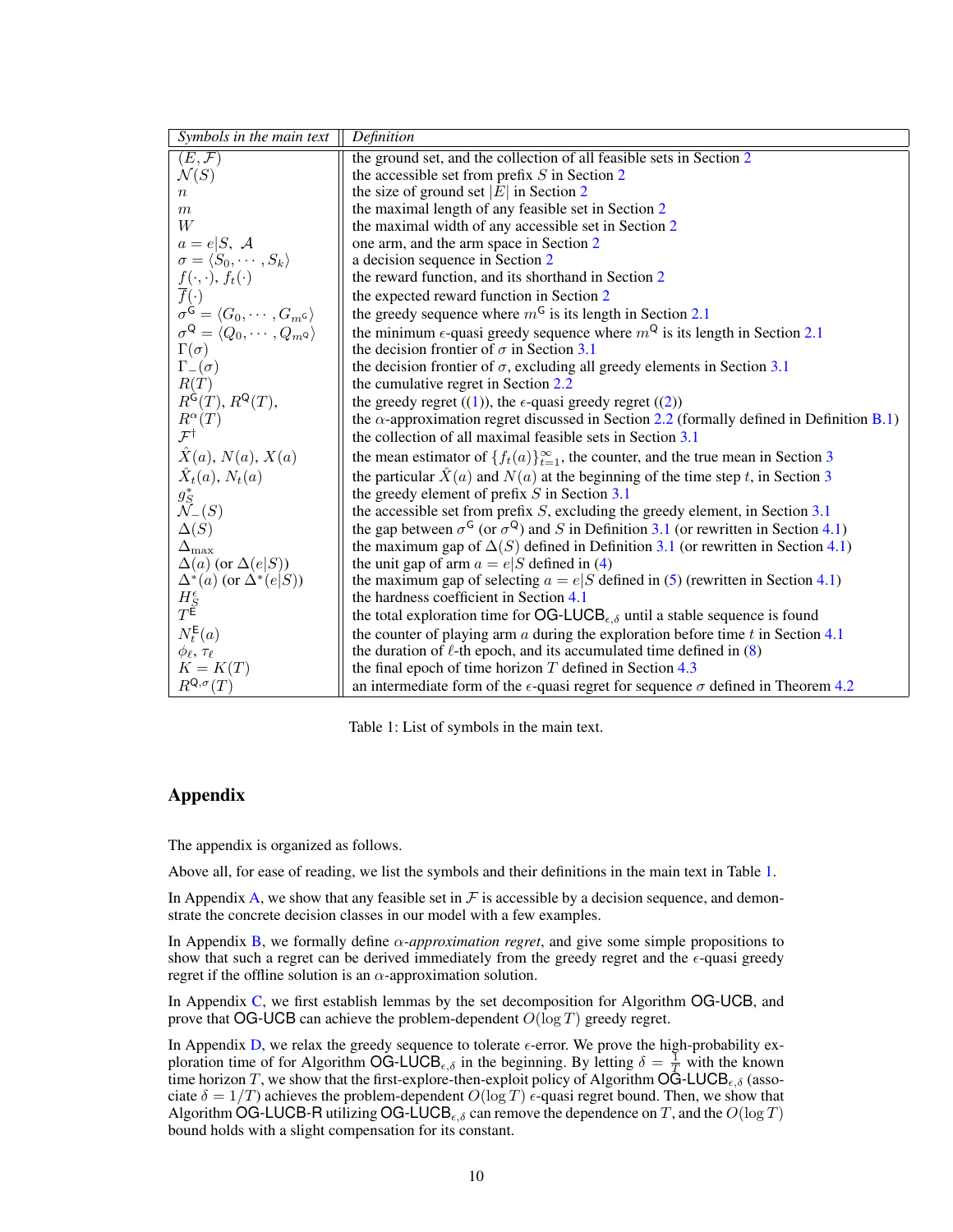In Appendix [E,](#page-20-0) we construct a problem instance of the prize-collecting problem, and show the upper bound is tight with the lower bound (up to a constant factor).

In Appendix [F,](#page-25-1) we show a simple extension to recover  $O(\frac{n}{\Delta} \log T)$  bound for a linear bandit with matroid constraints, and discuss an extension of our model to the Knapsack problem.

In Appendix [G,](#page-26-0) we first apply our algorithms to the top- $m$  selection problem with a consistent function and the online submodular problem, and show the  $\alpha$ -approximation regret when the offline greedy yields an  $\alpha$ -approximation solution. Then we discuss the application to the online version of the influence maximization problem and the probabilistic set cover problem, which may remove the assumption on one particular diffusion model and avoid the issue of model misspecification.

In Appendix [H,](#page-29-0) we evaluate the lower bound for the prize-collecting problem, and compare the regret of OG-UCB and the lower bound numerically.

## <span id="page-10-1"></span>A The Accessible Set System  $(E, F)$

An accessible set system  $(E, \mathcal{F})$  (in Section [2\)](#page-2-0) satisfies two axioms:

*(A1: Triviality axiom).*  $\emptyset \in \mathcal{F}$ ;

*(A2: Accessibility axiom).* If  $S \in \mathcal{F}$  and  $S \neq \emptyset$ , then there exists some e in E, s.t.,  $S \setminus \{e\} \in \mathcal{F}$ .

We claim that any set  $S \in \mathcal{F}$  can be obtained by adding one element at a time from the empty set. Formally, we have the following fact.

<span id="page-10-0"></span>**Lemma A.1** (Accessibility of any feasible set). *For any set*  $S \in \mathcal{F}$ , denote  $k = |S|$ *. There exists a sequence*  $\langle S_0, S_1, \cdots, S_k \rangle$ *, such that:* (1)  $S_0, S_1, \cdots, S_k \in \mathcal{F}$ ; (2)  $\emptyset = S_0 \subset S_1 \subset \cdots \subset S_k = S$ ;  $(3) |S_i| - |S_{i-1}| = 1$ , for each  $i = 1, 2, ..., k$ .

*Proof.* If  $S = \emptyset$ , it is obvious that the sequence  $\{S_0\}$  satisfies the above three properties, therefore we only focus on a non-empty S, that is  $k \geq 1$ .

For any set  $S \in \mathcal{F}$ , let  $S_k = S$ . From Axiom A2, we know that there exists some  $e \in E$ ,  $S_k \setminus \{e\} \in \mathcal{F}$ , thus we can denote  $S_{k-1} = S_k \setminus \{e\}$ . We can carry on this procedure, and apply Axiom A2 iteratively. Then we can get  $S_i$ , for each  $i = k - 1, k - 2, \ldots, 0$ . Therefore, the sequence  $\langle S_0, S_1, \cdots, S_k \rangle$  we found satisfies the three properties, which ends the proof.  $\Box$ 

Our characterization of accessible set system  $(E, \mathcal{F})$  encompasses greedoids and matroids as special cases, which is studied in the previous literature [\[5,](#page-8-19) [17\]](#page-8-20). More specifically, from [\[17\]](#page-8-20), we know that:

**Definition A.1** (Greedoid). A greedoid is an accessible set system  $(E, \mathcal{F})$  satisfying:

*(A3: Augmentation axiom).* For all  $S, T \in \mathcal{F}$  such that  $|S| > |T|$ , there is an  $x \in S \setminus T$  such that  $T \cup \{x\} \in \mathcal{F}.$ 

**Definition A.2** (Matroid). A matroid is a greedoid  $(E, \mathcal{F})$  satisfying:

*(A4: Hereditary axiom).* If  $S \in \mathcal{F}$  and  $T \subseteq S$ , then  $T \in \mathcal{F}$ .

In addition, we list a few concrete examples that can fit into our model.

**Example A.1** (Top-m selection). In accessible set system  $(E, \mathcal{F})$ , F contains all sets  $S \subseteq E$ , where  $|S| \leq m$ . Therefore, a maximal feasible set is a subset of size m.

**Example A.2** (Spanning Tree). Given a graph  $\mathcal{G} = (V, E)$ , a forest F in G is a subset of edges in E that does not contains a cycle. The corresponding accessible set system is  $(E, \mathcal{F})$ , where  $\mathcal{F} = \{F \subseteq$  $E: F$  is a forest. The maximal set of a spanning tree constraint is a forest that cannot include more edges.

**Example A.3** (Gaussian Elimination Greedoids [\[32\]](#page-8-26)). Let  $M = (m_{ij}) \in \mathbb{K}^{m \times n}$  be a  $n \times m$ matrix over an arbitrary field K. The accessible set system is  $(E, \mathcal{F})$  where  $E = \{1, 2, \dots, n\}$  and  $\mathcal{F} = \{A \subseteq E : \text{the submatrix } M_{\{1,2,\dots,|A|\},A} \text{ is non-singular}\}\.$  It corresponds to the procedure of performing Gaussian Elimination on rows, which give rise to the sequence of column indices. A maximal feasible set A makes a submatrix that with the same rank as matrix M.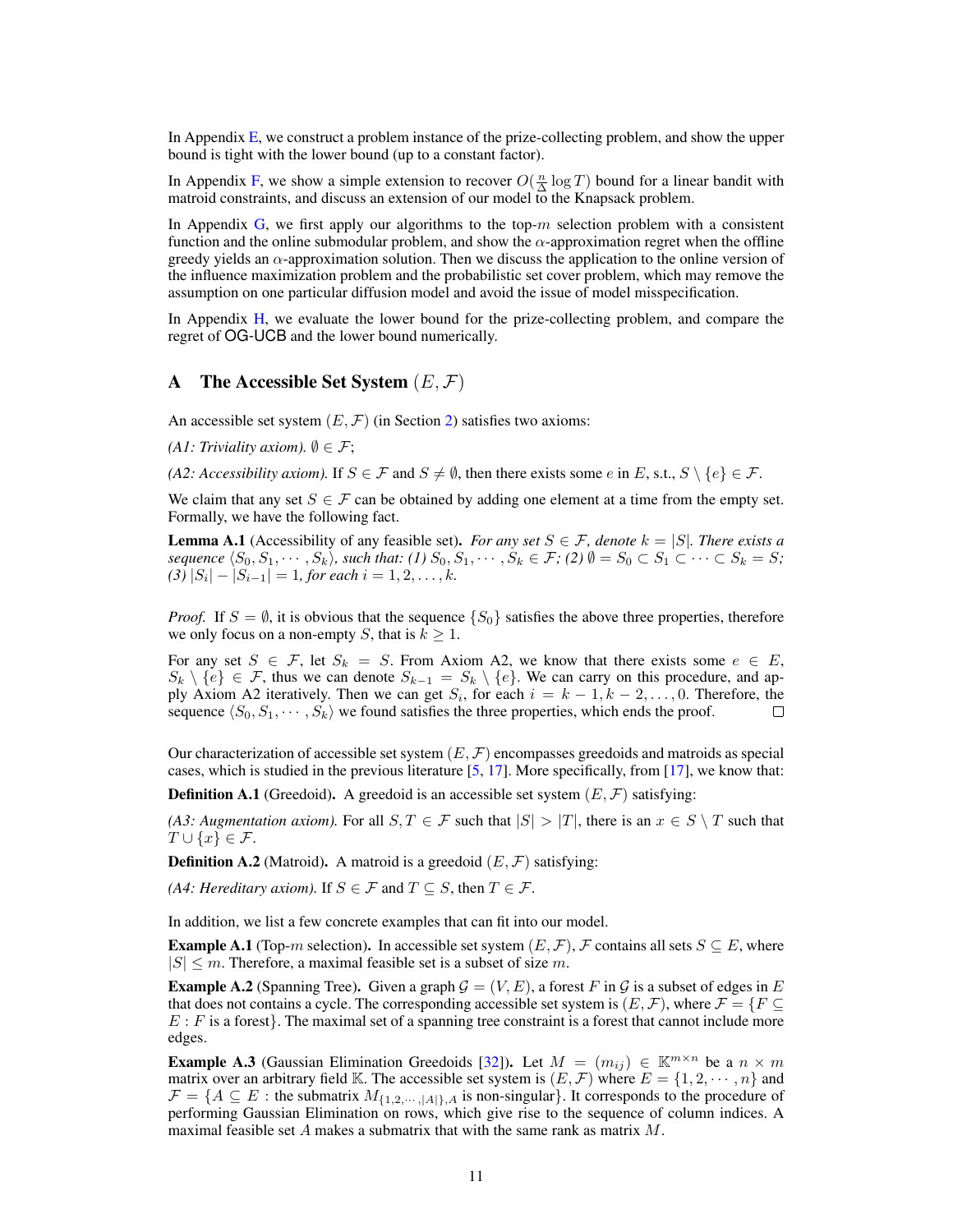<span id="page-11-3"></span>**Example A.4** (Knapsack). Let the ground set be  $E = \{e_1, e_2, \dots, e_n\}$  and the cost function be  $\lambda : E \to \mathbb{R}_{>0}$ . Given the budget B for the knapsack problem, the accessible set system is  $(E, \mathcal{F})$ , where  $\mathcal{F} = \{ S \subseteq E : \sum_{e \in S} \lambda(e) \leq B \}.$  (*E*, *F*) corresponding to the knapsack problem is neither a greedoid nor a matroid, but nevertheless still an accessible set system. A maximal feasible set S is the one that cannot include any more element in  $E \setminus S$  without violating the budget constraint, and maximal feasible sets may have different lengths.

## <span id="page-11-1"></span>B Some Simple Propositions

We first formally define  $\alpha$ -*approximation regret*, the regret comparing to the  $\alpha$  fraction of the optimal solution (as defined in  $[11]$ ), in the following.

<span id="page-11-0"></span>**Definition B.1** ( $\alpha$ -approximation regret). Let  $S^*$  =  $\arg \max_{S \in \mathcal{F}} \mathbb{E}[f_1(S)]$ , and denote  $\sigma^t$  =  $\langle S_0^t, S_1^t, \ldots, S_{m^t}^t \rangle$ , where  $S^t := \overline{S}_{m^t}^t$ , as the decision sequence selected for any time  $t =$  $1, 2, \dots, T$ . We define the  $\alpha$ -approximation regret ( $0 < \alpha \leq 1$ ) as

$$
R^{\alpha}(T) := \alpha T \cdot \mathbb{E}\left[f_1(S^*)\right] - \sum_{t=1}^T \mathbb{E}\left[f_t(S^t)\right].\tag{9}
$$

Then, the next two simple propositions show that the  $\alpha$ -approximation regret can be derived from the greedy regret and  $\epsilon$ -quasi greedy regret if the offline greedy algorithm achieves  $\alpha$ -approximation solution.

<span id="page-11-4"></span>**Proposition B.1.** For the greedy sequence  $\sigma$ <sup>G</sup>, if the maximal feasible set in  $\sigma$ <sup>G</sup> is an  $\alpha$ *approximation for the offline problem, where*  $\alpha \in (0, 1]$ *, then*  $R^{\alpha}(T) \leq R^{\mathsf{G}}(T)$ *.* 

*Proof.* For the greedy sequence  $\sigma^{\mathsf{G}} := \langle G_0, G_1, \ldots, G_m \varsigma \rangle$ . Since  $G_m \varsigma$  is an  $\alpha$ -approximation solution, thus  $\mathbb{E}\left[f_1(S^{\mathsf{G}})\right] = \overline{f}(S^{\mathsf{G}}) \geq \alpha \overline{f}(S^*) = \mathbb{E}\left[f_1(S^*)\right]$ . Therefore, it follows that

$$
R^{\mathsf{G}}(T) = T \cdot \mathbb{E}\left[f_1(S^{\mathsf{G}})\right] - \sum_{t=1}^T \mathbb{E}\left[f_t(S^t)\right] \ge T \cdot \alpha \mathbb{E}\left[f_1(S^*)\right] - \sum_{t=1}^T \mathbb{E}\left[f_t(S^t)\right] = R^{\alpha}(T).
$$

A similar proposition holds for  $\epsilon$ -quasi greedy sequences. Among all  $\epsilon$ -quasi greedy sequences, we use  $\sigma^Q := \langle \overline{Q}_0, Q_1, \ldots, Q_m \circ \rangle$  to denote the one with the minimum reward, where  $m^Q$  is its size.

<span id="page-11-5"></span>**Proposition B.2.** For an  $\epsilon$ -quasi greedy sequence  $\sigma^Q := \langle Q_0, Q_1, \ldots, Q_m$ <sub>Q</sub>), if  $Q_m$ <sub>Q</sub> is an  $\alpha$ *approximation for the offline problem, where*  $\alpha \in (0, 1]$ *, then*  $R^{\alpha}(T) \leq R^{\mathsf{Q}}(T)$ *.* 

*Proof.* Since  $Q_{m^Q}$  is an  $\alpha$ -approximation,  $\mathbb{E}[f_1(Q_{m^Q})] = \overline{f}(Q_{m^Q}) \ge \alpha \overline{f}(S^*) = \mathbb{E}[f_1(S^*)]$ . Hence, we can get that

$$
R^{Q}(T) = T \cdot \mathbb{E}\left[f_1(Q_m \circ \mathbf{q})\right] - \sum_{t=1}^T \mathbb{E}\left[f_t(S^t)\right] \geq T \cdot \alpha \mathbb{E}\left[f_1(S^*)\right] - \sum_{t=1}^T \mathbb{E}\left[f_t(S^t)\right] = R^{\alpha}(T).
$$

## <span id="page-11-2"></span>C Analysis for **OG-UCB** in Section [3](#page-3-3)

In this section, we analyze the greedy regret bound for Algorithm  $OG-UCB$  (Algorithm  $1 + Sub 1 + Sub$ routine [2\)](#page-4-5). In Appendix [C.1,](#page-12-0) we first derive a general form of the greedy regret bound. Then, in Appendix [C.2,](#page-12-1) we analyze the expected number of playing each arm in the decision frontier, and then obtain the desired greedy regret bound for Algorithm OG-UCB.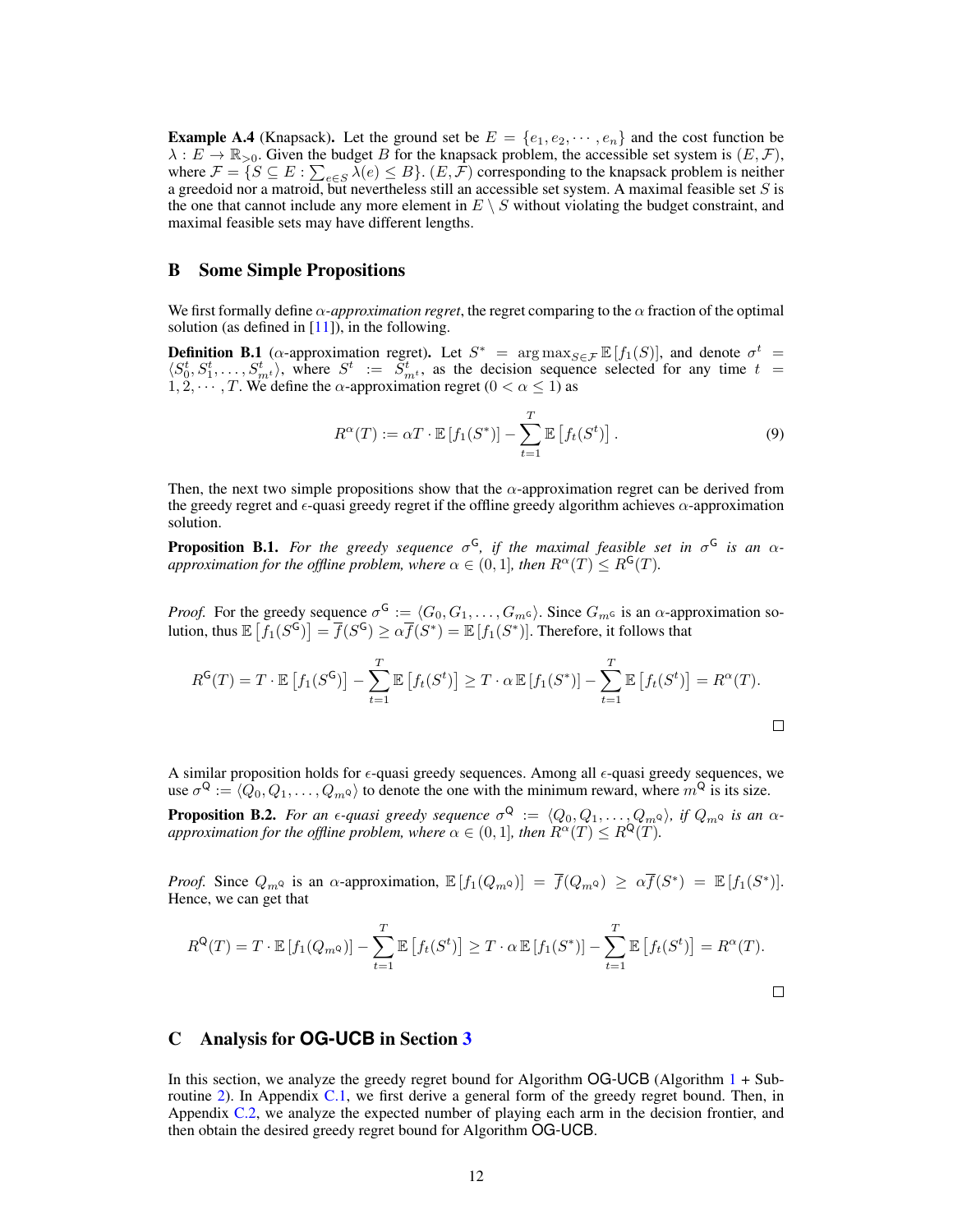#### <span id="page-12-0"></span>C.1 Set Decomposition

We first define some useful notations. For any time  $t$ , suppose Algorithm OG-UCB plays a maximal decision sequence  $\sigma^t := \langle S_0^t, S_1^t, \dots, S_{m^t}^t \rangle$  where  $S^t := S_{m^t}^t$ , and  $S_i^t = S_{i-1}^t \cup \{s_i^t\}$  for each i. Denote the greedy sequence as  $\sigma^{\mathsf{G}} := \langle G_0, G_1, \ldots, G_m \varsigma \rangle$ , where  $G_i = G_{i-1} \cup \{g_i\}$  for each i. For any time t and any  $i = 1, 2, \dots$ , define random event  $\mathcal{O}_i^t := \{ G_i = S_i^t \}$  (we define  $\mathcal{O}_0^t = \{ \emptyset = \emptyset \}$ always holds.) which means that OG-UCB finds the same prefix  $S_i^t$  as the greedy sequence does. For ease of notation, let  $\mathcal{O}_{0:k}^t := \bigcap_{i=0}^k \mathcal{O}_i^t$  for each  $k \geq 0$ .

Then, we can get the following lemma by De Morgan's laws:

<span id="page-12-3"></span>**Lemma C.1** (Set-decomposition). Fix any  $k \ge 1$ , then  $\overline{\bigcap_{i=1}^k \mathcal{O}_i^t} = \left(\overline{\mathcal{O}_1^t}\right) \cup \left(\mathcal{O}_1^t \cap \overline{\mathcal{O}_2^t}\right) \cup \cdots \cup$  $\left(\left(\bigcap_{i=1}^{k-1}\mathcal{O}_i^t\right)\cap\overline{\mathcal{O}_k^t}\right) \,=\, \bigcup_{j=1}^k\left(\mathcal{O}_{0:j-1}^t\cap\overline{\mathcal{O}_j^t}\right)$ , and each term of its right-hand side is mutually *exclusive.*

Notice that  $\mathcal{O}_{1:j-1}^t \cap \overline{\mathcal{O}_j^t}$  means that the first  $j-1$  prefixes coincide with the greedy sequence. i.e.,  $G_i = S_i^t$ , for  $i = 1, \dots, j - 1$ ; however, at j-th phase, it picks  $s_j^t \neq g_j$ , that is  $s_j^t \in \mathcal{N}_-(G_{j-1})$ . Now, we can write the greedy regret as follows.

<span id="page-12-5"></span>Lemma C.2. *For any time* T*, the greedy regret of Algorithm OG-UCB satisfies that:*

$$
R^{\mathsf{G}}(T) \leq \sum_{k=1}^{m^{\mathsf{G}}} \mathbb{E}\left[\sum_{t=1}^{T} \Delta(S^{t}) \cdot \mathbb{I}\left\{\mathcal{O}_{1:k-1}^{t} \cap \overline{\mathcal{O}_{k}^{t}}\right\}\right].
$$

*Proof.* By definition,  $\overline{f}(S) = \mathbb{E}_{\omega_1} [f_1(S)]$  and  $\Delta(S) = \overline{f}(G_m \epsilon) - \overline{f}(S)$  for any  $S \in \mathcal{F}$ . Therefore, we have that

$$
R^{G}(T) = T \cdot \mathbb{E}\left[f_{1}(G_{m^{G}})\right] - \sum_{t=1}^{T} \mathbb{E}\left[f_{t}(S^{t})\right]
$$

$$
= T \cdot \overline{f}(G_{m^{G}}) - \sum_{t=1}^{T} \mathbb{E}\left[\overline{f}(S^{t})\right]
$$

$$
= \mathbb{E}\left[\sum_{t=1}^{T} \Delta(S^{t}) \cdot \mathbb{I}\{G_{m^{G}} \neq S^{t}\}\right].
$$

From the definition, we know that if  $\bigcap_{i=1}^{m} \mathcal{O}_i^t$  occurs, then event  $\{G_{m} \in S^t\}$  is true. As its contrapositive,  $\{G_{m^G} \neq S^t\}$  implies that  $\cap_{i=1}^{m^G} \mathcal{O}_i^t$  occurs. Therefore, we can get

$$
\mathbb{E}\left[\sum_{t=1}^{T} \Delta(S^{t}) \cdot \mathbb{I}\{G_{m} \in \mathcal{S}^{t}\}\right] \leq \mathbb{E}\left[\sum_{t=1}^{T} \Delta(S^{t}) \cdot \mathbb{I}\left\{\overline{\bigcap_{i=1}^{m} \mathcal{O}_{i}^{t}}\right\}\right]
$$
\n
$$
\leq \mathbb{E}\left[\sum_{t=1}^{T} \Delta(S^{t}) \cdot \mathbb{I}\left\{\bigcup_{k=1}^{m} \left(\mathcal{O}_{0:k-1}^{t} \cap \overline{\mathcal{O}_{k}^{t}}\right)\right\}\right]
$$
\n(10)

$$
\leq \mathbb{E}\left[\sum_{t=1}^{T} \Delta(S^t) \cdot \sum_{k=1}^{m^G} \mathbb{I}\left\{\mathcal{O}_{0:k-1}^t \cap \overline{\mathcal{O}_k^t}\right\}\right]
$$
(11)

$$
= \sum_{k=1}^{m^{\mathsf{G}}} \mathbb{E}\left[\sum_{t=1}^T \Delta(S^t) \cdot \mathbb{I}\left\{\mathcal{O}^t_{0:k-1} \cap \overline{\mathcal{O}^t_k}\right\}\right],
$$

where  $(10)$  is due to Lemma [C.1,](#page-12-3) and  $(11)$  is by the union bound.

## <span id="page-12-1"></span>C.2 Proof of Theorem [3.1](#page-5-2)

We use the following well-known probability inequality.

<span id="page-12-4"></span><span id="page-12-2"></span> $\Box$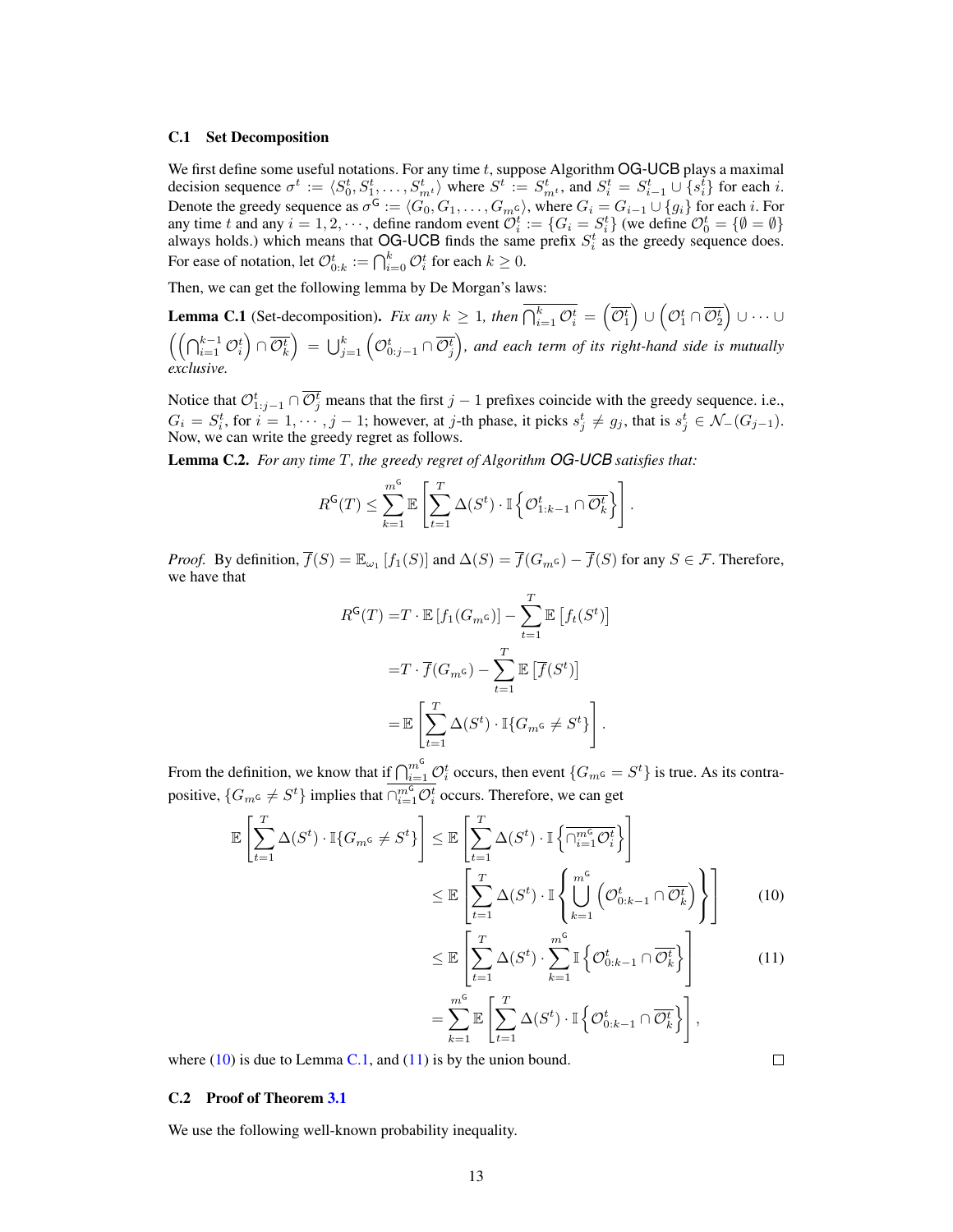<span id="page-13-4"></span>Fact C.3 (Chernoff-Hoeffding Bound).  $Z_1, Z_2, \ldots, Z_m$  are *i.i.d. random variables supported on* [0, 1] *with mean*  $\mu$ *. Define the mean estimator as*  $\hat{Z} = \frac{1}{m} \sum_{i=1}^{m} Z_m$ *. For any*  $a > 0$ *, it holds that* 

$$
\mathbb{P}\left[\hat{Z} > \mu + \epsilon\right] \le \exp\left\{-2\epsilon^2 m\right\}, \quad \mathbb{P}\left[\hat{Z} < \mu - \epsilon\right] \le \exp\left\{-2\epsilon^2 m\right\}.
$$

Recall that the unit gap for any arm  $a = e|S$  (defined in [\(4\)](#page-5-1)) is

$$
\Delta(a) = \Delta(e|S) = \begin{cases} \overline{f}(g_S^*|S) - \overline{f}(e|S), & e \neq g_S^* \\ \overline{f}(e|S) - \max_{e' \in \mathcal{N}_-(S)} \overline{f}(e'|S), & e = g_S^* \end{cases}
$$

Define the threshold function for any arm  $a = e|S \in A$  as

$$
\theta_t(a) = \frac{6 \ln t}{\Delta(a)^2},\tag{12}
$$

.

and the random event

$$
\mathcal{E}^t(e|S) = \{ N_t(e|S) \ge \theta_t(e|S) \}
$$
\n(13)

meaning that the arm  $e|S$  is *sufficient sampled* at time t.

Lemma [C.4](#page-13-0) and Lemma [C.5](#page-13-1) is a technique adapted from [\[3\]](#page-8-7), which can bound the error probability of the UCB policy for any sufficiently sampled arm.

<span id="page-13-0"></span>**Lemma C.4.** *Consider two arms*  $a_1$  *and*  $a_2$  *that generate random variables on the support* [0, 1]*, denoted as*  $X_1$  and  $X_2$ , respectively, and denote  $\mu_i = \mathbb{E}[X_i]$  for  $i = 1, 2$ . Let  $\hat{X}_i$  be the average *of all i.i.d. samples from*  $X_i$  *(i.e., the empirical mean of*  $X_i$ *), and*  $N(a_i)$  *be the counter of samples. Denote*  $\hat{X}_{i,N(a_i)}$  *be the average of the first*  $N(a_i)$  *samples. W.L.O.G, assume*  $d = \mu_1 - \mu_2 > 0$ *. Define function*  $\text{rad}_t(a) := \sqrt{\frac{3 \ln t}{2N(a)}}$ *. For*  $t = 1, 2, ...,$  *if*  $N(a_1), N(a_2) \ge 1$  *and*  $N(a_2) > \frac{6 \ln t}{d^2}$ *, the following holds:*

$$
\mathbb{P}\left[\hat{X}_{1,N(a_1)} + \text{rad}_t(a_1) \le \hat{X}_{2,N(a_2)} + \text{rad}_t(a_2)\right] \le \mathbb{P}\left[\hat{X}_{1,N(a_1)} \ge \mu_1 - \text{rad}_t(a_1)\right] + \mathbb{P}\left[\hat{X}_{2,N(a_2)} \le \mu_2 + \text{rad}_t(a_2)\right].
$$

*Proof.* Since  $N(a_1)$ ,  $N(a_2) \ge 1$  and  $N(a_2) > \frac{6 \ln t}{d^2}$ , we can get  $\text{rad}_t(a_2) < \frac{d}{2}$  and  $\text{rad}_t(a_1) > 0$ . Thus,  $\mu_1 > \mu_2 + 2 \text{rad}_t(a_2)$ . It is easy to verify that event  $\hat{X}_{1,N(a_1)} + \text{rad}_t(a_1) < \hat{X}_{2,N(a_2)}$  +  $\text{rad}_t(a_2)$  implies at least one of the following events must hold:

<span id="page-13-3"></span><span id="page-13-2"></span>
$$
\hat{X}_{1,N(a_1)} \le \mu_1 - \text{rad}_t(a_1) \tag{14}
$$

$$
\hat{X}_{2,N(a_2)} \ge \mu_2 + \text{rad}_t(a_2). \tag{15}
$$

Otherwise, assume that both of [\(14\)](#page-13-2) and [\(15\)](#page-13-3) are false, then  $\hat{X}_{1,N(a_1)} + \text{rad}_t(a_1) > \mu_1 >$  $\mu_2 + 2 \text{rad}_t(a_2) > \hat{X}_{2,N(a_2)} + \text{rad}_t(a_2)$ , which causes a contradiction. Therefore, we can get  $\mathbb{P}\left[\hat{X}_{1,N(a_1)}+\text{rad}_t(a_1)<\hat{X}_{2,N(a_2)}+\text{rad}_t(a_2)\right]=\mathbb{P}\left[(14)\text{ or }(15)\text{ is true}\right],$  $\mathbb{P}\left[\hat{X}_{1,N(a_1)}+\text{rad}_t(a_1)<\hat{X}_{2,N(a_2)}+\text{rad}_t(a_2)\right]=\mathbb{P}\left[(14)\text{ or }(15)\text{ is true}\right],$  $\mathbb{P}\left[\hat{X}_{1,N(a_1)}+\text{rad}_t(a_1)<\hat{X}_{2,N(a_2)}+\text{rad}_t(a_2)\right]=\mathbb{P}\left[(14)\text{ or }(15)\text{ is true}\right],$  $\mathbb{P}\left[\hat{X}_{1,N(a_1)}+\text{rad}_t(a_1)<\hat{X}_{2,N(a_2)}+\text{rad}_t(a_2)\right]=\mathbb{P}\left[(14)\text{ or }(15)\text{ is true}\right],$  $\mathbb{P}\left[\hat{X}_{1,N(a_1)}+\text{rad}_t(a_1)<\hat{X}_{2,N(a_2)}+\text{rad}_t(a_2)\right]=\mathbb{P}\left[(14)\text{ or }(15)\text{ is true}\right],$  and the lemma can be concluded by the union bound. П

For any arm  $a \in \mathcal{F}$ , we denote the upper bound as

$$
U_t(a) = \hat{X}(a) + \text{rad}_t(N(a)).
$$
 (16)

As [\(3\)](#page-4-0) defined in the main text, the counter  $N_t(a) = \sum_{i=1}^{t-1} \mathbb{I}_i\{a\}$  is used to denoted the particular  $N(a)$  at the beginning of the time step t, where  $\mathbb{I}_{i}\{a\} \in \{0,1\}$  indicates whether arm a is updated at time i. (For OG-UCB, it is always updated once chosen.)

<span id="page-13-1"></span>We need the following lemma, which bounds the expected value of the counter. **Lemma C.5.** For any time horizon T and any  $k \geq 1$ , for any  $e \in \mathcal{N}_-(G_{k-1})$ , its counter satisfies

$$
\mathbb{E}\left[N_{T+1}(e|G_{k-1})\right] \leq \theta_T(e|G_{k-1}) + \frac{\pi^2}{3} + 1. \tag{17}
$$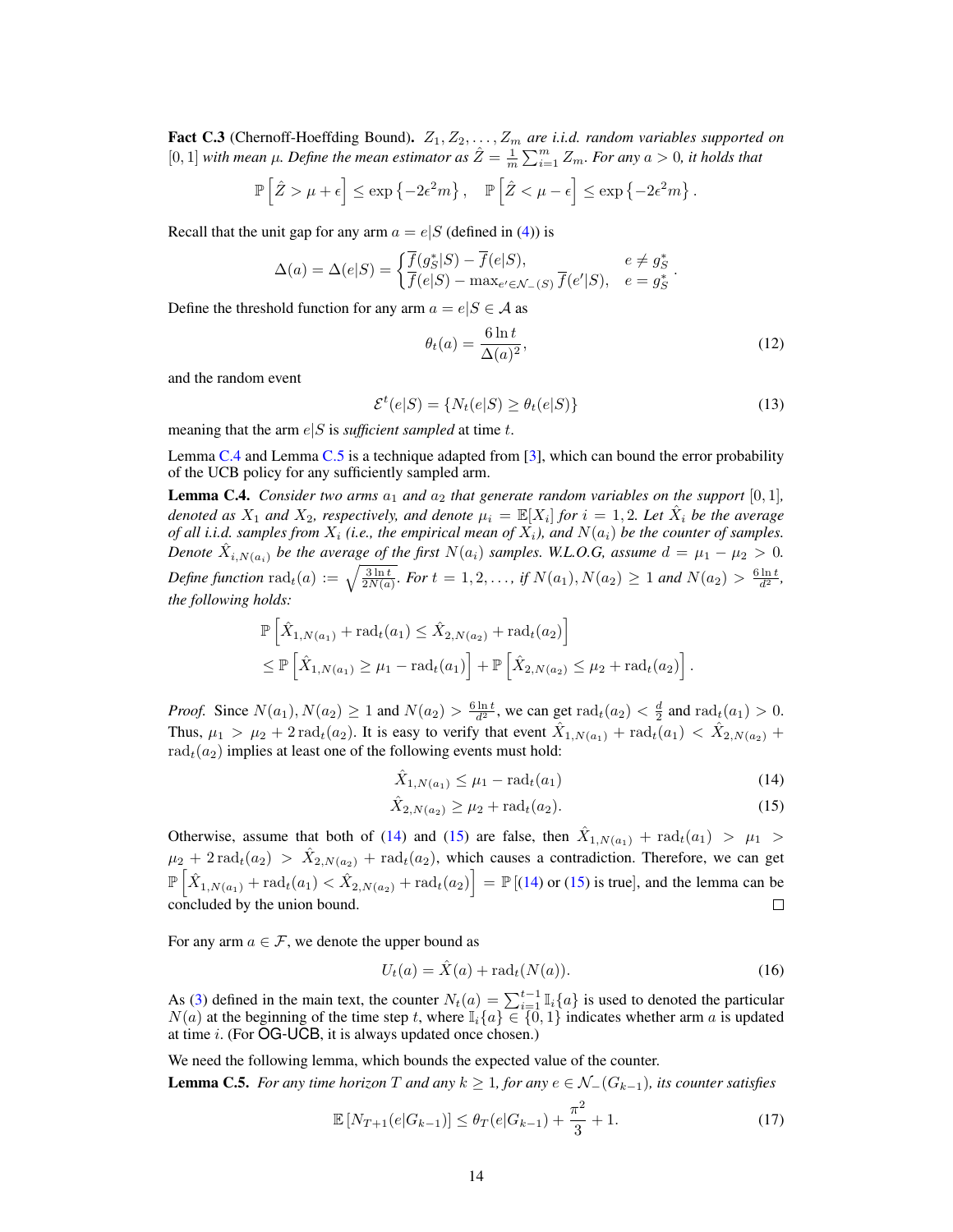*Proof.* Consider a fixed prefix  $G_{k-1}$  and an arm  $e \in \mathcal{N}_-(G_{k-1})$ . Suppose each arm in  $\mathcal{N}(G_{k-1})$  is initialized (played once). Line [11](#page-4-7) of Subroutine [2](#page-4-5) (the UCB policy) indicates that, selecting element  $e \in \mathcal{N}_-(G_{k-1})$  for phase k implies that the random event  $\{U_t(g_k|G_{k-1}) \leq U_t(e|G_{k-1})\}$  occurs. Then, we can bound the counter of playing  $e|G_{k-1}$  by considering two disjoint random events,  $\mathcal{E}^t(e|G_{k-1})$  and  $\overline{\mathcal{E}^t(e|G_{k-1})}$  (sufficiently sampled and insufficiently sampled, respectively). That is  $E = \frac{1}{2} \sum_{n=1}^{n} \frac{1}{n^2}$ 

$$
\mathbb{E}\left[N_{T+1}(e|G_{k-1})\right] \n\leq \mathbb{E}\left[\sum_{t=1}^{T} \mathbb{I}\left\{\mathcal{O}_{0:k-1}^{t} \wedge U_{t}(g_{k}|G_{k-1}) \leq U_{t}(e|G_{k-1})\right\}\right] \n= \mathbb{E}\left[\sum_{t=1}^{T} \mathbb{I}\left\{\mathcal{O}_{0:k-1}^{t} \wedge \overline{\mathcal{E}^{t}(e|G_{k-1})} \wedge U_{t}(g_{k}|G_{k-1}) \leq U_{t}(e|G_{k-1})\right\}\right] \n+ \mathbb{E}\left[\sum_{t=1}^{T} \mathbb{I}\left\{\mathcal{O}_{0:k-1}^{t} \wedge \mathcal{E}^{t}(e|G_{k-1}) \wedge U_{t}(g_{k}|G_{k-1}) \leq U_{t}(e|G_{k-1})\right\}\right] \n\leq [\theta_{T}(e|G_{k-1})] + \sum_{t=1}^{T} \mathbb{P}\left[\mathcal{O}_{0:k-1}^{t} \wedge \mathcal{E}^{t}(e|G_{k-1}) \wedge U_{t}(g_{k}|G_{k-1}) \leq U_{t}(e|G_{k-1})\right], \quad (18)
$$

where [\(18\)](#page-14-0) follows from the definition of  $\mathcal{E}^t(e|G_{k-1})$ . Now we use Lemma [C.4,](#page-13-0) in which arms are  $a_1 = g_k | G_{k-1}$  and  $a_2 = e | G_{k-1}$ ; empirical means  $\hat{X}_1, \hat{X}_2$  are associated with  $\hat{X}(g_k | G_{k-1})$ and  $\hat{X}(e|G_{k-1})$ , respectively;  $\mu_1$ ,  $\mu_2$  are used to denote their means;  $N(a_1)$  and  $N(a_2)$  are their counters. Then, for any  $t$ , we have that

<span id="page-14-0"></span>
$$
\mathbb{P}\left[\bigcap_{i=1}^{k-1} O_i^t \wedge \mathcal{E}^t(e|G_{k-1}) \wedge U_t(g_k|G_{k-1}) \leq U_t(e|G_{k-1})\right] \n\leq \mathbb{P}\left[\mathcal{E}^t(e|G_{k-1}) \wedge U_t(g_k|G_{k-1}) \leq U_t(e|G_{k-1})\right] \n\leq \sum_{N(a_1)=1}^t \mathbb{P}\left[\hat{X}_{1,N(a_1)} \geq \mu_1 - \text{rad}_t(a_1)\right] + \sum_{N(a_2)=\lceil\theta_t(a_2)\rceil}^t \mathbb{P}\left[\hat{X}_{2,N(a_2)} \leq \mu_2 + \text{rad}_t(a_2)\right] \n\leq \sum_{N(a_1)=1}^t t^{-3} + \sum_{N(a_2)=1}^t t^{-3} = 2t^{-2},
$$
\n(19)

where [\(19\)](#page-14-1) holds because of Fact [C.3.](#page-13-4) Summing over  $t = 1, \ldots, T$  and using the convergence of Riemann zeta function (i.e.,  $\sum_{t=1}^{\infty} \frac{1}{t^2} = \frac{\pi^2}{6}$  $\frac{\pi^2}{6}$ ), the proof is completed.

Theorem C.6 (Restatement of Theorem [3.1\)](#page-5-2). *For any time* T*, Algorithm OG-UCB (Algorithm [1](#page-4-1) + Subroutine [2\)](#page-4-5) can achieve the greedy regret*

<span id="page-14-1"></span>
$$
R^{\mathsf{G}}(T) \leq \sum_{a \in \Gamma_-(\sigma^{\mathsf{G}})} \left( \frac{6\Delta^*(a) \cdot \ln T}{\Delta(a)^2} + \left( \frac{\pi^2}{3} + 1 \right) \Delta^*(a) \right),
$$

*where* σ <sup>G</sup> *is the greedy decision sequence.*

*Proof.* Now fix any k, and consider each term of the right-hand side in Lemma [C.2,](#page-12-5) that is  $\mathbb{E} \left[ \sum_{t=1}^T \Delta(S^t) \cdot \mathbb{I} \left\{ \mathcal{O}_{0:k-1}^t \cap \overline{\mathcal{O}_{k}^t} \right\} \right].$ 

Suppose  $\mathcal{O}_{0:k-1}^t \cap \overline{\mathcal{O}_{k}^t}$  happens, that is the algorithm selects  $G_{k-1}$  at the first  $k-1$  phases, and then picks  $e \in \mathcal{N}_-(G_{k-1})$ . By definition of the sunk-cost gap in [\(5\)](#page-5-4), we can see that the regret at time t is no more than  $\Delta^*(e|G_{k-1})$ . We we can get:

$$
\mathbb{E}\left[\sum_{t=1}^T \Delta(S^t) \cdot \mathbb{I}\left\{\mathcal{O}^t_{0:k-1} \cap \overline{\mathcal{O}^t_k}\right\}\right]
$$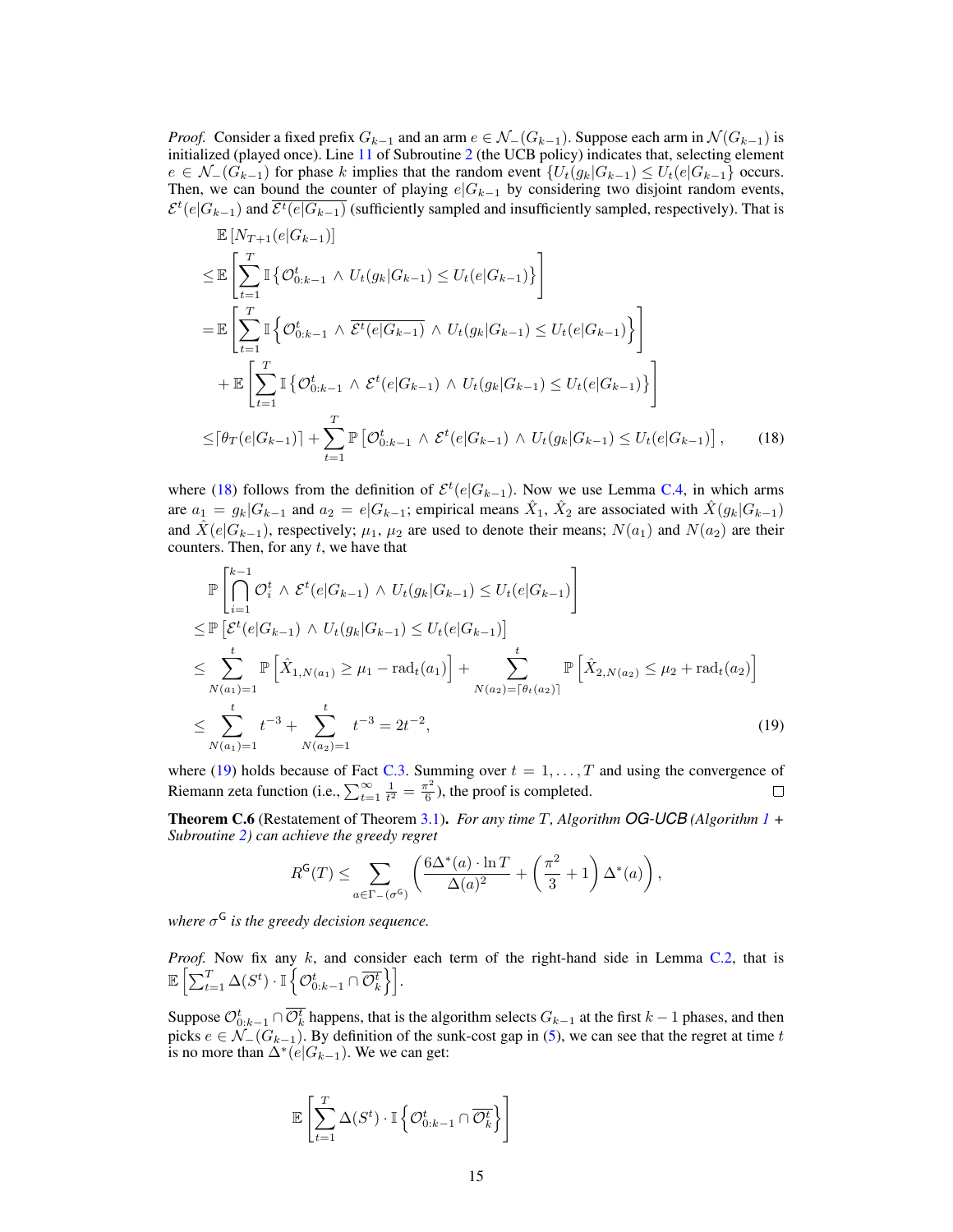<span id="page-15-1"></span>
$$
\leq \mathbb{E}\left[\sum_{t=1}^{T} \Delta(S^{t}) \cdot \mathbb{I}\left\{\mathcal{O}_{0:k-1}^{t}\right\} \cdot \left(\sum_{e \in \mathcal{N}_{-}(G_{k-1})} \mathbb{I}_{t}\left\{e|G_{k-1}\right\}\right)\right]
$$
\n
$$
\leq \sum_{e \in \mathcal{N}_{-}(G_{k-1})} \mathbb{E}\left[\sum_{t=1}^{T} \Delta(S^{t}) \cdot \mathbb{I}\left\{\mathcal{O}_{0:k-1}^{t}\right\} \cdot \mathbb{I}_{t}\left\{e|G_{k-1}\right\}\right]
$$
\n
$$
\leq \sum_{e \in \mathcal{N}_{-}(G_{k-1})} \Delta^{*}(e|G_{k-1}) \cdot \mathbb{E}\left[\sum_{t=1}^{T} \mathbb{I}\left\{\mathcal{O}_{0:k-1}^{t}\right\} \cdot \mathbb{I}_{t}\left\{e|G_{k-1}\right\}\right]
$$
\n
$$
\leq \sum_{e \in \mathcal{N}_{-}(G_{k-1})} \Delta^{*}(e|G_{k-1}) \cdot \mathbb{E}\left[N_{T+1}(e|G_{k-1})\right]
$$
\n
$$
(21)
$$

where [\(20\)](#page-15-1) is by the union bound, and [\(21\)](#page-15-2) is by the definition of  $N_{T+1}(e|G_{k-1})$  and  $\mathbb{I} \left\{ \mathcal{O}_{0:k-1}^{t} \right\} \leq$ 1. Thus, the greedy regret satisfies that

$$
R^{\mathsf{G}}(T) \leq \sum_{k=1}^{m^{\mathsf{G}}} \mathbb{E}\left[\sum_{t=1}^{T} \Delta(S^{t}) \cdot \mathbb{I}\left\{\mathcal{O}_{1:k-1}^{t} \cap \overline{\mathcal{O}_{k}^{t}}\right\}\right]
$$
(22)

<span id="page-15-4"></span><span id="page-15-3"></span><span id="page-15-2"></span>
$$
\leq \sum_{k=1}^{m^{\mathsf{G}}} \sum_{e \in \mathcal{N}_{-}(G_{k-1})} \Delta^{*}(e|G_{k}) \cdot \mathbb{E}\left[N_{T}(e|G_{k-1})\right]
$$
\n(23)

<span id="page-15-5"></span>
$$
=\sum_{a\in\Gamma -(\sigma^{\mathsf{G}})}\Delta^{*}(a)\cdot\mathbb{E}\left[N_{T}(a)\right]
$$
\n(24)

<span id="page-15-6"></span>
$$
\leq \sum_{a \in \Gamma_{-}(\sigma^{\mathsf{G}})} \left( \frac{6\Delta^{*}(a) \cdot \ln T}{\Delta(a)^{2}} + \left( \frac{\pi^{2}}{3} + 1 \right) \Delta^{*}(a) \right), \tag{25}
$$

where [\(22\)](#page-15-3) is derived from Lemma [C.2;](#page-12-5) [\(23\)](#page-15-4) is from [\(21\)](#page-15-2); [\(24\)](#page-15-5) is due to Definition [3.2;](#page-5-5) and [\(25\)](#page-15-6) follows Lemma [C.5.](#page-13-1) Therefore, the theorem is concluded.  $\Box$ 

# <span id="page-15-0"></span>D Analysis for **OG-LUCB**,δ and **OG-LUCB-R** in Section [4](#page-5-6)

In this section, we provide the analysis of Algorithm OG-LUCB<sub> $\epsilon,\delta$ </sub> (Algorithm [1](#page-4-1) + Subroutine [3\)](#page-6-1) and Algorithm OG-LUCB-R (Algorithm [4\)](#page-7-2). In the following, we first derive the probability inequality of confidence events. Second, we analyze the exploration time in Appendix [D.1.](#page-16-0) Assuming that the total time horizon T is known, we provide an  $O(\log T)$  e-quasi greedy regret in Appendix [D.2.](#page-18-0) Finally, we show that we can remove the assumption of knowing T and still obtain an  $O(\log T)$ regret bound (by Algorithm OG-LUCB-R).

Given any arm  $a = e|S \in \mathcal{A}$ , define event  $\mathcal{C}^t(e|S) = \left\{ \left| \hat{X}_t(e|S) - X(e|S) \right| < \text{rad}_t(e|S) \right\}$  (confidence bound holds). For any prefix S, define  $\mathcal{C}^t(S) = \bigcup_{e \in \mathcal{N}(S)} \mathcal{C}^t(e|S)$  for all the arms  $e|S$ .

Recall that for any  $S, e \in \mathcal{N}(S)$ , by definition

$$
\Delta(e|S_k) = \begin{cases} \overline{f}(g_S^*|S) - \overline{f}(e|S), & e \neq g_S^* \\ \overline{f}(e|S) - \max_{a \in \mathcal{N}(S) \backslash \{g_S^*\}} \overline{f}(a|S), & e = g_S^* \end{cases}
$$

and the hardness coefficient with the prefix  $S$  as

$$
H_S^{\epsilon} := \sum_{e \in \mathcal{N}(S)} \frac{1}{\max \{ \Delta(e|S)^2, \epsilon^2 \}}.
$$

<span id="page-15-7"></span>**Lemma D.1.** *Fix any*  $\delta \in (0,1)$ *. Suppose*  $\text{rad}_t(s) = \sqrt{\frac{\ln(4Wt^3/\delta)}{2N_t(s)}}$ *. For any prefix S*,  $\bigcup_{t=1}^{\infty} C_t(S)$ *holds with probability at least*  $1 - \delta$ *.* 

*Proof.* From Fact [C.3,](#page-13-4) we know that for any  $e \in \mathcal{N}(S)$ ,

$$
\mathbb{P}\left[\mathcal{C}^t(e|S)\right] = \mathbb{P}\left[\left|\hat{X}_t(e|S) - X(e|S)\right| < \mathrm{rad}_t(e|S), N_t(e|S) = 1, \cdots, t\right]
$$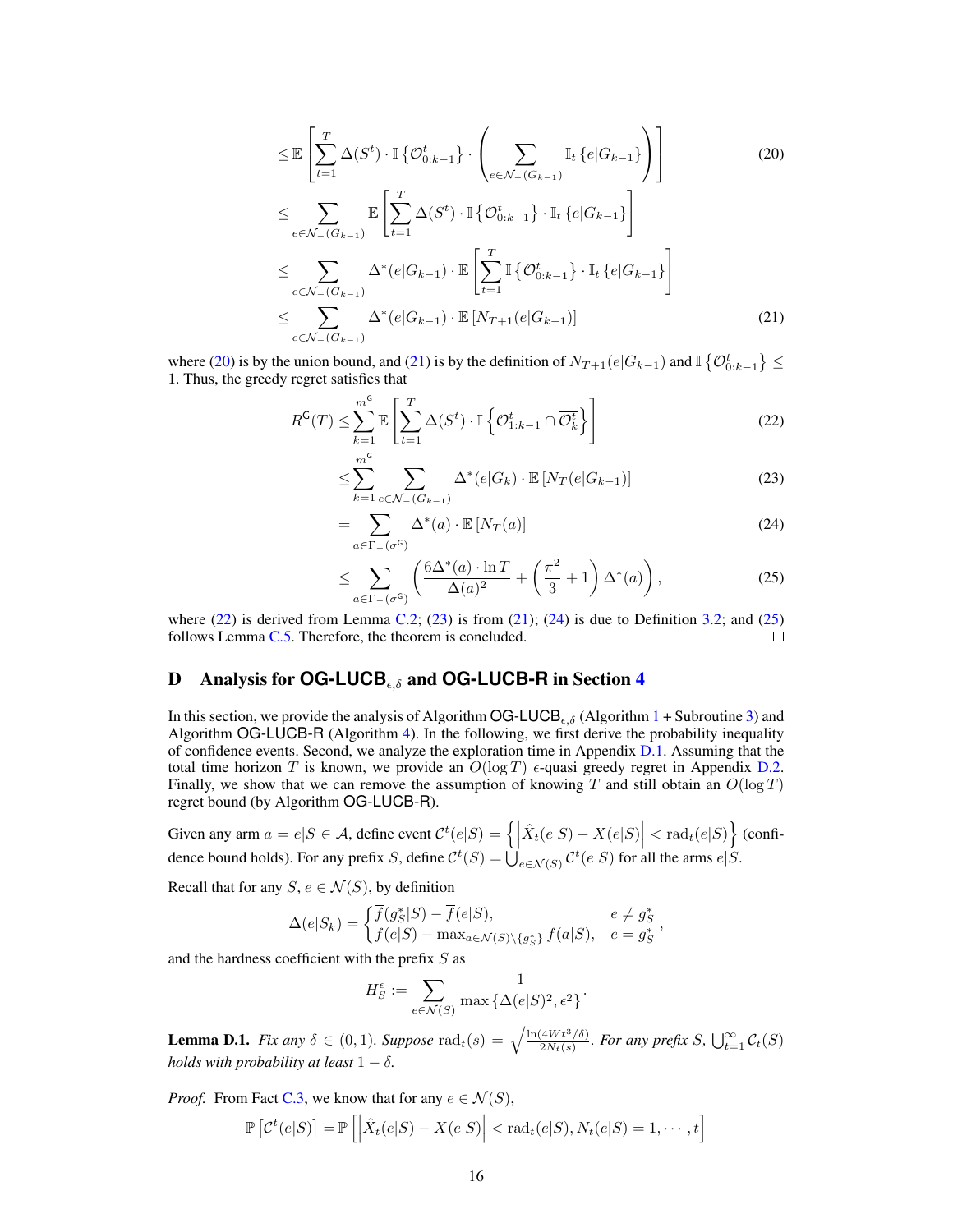$$
\geq 1 - 2 \cdot t \cdot \frac{\delta}{4Wt^3} = 1 - \frac{\delta}{2Wt^2}.
$$

Then, by summing all time steps t and all elements  $e \in \mathcal{N}(S)$  ( $|\mathcal{N}(S)| \leq W$ ), we can conclude that

$$
\mathbb{P}\left[\bigcup_{t=1}^{\infty} \mathcal{C}^t(S)\right] \ge 1 - \sum_{t=1}^{\infty} \sum_{e \in \mathcal{N}(S)} \frac{\delta}{2Wt^2} \ge 1 - \sum_{t=1}^{\infty} \frac{\delta}{2t^2}
$$

$$
\ge 1 - \frac{\pi^2 \delta}{12}
$$

$$
\ge 1 - \delta,
$$
 (26)

where  $(26)$  is by Riemann zeta function.

#### <span id="page-16-0"></span>**D.1** Exploration time for **OG** with a first-explore-then-exploit policy (**OG-LUCB**<sub>εδ</sub>)

Since we use a specialized version of CLUCB-PAC in [\[9\]](#page-8-9) as MaxOracle to explore the top-one element in the support of  $[0, 1]$  for each phase, and henceforth our analysis starts from the result of sample complexity of CLUCB-PAC by setting  $R = \frac{1}{2}$  and width $(\mathcal{M}) = 2$ .

In Algorithm OG-LUCB<sub> $\epsilon,\delta$ </sub>, for any arm  $a = e|S \in A$ , denote  $N_t^{\mathsf{E}}(a)$  as the counter of playing arm  $a$  during the exploration stage at the beginning of time step  $t$ . The algorithm turns from the exploration to the exploitation some time and the counter will not change, therefore we may use  $N_{\infty}^{\mathsf{E}}(a)$  to obtain its final value. For any prefix S, denote arms  $A = \{e | S : \forall e \in \mathcal{N}(S) \}$ . Denote  $t_0(S) := \sum_{e|S \in A} N_{t_0}^{\mathsf{E}}(e|S)$  as the total exploration time of all elements in  $\mathcal{N}(S)$ , such that for any time  $t \ge t_0(S)$ ,  $I^{\text{exploit}}(A)$  is initialized.

Notice that we use CLUCB-PAC for each phase, therefore the following lemma can be adapted from the intermediate step in proving Theorem 5 of [\[9\]](#page-8-9).

<span id="page-16-2"></span>**Lemma D.2.** For any phase  $k \ge 0$ , fix prefix  $S_k$ . Suppose  $\epsilon \ge 0$ ,  $\delta \in (0,1)$ , and  $\bigcup_{t=1}^{\infty} C^t(S_k)$ *holds. If it goes to the exploitation stage (Line [12](#page-6-4) of Subroutine [3\)](#page-6-1) with*  $I^{\text{exploit}}(A) = s^*$  *at time*  $t_0 = t_0(S_k)$ *, then:* 

- *1.*  $f(s^* | S_k) \ge f(g_{S_k}^* | S_k) \epsilon;$
- *2. In addition, for any*  $s \in \mathcal{N}(S_k)$ *,*

$$
N_{t_0}^{\mathsf{E}}(s|S_k) \le \min\left\{\frac{18}{\Delta(s|S_k)^2}, \frac{16}{\epsilon^2}\right\} \ln\left(4Wt_0^3/\delta\right) + 1. \tag{27}
$$

<span id="page-16-6"></span>Notice that event  $\bigcup_{t=1}^{\infty} C^t(S_k)$  holds with probability at least  $1 - \delta$ , which is guaranteed by Lemma [D.1.](#page-15-7) From the above lemma, we may further derive the following bound for  $t_0(S_k)$ . **Lemma D.3.** With the same setting as Lemma [D.2.](#page-16-2) For  $t_0 = t_0(S_k)$ , denote  $t_c = t_c(S_k) :=$  $499H_{S_k}^{\epsilon} \ln(4W H_{S_k}^{\epsilon}/\delta) + 2W$  then we can get:

- <span id="page-16-3"></span>*1.*  $t_0 \leq t_c$ .
- 2. ln  $(4Wt_c^3/\delta) \le 7 \ln (1996W H_{S_k}^{\epsilon}/\delta)$ .

*Proof.* **Property [\(1\)](#page-16-3):** First of all, (1) holds trivially if  $W \ge \frac{t_0}{2}$ , thus we only need to show the case  $W < \frac{t_0}{2}.$ 

Since  $t_0 = \sum_{e \in \mathcal{N}(S_k)} N_{t_0}^{\mathsf{E}}(e|S_k)$ , it can be implied from Lemma [D.2](#page-16-2) that, with probability at least  $1 - \delta$ .

<span id="page-16-4"></span>
$$
t_0 \le 18H_{S_k}^{\epsilon} \ln(4Wt_0^3/\delta) + W. \tag{28}
$$

We assume  $t_0 = CH_{S_k}^{\epsilon} \ln(4WH_{S_k}^{\epsilon}/\delta) + W$ , for some constant  $C > 0$ . When  $W < \frac{t_0}{2}$ ,  $t_0 <$  $2CH_{S_k}^{\epsilon} \ln(4WH_{S_k}^{\epsilon}/\delta)$ . Then, rewrite [\(28\)](#page-16-4) as

 $t_0 \leq W + 18H_{S_k}^{\epsilon} \ln(4W/\delta) + 54H_{S_k}^{\epsilon} \ln(t_0)$ 

<span id="page-16-5"></span><span id="page-16-1"></span>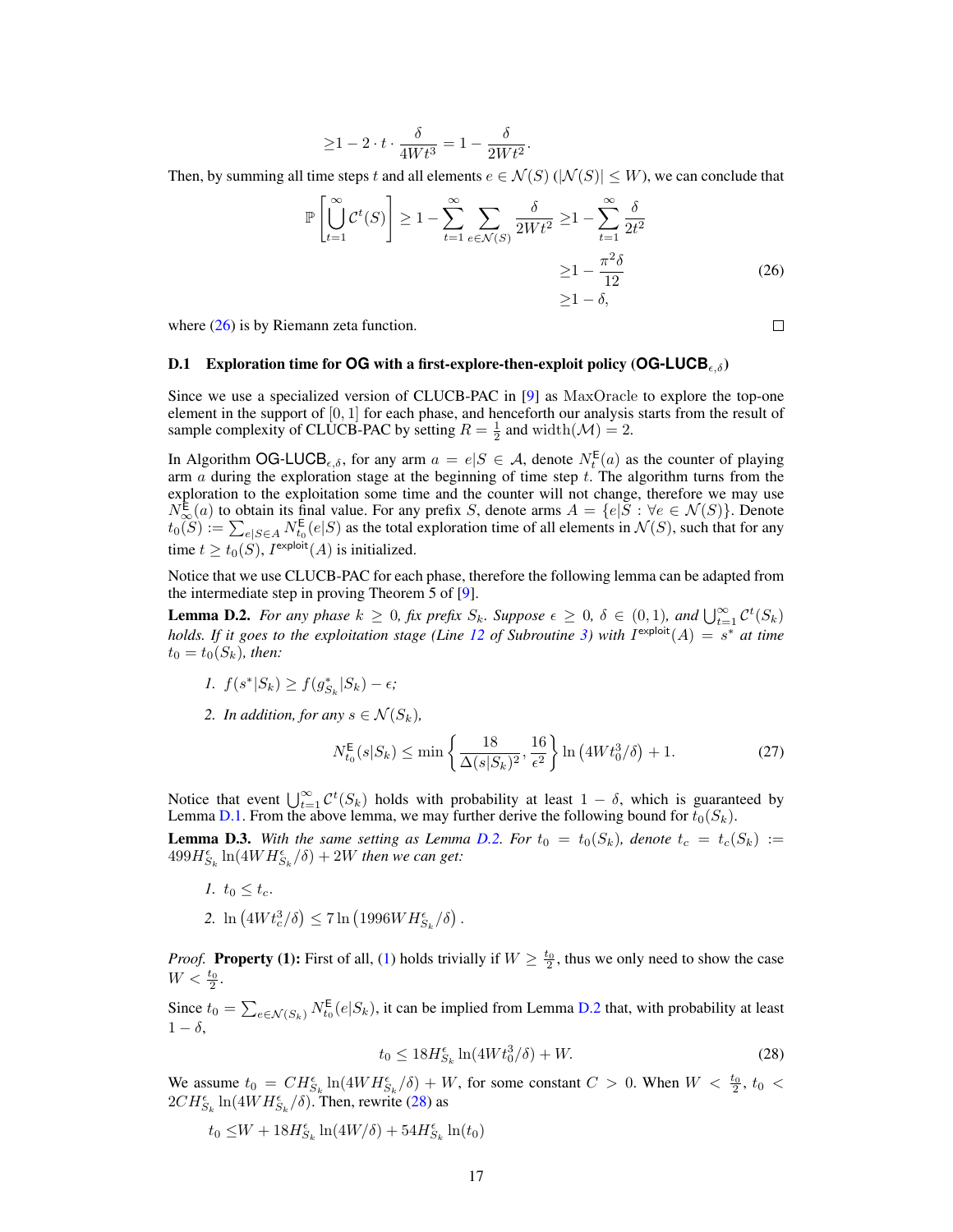$$
\langle W + 18H_{S_k}^{\epsilon} \ln(4W/\delta) + 54H_{S_k}^{\epsilon} \ln(2CH_{S_k}^{\epsilon} \ln(4WH_{S_k}^{\epsilon}/\delta))
$$
  
\n
$$
\leq W + 18H_{S_k}^{\epsilon} \ln(4W/\delta) + 54H_{S_k}^{\epsilon} (\ln(2C) + \ln(H_{S_k}^{\epsilon})) + 54H_{S_k}^{\epsilon} \ln(4WH_{S_k}^{\epsilon}/\delta)
$$
  
\n
$$
\leq W + 72H_{S_k}^{\epsilon} \ln(4WH_{S_k}^{\epsilon}/\delta) + 54H_{S_k}^{\epsilon} (\ln(2C) \ln(4WH_{S_k}^{\epsilon}/\delta) + \ln(4WH_{S_k}^{\epsilon}/\delta))
$$
  
\n
$$
\leq W + (126 + 54 \ln 2C) H_{S_k}^{\epsilon} \ln(4WH_{S_k}^{\epsilon}/\delta).
$$
 (29)

Solve  $126 + 54 \ln 2C < C$ , and we can get the minimum integer solution  $C = 499$ . When  $C \ge 499$ , from [\(29\)](#page-17-0),  $t_0 < W + CH_{S_k}^{\epsilon} \ln(4W\dot{H}_{S_k}^{\epsilon}/\delta) = t_0$ , which cause a contradiction. Thus, we can conclude that  $t_0 \leq 499 H_{S_k}^{\epsilon} \ln(4W H_{S_k}^{\epsilon}/\delta) + 2W$ .

**Property (2):** We can simplify  $\ln \left( 4W t_c^3 / \delta \right)$  in [\(27\)](#page-16-5) as follows.

From Property 1, since  $ln(a + b) \leq ln(a) + ln(b)$  for all  $a, b \geq e$ , we have

$$
\ln(t_c) \leq \ln(499H_{S_k}^{\epsilon} \ln(4WH_{S_k}^{\epsilon}/\delta)) + \ln(4W) \tag{30}
$$
  
\n
$$
\leq \ln(499H_{S_k}^{\epsilon}) + \ln\ln(4WH_{S_k}^{\epsilon}/\delta) + \ln(4W) \leq \ln(499H_{S_k}^{\epsilon}) + 2\ln(4W) + \ln(H_{S_k}^{\epsilon}) + \ln(1/\delta),
$$

then

$$
\ln(4Wt_c^3/\delta) \le \ln(4W) + \ln(1/\delta) + 3\ln(t_c)
$$
  
\n
$$
\le 7\ln(4W) + 4\ln(1/\delta) + 6\ln(499H_{S_k}^{\epsilon})
$$
  
\n
$$
\le 7\ln(1996WH_{S_k}^{\epsilon}/\delta),
$$

which ends the proof.

Define random event iteratively, for any  $k \ge 1$ , given prefix  $S_{k-1}$ ,

$$
\mathcal{Q}_k(S_{k-1}) = \left\{ \overline{f}(s_k | S_{k-1}) \ge \overline{f}(g_{S_{k-1}}^* | S_{k-1}) - \epsilon \right\},\tag{31}
$$

<span id="page-17-0"></span> $\Box$ 

where  $s_k = I^{\text{exploit}}(A)$  and  $A = \{e|S_{k-1} : \forall e \in \mathcal{N}(S_{k-1})\}.$ 

<span id="page-17-1"></span>**Theorem D.4** (Restatement of Theorem [4.1\)](#page-6-5). *Given any*  $\epsilon \geq 0$  *and*  $\delta \in (0,1)$ *, suppose after the total exploration time*  $T^E = T^E(\delta)$ , Algorithm **OG-LUCB**<sub> $\epsilon, \delta$ </sub> sticks to a stable sequence  $\sigma =$  $\langle S_0, S_1, \cdots, S_{m'} \rangle$ . With probability at least  $1 - m\delta$  (m is the largest length of a feasible set), the *following three claims hold:*

- *1.* σ *is an -quasi greedy sequence;*
- 2. Let  $t_c(S) := 499H_S^{\epsilon} \ln(4WH_S^{\epsilon}/\delta) + 2W$ . For any arm  $e|S$  in the decision frontier  $\Gamma(\sigma)$ *,*

$$
N_{\infty}^{\mathsf{E}}(e|S) \le \min\left\{\frac{18}{\Delta(e|S)^2}, \frac{16}{\epsilon^2}\right\} \ln\left(4Wt_c^3(S)/\delta\right) + 1. \tag{32}
$$

*3. The total exploration time* T E *satisfies that*

$$
T^{\mathsf{E}} \le \sum_{e|S \in \Gamma(\sigma)} N_{\infty}^{\mathsf{E}}(e|S) \le 127 \sum_{k=0}^{m'-1} H_S^{\epsilon} \ln\left(1996WH_S^{\epsilon}/\delta\right). \tag{33}
$$

*Proof.* **Property (1):** Similar to the set decomposition in Lemma [C.1,](#page-12-3) by De Morgan's laws, we know that

$$
\bigcap_{i=1}^{m'} \mathcal{Q}_i^t(S_{i-1}) = \left(\overline{\mathcal{Q}_1^t(S_0)}\right) \cup \left(\mathcal{Q}_1^t(S_0) \cap \overline{\mathcal{Q}_2^t(S_1)}\right) \cup \cdots \cup \left(\left(\bigcap_{i=1}^{m'-1} \mathcal{Q}_i^t(S_{i-1})\right) \cap \overline{\mathcal{Q}_k^t(S_{m'-1})}\right).
$$

By Lemma [D.2,](#page-16-2) we know that for  $k = 1, 2, \cdots, m'$ , the k-th term above satisfies

$$
\mathbb{P}\left[\left(\bigcap_{i=1}^{k-1} \mathcal{Q}_i^t(S_{i-1})\right) \cap \overline{\mathcal{Q}_k^t(S_{k-1})}\right] \le \mathbb{P}\left[\overline{\mathcal{Q}_k^t(S_{k-1})}\right] \le \delta. \tag{34}
$$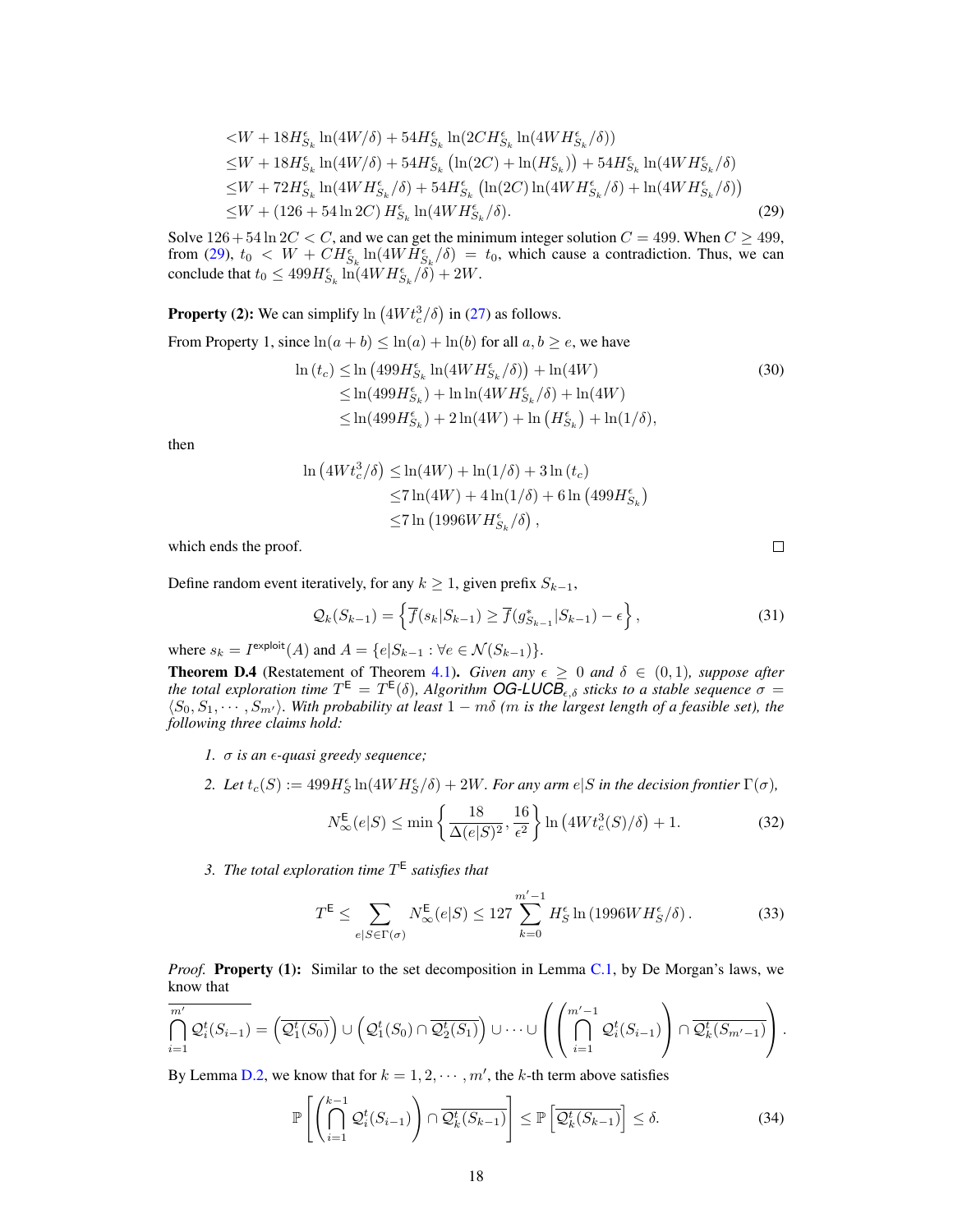Therefore, by union bound and  $m' \leq m$ , we have that

$$
\mathbb{P}\left[\bigcap_{i=1}^{m'} \mathcal{Q}_i^t(S_{k-1})\right] = 1 - \mathbb{P}\left[\bigcap_{i=1}^{m'} \mathcal{Q}_i^t(S_{k-1})\right] \le 1 - \sum_{k=1}^{m'} \delta \le 1 - m\delta,
$$

and we prove that  $\sigma$  is an  $\epsilon$ -quasi greedy sequence.

**Property (2):** Assume that  $\bigcap_{i=1}^{m'} \mathcal{Q}_i^t(S_{i-1})$  holds. Since we denote  $t_c(S) = 499H_S^{\epsilon} \ln(4WH_S^{\epsilon}/\delta) +$ 2W, applying Property 1 of Lemma [D.3,](#page-16-6) we can get  $t_0(S_{k-1}) \le t_c(S_{k-1})$ . Then, use Property 2 of Lemma [D.2,](#page-16-2) and it follows immediately that

$$
N_{\infty}^{\mathsf{E}}(e|S_{k-1}) \le \min\left\{\frac{18}{\Delta(e|S_{k-1})^2}, \frac{16}{\epsilon^2}\right\} \ln\left(4Wt_c^3(S_{k-1})/\delta\right) + 1,\tag{35}
$$

where  $e|S_{k-1}$  is any arm occurred in the decision frontier  $\Gamma(\sigma)$ .

**Property (3):** It is easy to see that the total exploration time  $T^{\mathsf{E}} \le \sum_{e|S \in \Gamma(\sigma)} N^{\mathsf{E}}_{\infty}(e|S)$ . Sum up each phase  $k = 0, 1, \cdots, m' - 1$  and each element  $e \in \mathcal{N}(S_k)$ , and use  $\ln(4W t_c^3(S_{k-1})) \le$  $7 \ln \left( 1996 W H_{S_k}^{\epsilon}/\delta \right)$  by Property 2 of Lemma [D.3.](#page-16-6) Therefore we can get:

$$
T^{\mathsf{E}} \leq \sum_{e|S \in \Gamma(\sigma)} N_{\infty}^{\mathsf{E}}(e|S) \leq \sum_{k=0}^{m'-1} \sum_{e \in \mathcal{N}(S_k)} N_{\infty}^{\mathsf{E}}(e|S_k)
$$
  

$$
\leq \sum_{k=0}^{m'-1} \left(126H_{S_k}^{\epsilon} \ln\left(1996WH_{S_k}^{\epsilon}/\delta\right) + |\mathcal{N}(S_k)|\right)
$$
  

$$
\leq 127 \sum_{k=0}^{m'-1} H_{S_k}^{\epsilon} \ln\left(1996WH_{S_k}^{\epsilon}/\delta\right).
$$
 (36)

#### <span id="page-18-0"></span>D.2 Time Horizon T is Known

We first assume that we know the total time horizon T. In this case, we may let  $\delta = \frac{1}{T}$  in OG- $LUCB_{\epsilon,\delta}$ , and we can obtain the following theorem.

<span id="page-18-3"></span>**Theorem D.5** (Restatement of Theorem [4.2\)](#page-6-3). *Given any*  $\epsilon \geq 0$ *. When total time T is known, in Algorithm*  $\overline{OG-LUCB_{\epsilon,\delta}}$ , we associate  $\delta = \frac{1}{T}$ . Suppose  $\sigma = \langle S_0, S_1, \cdots, S_{m'} \rangle$  is the sequence *selected by Algorithm*  $\overline{\text{OG-LUCB}_{\epsilon,\delta}}$  *at time*  $T$ , *and define function* 

$$
R^{Q,\sigma}(T) := \sum_{e|S\in\Gamma(\sigma)} \Delta^*(e|S) \min\left\{\frac{127}{\Delta(e|S)^2}, \frac{113}{\epsilon^2}\right\} \ln\left(1996WH_S^{\epsilon}T\right) + \Delta_{\max}m,\tag{37}
$$

*where* m *is the largest length of a feasible set and* H S *is defined in* [\(7\)](#page-6-2)*. Then, the -quasi regret satisfies*

<span id="page-18-2"></span><span id="page-18-1"></span>
$$
R^{\mathsf{Q}}(T) \le R^{\mathsf{Q}, \sigma}(T) = O\left(\frac{Wm\Delta_{\max}}{\max\{\Delta^2, \epsilon^2\}}\log T\right),\tag{38}
$$

*where*  $\Delta$  *is the minimum unit gap.* 

*Proof.* First, we claim that

$$
R^{Q}(T) \leq \sum_{e|S \in \Gamma(\sigma)} \Delta^{*}(e|S) \left( \min\left\{ \frac{18}{\Delta(e|S)^{2}}, \frac{16}{\epsilon^{2}} \right\} \ln\left( 4Wt_{c,T}^{3}(S) \cdot T \right) + 1 \right) + \Delta_{\max} m, \quad (39)
$$

where  $t_{c,T}(S) = 499H_S^{\epsilon} \ln(4W H_S^{\epsilon} \cdot T) + 2W$  for any S.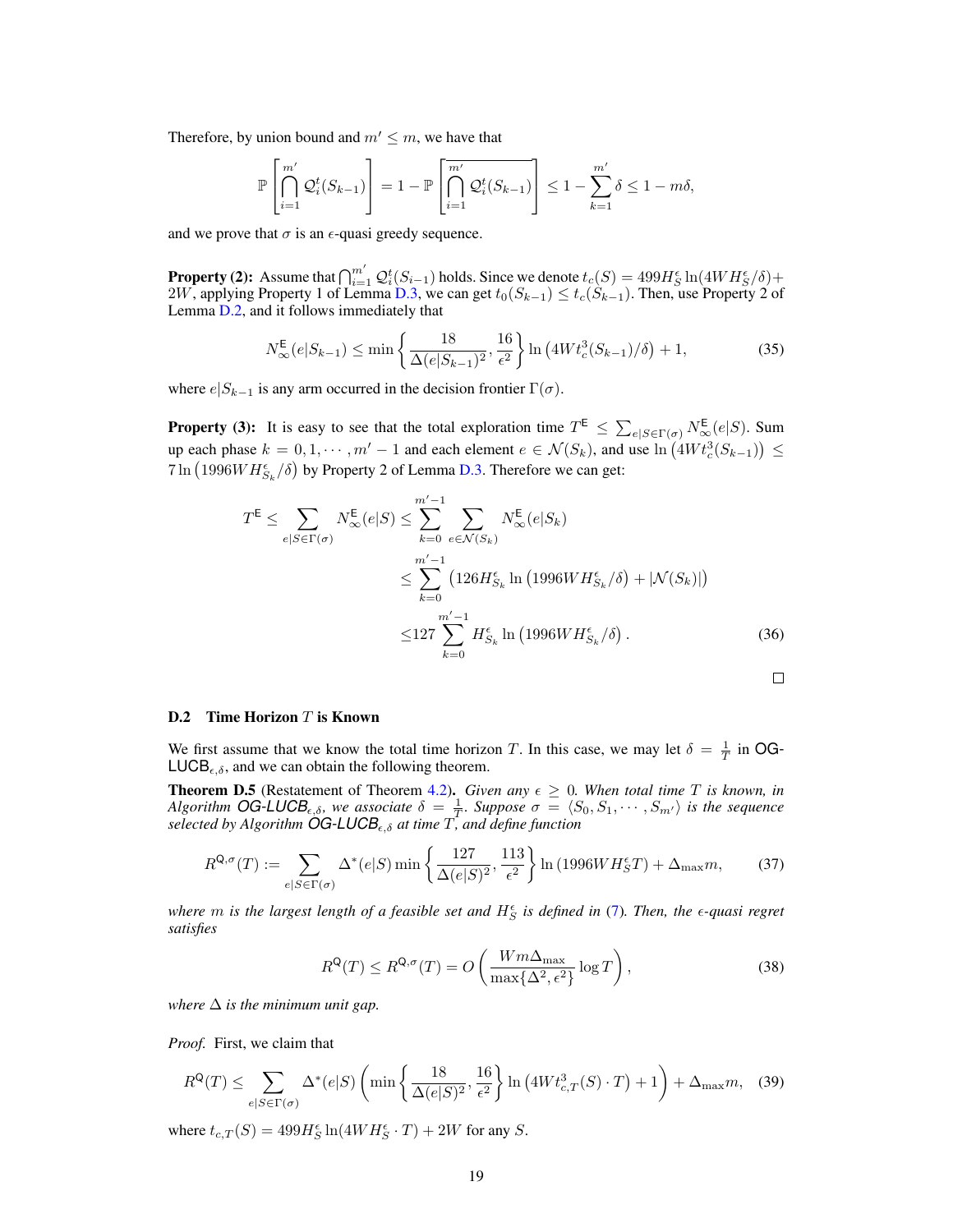From Property 1 of Theorem [D.4](#page-17-1), we know that with probability  $1 - \frac{m}{T}$ , the sequence  $\sigma$  is a stable  $\epsilon$ -greedy sequence, i.e., all confidence events  $\bigcap_{i=1}^{m'} \mathcal{Q}_i^t(S_{k-1})$  hold.

We may sum up exploration numbers of the arms  $(N_{\infty}^{E}(\cdot)$ 's) in Property 2 of Theorem [D.4,](#page-17-1) so that the first term of [\(39\)](#page-18-1) can be easily derived. For the second term of (39), it is because OG-LUCB<sub> $\epsilon, \delta$ </sub> pays at most regret  $\Delta_{\max}T$  with probability  $\frac{m}{T}$ , when any confidence events fails, which contributes at most  $\Delta_{\text{max}}m$  to the regret.

Then, apply Property 2 of Lemma [D.3](#page-16-6) and  $\delta = \frac{1}{T}$ , i.e.,  $\ln(4W t_{c,T}^3(S) \cdot T) \le 7 \ln(1996W H_{S_k}^{\epsilon}/\delta)$ , and henceforth it is obvious to see that

$$
R^{\mathsf{Q}}(T) \leq R^{\mathsf{Q},\sigma}(T) = \sum_{e|S \in \Gamma(\sigma)} \Delta^*(e|S) \min\left\{\frac{127}{\Delta(e|S)^2}, \frac{113}{\epsilon^2}\right\} \ln\left(1996WH_S^{\epsilon}T\right) + \Delta_{\max}m.
$$

Furthermore, if we replace  $\Delta^*(e|S)$  with the maximum gap  $\Delta_{\text{max}}$ , and  $\Delta(e|S)$  with the minimum unit gap  $\Delta$ , it is easily derived that  $R^{\mathsf{Q}}(T) \leq R^{\mathsf{Q}, \sigma}(T) = O(\frac{Wm\Delta_{\max}}{\max\{\Delta^2, \epsilon^2\}} \log T)$ , where W is the largest width and  $m$  is the largest length.  $\Box$ 

Notice that, from the above theorem, the  $\epsilon$ -quasi regret is bounded within  $O(\log T)$  for any time horizon T, even though T may be less than the total exploration time  $T^{\text{E}} = T^{\text{E}}\left(\frac{1}{T}\right)$ . It is because  $N_{\infty}^{\text{E}}(\cdot)$  is the upper bound approaching the infinite time, and the regret is a non-decreasing function with the time horizon T. Therefore, the above regret is satisfied for  $T < T^{\text{E}}\left(\frac{1}{T}\right)$  as well.

#### D.3 Time Horizon  $T$  is not Known

When the time horizon  $T$  is not known, we use Algorithm OG-LUCB-R (Algorithm [4\)](#page-7-2) which restarts the internal OG-LUCB<sub> $\epsilon, \delta$ </sub> for different epochs. The following lemma is useful in proving Theorem [D.7.](#page-19-0)

<span id="page-19-2"></span>**Lemma D.6.** *For any*  $i = 1, 2, \dots, k$ , *for any*  $c_i, b_i > 0$  *and*  $\phi_i = e^{2^i}$ ,

$$
\sum_{i=1}^k (c_i \cdot \ln(\phi_i) + b_i) \le 4 \cdot \left( \max_{i=1,\dots,k} c_i \right) \cdot \ln(\phi_{k-1}) + k \cdot \left( \max_{i=1,\dots,k} b_i \right).
$$

*Proof.* Since  $\phi_i = e^{2^i}$ , then  $\ln(\phi_i) = 2^i$ , an we can get

$$
\sum_{i=1}^{k} \ln (\phi_i) = 2^1 + 2^2 + \dots + 2^k < 4 \times 2^{k-1} = 4 \ln (\phi_{k-1}).
$$

Therefore, it follows immediately that

$$
\sum_{i=1}^{k} (c_i \cdot \ln(\phi_i) + b_i) \leq \left(\max_{i=1,\dots,k} c_i\right) \sum_{i=1}^{k} \ln(\phi_i) + k \cdot \left(\max_{i=1,\dots,k} b_i\right)
$$

$$
\leq 4 \cdot \left(\max_{i=1,\dots,k} c_i\right) \cdot \ln(\phi_{k-1}) + k \cdot \left(\max_{i=1,\dots,k} b_i\right).
$$

<span id="page-19-0"></span>**Theorem D.7** (Restatement of Theorem [4.3\)](#page-7-3). *Given any*  $\epsilon \geq 0$ . Use  $\phi_{\ell}$  *and*  $\tau_{\ell}$  *defined in* [\(8\)](#page-7-1), and function  $R^{Q,\sigma}(T)$  defined Theorem [4.2.](#page-6-3) In Algorithm OG-LUCB-R, suppose  $\sigma^{(\ell)}$  =  $\langle S_0^{(\ell)}, S_1^{(\ell)}, \cdots, S_{m^{(\ell)}}^{(\ell)} \rangle$  is the sequence selected by the end of  $\ell$ -th epoch of **OG-LUCB**<sub>e,</sub> $\delta$ , where  $m^{(\ell)}$  is its length. For any time  $T$ , denote the final epoch as  $K = K(T)$  such that  $\tau_{K-1} < T \leq \tau_K$ , *and the -quasi greedy regret satisfies that*

<span id="page-19-1"></span>
$$
R^{\mathbf{Q}}(T) \le \sum_{\ell=1}^{K} R^{\mathbf{Q}, \sigma^{(\ell)}}(\phi_{\ell}).
$$
\n(40)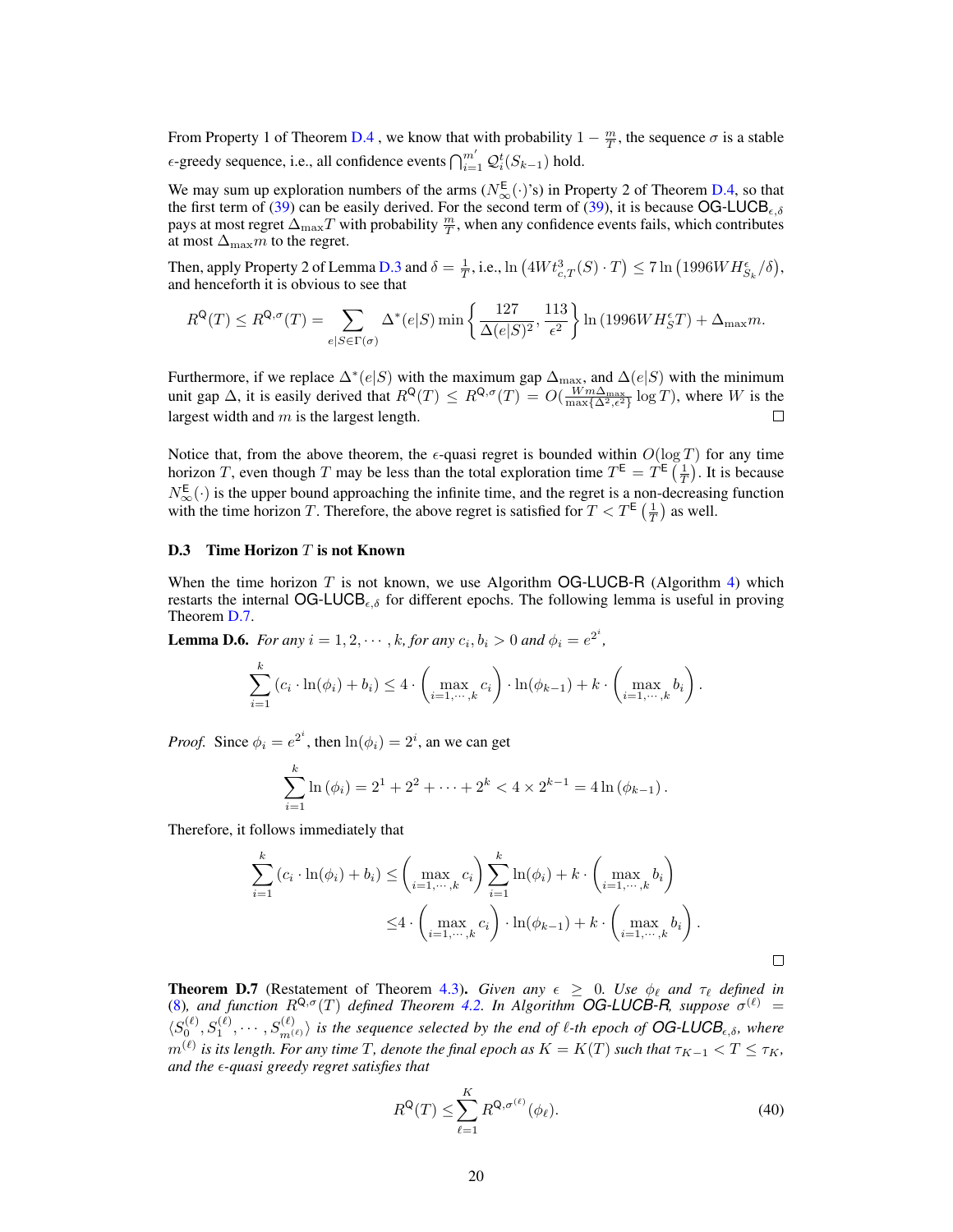*Furthermore, we can get*

$$
R^{Q}(T) \leq 4 \cdot \left( \max_{\ell=1,\cdots,K} c_{\ell} \right) \cdot \ln(T) + \left( \max_{\ell=1,\cdots,K} b_{\ell} \right) \cdot \log_2(2\ln T) \tag{41}
$$

$$
=O\left(\frac{Wm\Delta_{\max}}{\max\{\Delta^2,\epsilon^2\}}\log T\right),\tag{42}
$$

*where*

$$
c_{\ell} := \sum_{e|S \in \Gamma(\sigma^{(\ell)})} \Delta^*(e|S) \min\left\{\frac{127}{\Delta(e|S)^2}, \frac{113}{\epsilon^2}\right\},\
$$
  

$$
b_{\ell} := \sum_{e|S \in \Gamma(\sigma^{(\ell)})} \Delta^*(e|S) \min\left\{\frac{127}{\Delta(e|S)^2}, \frac{113}{\epsilon^2}\right\} \ln(1996WH_S^{\epsilon}) + \Delta_{\max} m,
$$

*and*  $\Delta$  *is the minimum unit gap.* 

*Proof.* Algorithm OG-LUCB-R restarts the internal OG-LUCB<sub> $\epsilon, \delta$ </sub> for each epoch. Since  $\epsilon$ -quasi regret for epoch  $\ell$  during time  $(\tau_{\ell-1}, \tau_{\ell}]$  is no more than  $R^{Q, \sigma^{(\ell)}}(\phi_{\ell})$ , then the  $\epsilon$ -quasi greedy regret in [\(40\)](#page-19-1) follows naturally by accumulating each interval.

For any  $\ell, \phi_{\ell-1} \leq \tau_{\ell-1}, \tau_{\ell} = \sum_{i=1}^{\ell} e^{2^i} < 2e^{2^{\ell}} = 2\phi_{\ell}$ . Since  $\tau_{K-1} < T \leq \tau_K$ , we have  $\phi_{K-1} <$  $T < 2\phi_K$  and  $K < \log_2(2\ln T)$ .

Furthermore, we can get

$$
\sum_{\ell=1}^{K} R^{\mathbf{Q}, \sigma^{(\ell)}}(\phi_{\ell}) \le \sum_{\ell=1}^{K} \left( c_{\ell} \ln \left( \phi_i \right) + b_{\ell} \right) \tag{43}
$$

<span id="page-20-1"></span>
$$
\leq 4 \cdot \left( \max_{\ell=1,\cdots,K} c_{\ell} \right) \cdot \ln(\phi_{K-1}) + \left( \max_{\ell=1,\cdots,K} b_{\ell} \right) \cdot K \tag{44}
$$

<span id="page-20-3"></span><span id="page-20-2"></span>
$$
\leq 4 \cdot \left( \max_{\ell=1,\cdots,K} c_{\ell} \right) \cdot \ln(T) + \left( \max_{\ell=1,\cdots,K} b_{\ell} \right) \cdot \log_2(2\ln T),\tag{45}
$$

where [\(43\)](#page-20-1) is by definition of  $c_i$  and  $b_i$ , and the form of  $R^{Q, \sigma^{(\ell)}}$  defined [\(37\)](#page-18-2); [\(44\)](#page-20-2) is from Lemma [D.6;](#page-19-2) and [\(45\)](#page-20-3) is because  $\phi_{K-1} < T$  and  $K < \log_2(2 \ln T)$ . Use the similar technique in the proof of Theorem [D.5,](#page-18-3) and we know that [\(45\)](#page-20-3) is also in  $O\left(\frac{Wm\Delta_{\max}}{\max\{\Delta^2,\epsilon^2\}}\log T\right)$ . Therefore, the theorem is concluded.  $\Box$ 

## <span id="page-20-0"></span>E Proof of Lower Bound in Section [5](#page-7-4)

In this section, we construct an instance of the prize-collecting problem, and provide its theoretical analysis. We first recall the *prize-collecting problem* defined in the main text as follows.

**Problem.** Consider m bandits, each of which has W elements. For each bandit  $i = 1, 2, \ldots, m$ , denote set  $E_i = \{e_{i,1}, e_{i,2}, \ldots, e_{i,W}\}\.$  In this problem, the player needs to select one element from each bandit in order. The accessible set system is defined as  $(E, \mathcal{F})$ , where  $E = \bigcup_{i=1}^{m} E_i$ ,  $\mathcal{F} = \bigcup_{i=1}^m \mathcal{F}_i \cup \{\emptyset\}$ , and  $\mathcal{F}_i = \{S \subseteq E : |S| = i, \forall k : 1 \le k \le i, |S \cap E_k| = 1\}$ . The reward function  $\overrightarrow{f}$  :  $\overrightarrow{F} \times \Omega \rightarrow [0, m]$  is non-decreasing in the first parameter, where the form of f is unknown to the player. Let the minimum unit gap be

$$
\Delta := \min \left\{ \overline{f}(g_S^*|S) - \overline{f}(e|S) : \forall S \in \mathcal{F}, \forall e \in \mathcal{N}_-(S) \right\} > 0,
$$
\n(46)

where the value of  $\Delta$  is also unknown to the player. The objective of the player is to minimize the greedy regret.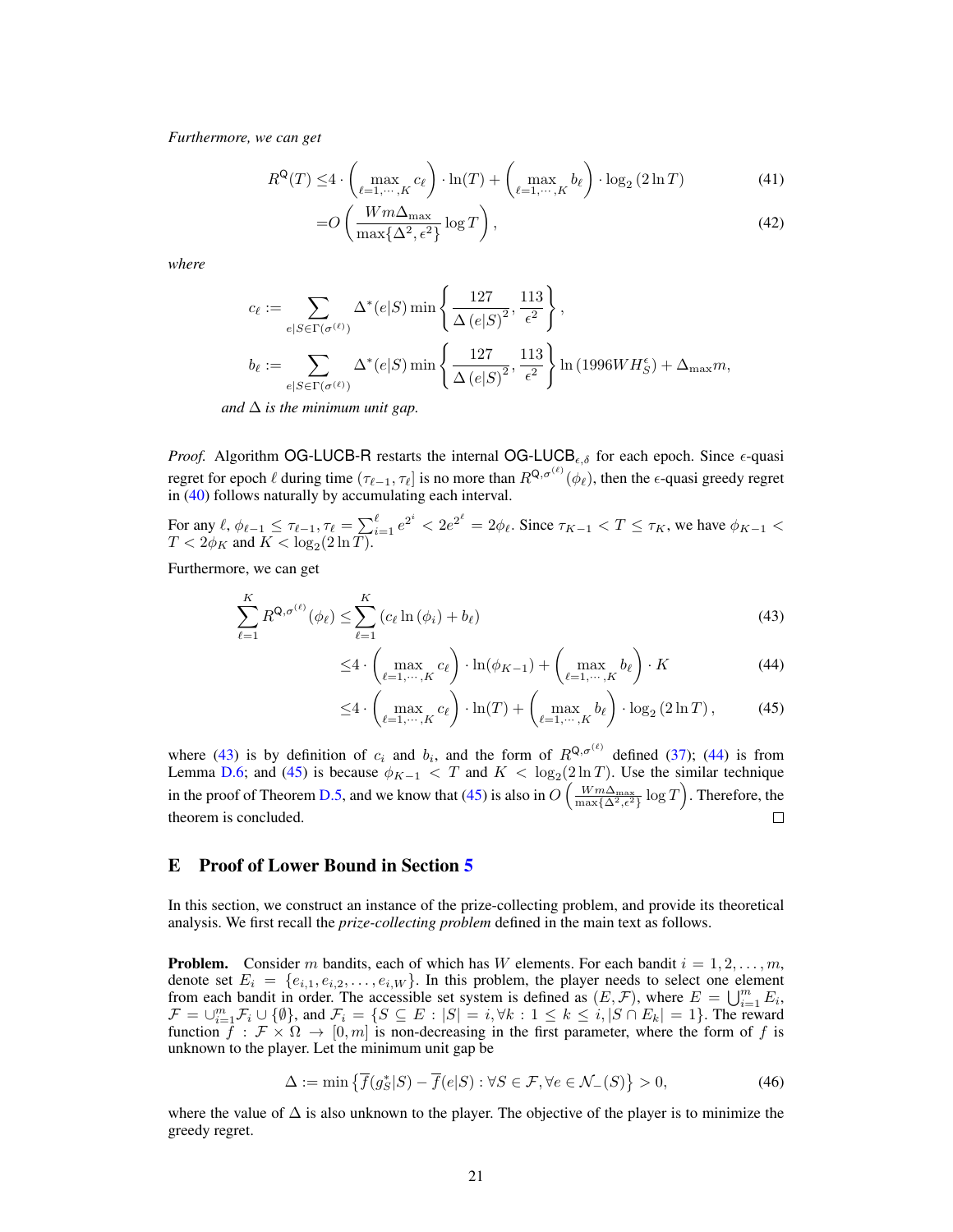**Instance**  $P$ . We construct a problem instance  $P$  as follows.

We arbitrarily pick the greedy decision sequence  $\sigma^G = \langle G_0, G_1, \ldots, G_m \rangle \in \mathcal{F}^{m+1}$  where  $G_0 = \emptyset$ and  $G_i = G_{i-1} \cup \{e_i^{\mathsf{G}}\}$  for each *i*.

Assume that  $0 < \mu_1 < \mu_2 < \mu_3 < 1$ , and  $\Delta := \mu_2 - \mu_1 > 0$ . Consider that the environment's randomness comes from Bernoulli random variables  $\omega_t = (\omega_{t,1}^1, \omega_{t,2}^1, \cdots, \omega_{t,1}^m, \omega_{t,2}^m) \in \{0,1\}^{2m} =$  $\Omega$ , with  $\mathbb{E}[\omega_{t,1}^i] = \mu_1$  (low prize) for any  $i = 1, 2, \cdots, m$ ;  $\mathbb{E}[\omega_{t,2}^i] = \mu_2$  (medium prize) for  $i = 1, 2, \dots, m - 1$ , and  $\mathbb{E}[\omega_{t,2}^m] = \mu_3$  (high prize). For convenience, given a feasible set S, we define indicator  $\mathbb{I}_i^{\mathsf{G}} := \mathbb{I}\{e_i^{\mathsf{G}} \in S\}$  for each i. The exact form of reward function is  $f(S, \omega_t) :=$  $\sum_{i=1}^{m} f^{(i)}(S, \omega_t)$ , where for each  $i = 1, 2, \cdots, m$ ,

$$
f^{(i)}(S,\omega_t) = \begin{cases} \omega_{t,1}^i \overline{\mathbb{I}_i^G} + \omega_{t,2}^i \mathbb{I}_i^G, & G_{i-1} \subseteq S \\ \omega_{t,1}^i, & \text{otherwise} \end{cases} . \tag{47}
$$

It is only accessed as a value oracle  $f_t(S) := f(S, \omega_t)$  with a given feasible set S, and *the player does not know the form of the reward function*. For example, at time t, provided that we have already selected the greedy prefix  $G_{i-1}$  for the first  $i-1$  phases (that is  $\cup_{j=1}^{i-1} \{e_i^{\mathsf{G}}\} \subseteq S$ ), if we choose the greedy element  $e_i^{\mathsf{G}}$  at phase i (that is  $\mathbb{I}_{i}^{\mathsf{G}} = 1$ ), then the marginal reward  $f^{(i)}(S, \omega_t) = \omega_{t,2}^i$ , and the feedback for arm  $e_i^{\mathsf{G}}|G_{i-1}$  is  $f_t(e_i^{\mathsf{G}}|G_{i-1}) = f^{(i)}(S, \omega_t) = \omega_{t,2}^i$ ; otherwise, we will get  $\omega_{t,1}^i$  for choosing the sub-optimal element. Moreover, only if all elements along the greedy sequence are chosen, that is  $S = G$ , can we get the marginal reward  $f^{(m)}(S, \omega_t) = \omega_{t,2}^m$  for the last phase, where  $\mathbb{E}[\omega_{t,2}^m] = \mu_3.$ 

Collecting prizes means that the player should find the greedy sequence to gain medium prizes  $(\mathbb{E}[\omega_{t,2}^i] = \mu_2 > \mu_1 = \mathbb{E}[\omega_{t,1}^i])$  for the first  $m-1$  phases and achieve the high prize  $(\mathbb{E}[\omega_{t,2}^m] = \mu_3)$ for the last phase. Since the maximal decision sequence is  $m$  phases, it is easy to infer that, the minimum reward and maximum reward in expectation are  $m\mu_1$  and  $(m - 1)\mu_2 + \mu_3$  respectively, and henceforth the maximum gap is  $\Delta_{\text{max}} = m\Delta + (\mu_3 - \mu_2)$ . When the player mistakenly chooses a wrong element for some phase, denote the minimum gap as  $\Delta_{\min} = \Delta + (\mu_3 - \mu_2)$ , and  $\Delta_{\min}$  is the minimum penalty incurred.

Denote greedy arms as  $A^G = \{e_i^G | G_{i-1} : \forall i = 1, 2, \cdots, W\}$ . We say an algorithm is *consistent*, if the sum of playing all arms  $a \in \mathcal{A} \setminus \mathcal{A}^{\mathsf{G}}$  is in  $o(T^{\eta})$ , for any  $\eta > 0$ , i.e.,  $\mathbb{E}[\sum_{a \in \mathcal{A} \setminus \mathcal{A}^{\mathsf{G}}} N_T(a)] =$  $o(T^{\eta}).$ 

# <span id="page-21-2"></span>**E.1** Lower Bound  $\Omega\left(\frac{mW\Delta_{\max}}{\Delta^2}\log T\right)$

In this subsection, we set  $\mu_3 - \mu_2$  to be a constant, and derive the  $\Omega\left(\frac{mW\Delta_{\min}}{\Delta^2}\log T\right)$  greedy regret lower bound.

Fix any  $\ell = 1, 2, \cdots, m - 1$  $\ell = 1, 2, \cdots, m - 1$  $\ell = 1, 2, \cdots, m - 1$ . As is illustrated in Figure 1, there exists some feasible sequence  $\sigma$  that coincides with the greedy sequence  $\sigma^G$  for the first  $\ell$  arms, and deviates from it for the next  $d :=$  $m-\ell$  arms, that is  $\sigma = \langle G_0, G_1, \cdots, G_\ell, S_{\ell+1}, \cdots, S_m \rangle$ , and  $S_{\ell+1} \neq G_\ell \cup \{e_i^{\mathsf{G}}\}$ . For convenience, we refer those d arms as  $a_1, a_2, \ldots, a_d$ , and for any fixed time  $T \geq T_0$  ( $T_0$  is sufficiently large), we use  $\vec{N} = (N(a_1), N(a_2), \cdots, N(a_d))$  to denote counters of  $a_1, \ldots, a_d$ , respectively, where each  $N(a_k) := N_T(a_k)$ . Obviously,  $N(a_1) \ge N(a_2) \ge \cdots \ge N(a_d)$ . Among all those sequences, since we have W options for each arm  $a_k$  after  $a_{k-1}$ , by Pigeonhole principle, there exists one sequence satisfying that

<span id="page-21-0"></span>
$$
N(a_2) \le \frac{1}{W} N(a_1), N(a_3) \le \frac{1}{W} N(a_2), \cdots, \text{ and } N(a_d) \le \frac{1}{W} N(a_{d-1}).
$$
 (48)

W.L.O.G., assume that  $\sigma$  satisfies condition [\(48\)](#page-21-0).

In Lemma [E.1,](#page-21-1) we will show that when d is large enough, the number of playing  $a_1$  is  $\Omega\left(\frac{1}{(\mu_2-\mu_1)^2}\log T\right)$ .

<span id="page-21-1"></span>**Lemma E.1.** Assume that  $\frac{1}{4} < \mu_1 < \mu_2 = \frac{1}{2} < \mu_3 = \frac{3}{4}$ . Suppose  $W \ge 2$ , and integer d satisifies that  $d \geq \log_W \left( \frac{2W}{3(\mu_2-\mu_1)^2} \right)$ , (i.e.,  $(\mu_2-\mu_1)^2 \geq \frac{2}{3W^{d-1}}$ ). For any consistent algorithm, the number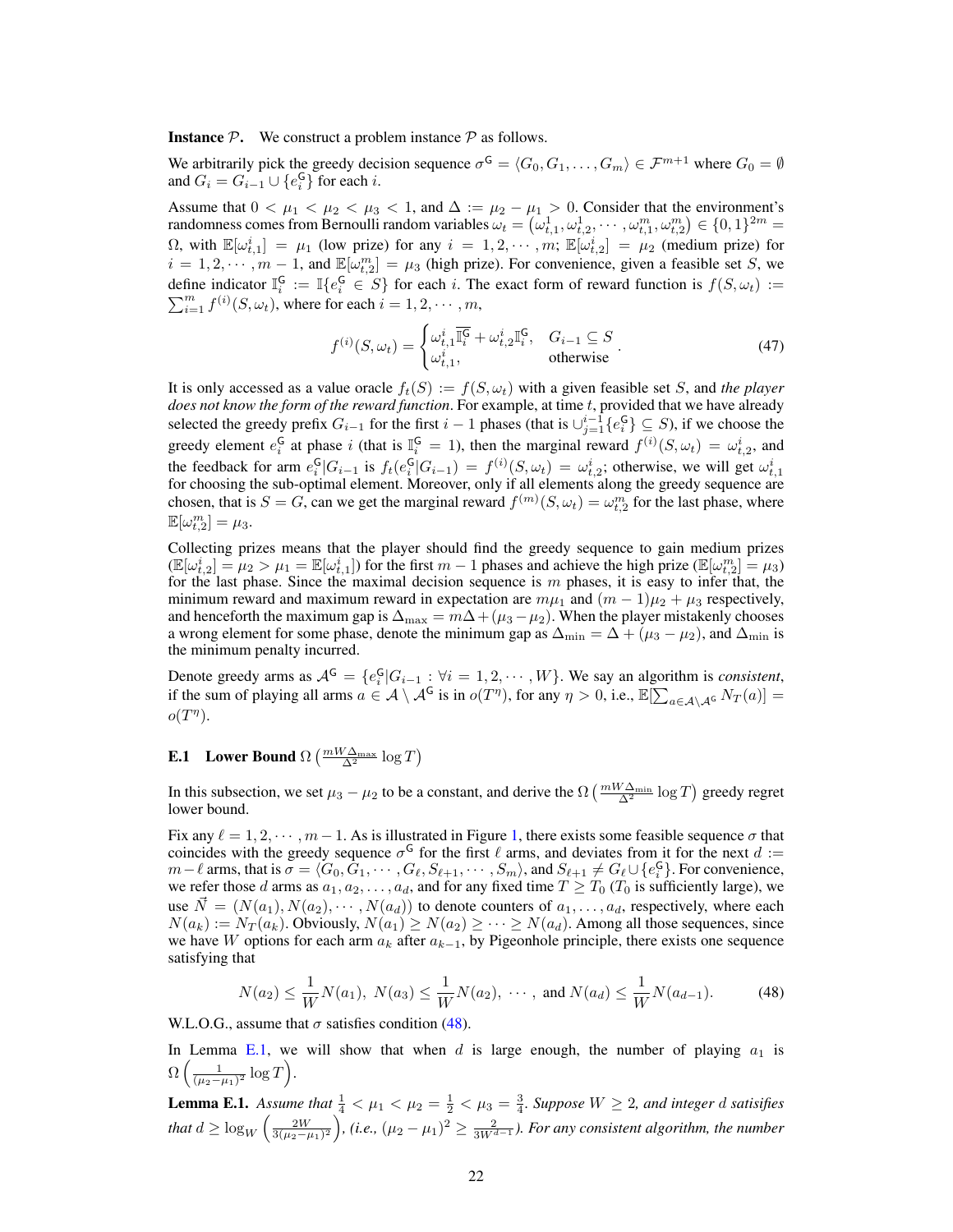

<span id="page-22-0"></span>Figure 1: Illustration of the sequence  $\sigma$ .

*of playing arm*  $a_1$  *in the sequence*  $\sigma$  *satisfies that* 

$$
\lim_{t \to +\infty} \frac{\mathbb{E}[N_t(a_1)]}{\ln t} \ge \frac{0.39}{\mathrm{KL}(\mu_1||\mu_2)},
$$

where  $KL(p||q) = p \ln \frac{p}{q} + (1-p) \ln \frac{1-p}{1-q}$  is Kullback-Leibler divergence of Bernoulli random *variables.*

*Proof.* We keep all arms except  $a_1, a_2, \ldots, a_d$  by default, and perturb those arms to construct the following two hypotheses:

Null hypothesis 
$$
H^0_\sigma
$$
:  $\overline{f}(a_i) = \mu_1, i \in \{1, \cdots, d-1\}, \quad \overline{f}(a_d) = \mu_1;$  (49)

Alternative hypothesis 
$$
H'_{\sigma}
$$
:  $\overline{f}(a_i) = \lambda, i \in \{1, \cdots, d-1\}, \quad \overline{f}(a_d) = \mu_3,$  (50)

where  $\lambda \in (\mu_2, 1]$  is some constant to be determined later (in [\(51\)](#page-22-1)). Note that  $\sigma^{\mathsf{G}}$  is its greedy sequence in  $\hat{H}_{\sigma}^0$ , while  $\sigma$  is the greedy sequence in  $H'_{\sigma}$ . For simplicity, we use  $\mathbb{P}[\cdot]$  and  $\mathbb{P}'[\cdot]$ ,  $\mathbb{E}[\cdot]$  and  $\mathbb{E}'[\cdot]$  to denote the probability and expectation under  $H^0_\sigma$  and  $H'_\sigma$ , respectively.

Fix any  $\gamma \in (\frac{2}{3}, 1)$ , and let  $\lambda$  be some constant such that

<span id="page-22-1"></span>
$$
\mu_2 < \lambda \le 1
$$
, and  $|KL(\mu_1||\lambda) - KL(\mu_1||\mu_2)| \le \gamma KL(\mu_1||\mu_2).$  (51)

Define event  $\mathcal{N} := \left\{ N_{a_1} < \frac{1-\gamma}{\mathrm{KL}(\mu_1||\lambda)} \ln T \right\}.$ 

Denote  $Z_{a,i} \in \{0,1\}$  as the *i*-th realization of playing arm a, and  $\rho(x;\mu) = \mu^x (1-\mu)^{1-x}$  for  $x \in \{0,1\}$  and  $\mu \in [0,1]$  as the probability for Bernoulli random variables. Then we can define function

$$
L(\vec{N}) := \ln \left( \prod_{i=1}^{N_{a_1}} \frac{\rho(Z_{a_1,i}; \mu_1)}{\rho(Z_{a_1,i}; \lambda)} \cdots \prod_{i=1}^{N_{a_{d-1}}} \frac{\rho(Z_{a_{d-1},i}; \mu_1)}{\rho(Z_{a_{d-1},i}; \lambda)} \cdot \prod_{i=1}^{N_{a_d}} \frac{\rho(Z_{a_d,i}; \mu_1)}{\rho(Z_{a_d,i}; \mu_3)} \right).
$$
(52)

Fix any  $\eta \in (0, 3\gamma - 2)$ , and define event  $\mathcal{L} := \{ L(\vec{N}) \le (1 - \eta) \ln T \}$ . In the following, we will show that

<span id="page-22-2"></span>
$$
\mathbb{P}\left[\mathcal{N}\right] = \mathbb{P}\left[N(a_1) < \frac{1-\gamma}{\text{KL}\left(\mu_1||\lambda\right)}\ln T\right] \to 0, \text{ as } T \to \infty,\tag{53}
$$

by proving that both  $\mathbb{P}[\mathcal{N} \cap \mathcal{L}]$  and  $\mathbb{P}[\mathcal{N} \cap \overline{\mathcal{L}}]$  tend to 0.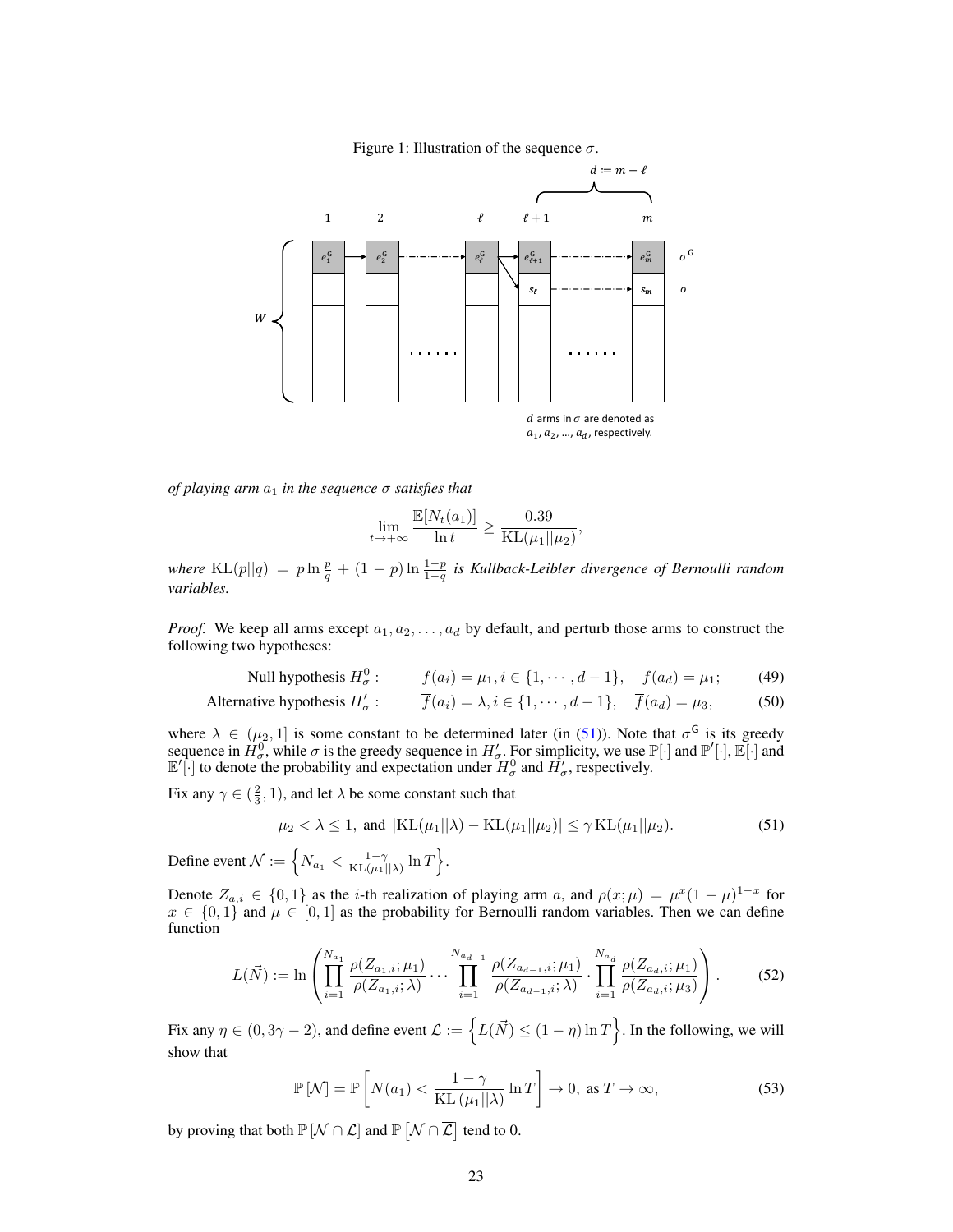**Step 1: for**  $\mathbb{P}[\mathcal{N} \cap \mathcal{L}]$ . For  $H'_{\sigma}(\sigma)$  is the greedy sequence), the sequence we play is the greedy sequence only if  $a_1, \dots, a_d$  are chosen simultaneously, thus the total number of playing  $\sigma$  is  $N(a_d)$ . Furthermore, for any consistent algorithm, for any  $\eta \in (0, \gamma)$ , we have  $\mathbb{E}'[T - N(a_d)] = o(T^{\eta})$ under  $H'_\sigma$ . Since in our instance  $N(a_1) \ge N(a_d)$  holds, thus  $\mathbb{E}'[T - N(a_1)] \le \mathbb{E}'[T - N(a_d)] =$  $o(T^{\eta}).$ 

$$
\mathbb{P}'\left[\mathcal{N}\right] = \mathbb{P}'\left[N(a_1) < \frac{1-\gamma}{KL\left(\mu_1||\lambda\right)}\ln T\right]
$$
\n
$$
= \mathbb{P}'\left[T - N(a_1) > T - \frac{1-\gamma}{KL\left(\mu_1||\lambda\right)}\ln T\right]
$$
\n
$$
\leq \frac{\mathbb{E}'\left[T - N(a_1)\right]}{T - \frac{1-\gamma}{KL\left(\mu_1||\lambda\right)}\ln T} \qquad \{\text{Markov's inequality}\}
$$
\n
$$
= o(T^{\eta - 1}). \tag{54}
$$

Let  $\rho_x$  be the probability measure for  $H^0_\sigma$ , then through the change of probability measure, we can get that

$$
\mathbb{P}'\left[\mathcal{N}\cap\mathcal{L}\right] = \int_{x \in \mathcal{N}\cap\mathcal{L}} \prod_{i=1}^{N(a_1)} \frac{\rho(Z_{a_1,i};\lambda)}{\rho(Z_{a_1,i};\mu_1)} \cdots \prod_{i=1}^{N(a_{d-1})} \frac{\rho(Z_{a_{d-1},i};\lambda)}{\rho(Z_{a_{d-1},i};\mu_1)} \cdot \prod_{i=1}^{N(a_d)} \frac{\rho(Z_{a_d,i};\mu_2 + \frac{1}{4})}{\rho(Z_{a_d,i};\mu_1)} d\rho_x
$$
\n
$$
= \int_{x \in \mathcal{N}\cap\mathcal{L}} \exp(-L(\vec{N})) d\rho_x
$$
\n(55)

$$
\geq T^{\eta-1} \int_{x \in \mathcal{N} \cap \mathcal{L}} \mathrm{d}\rho_x = T^{\eta-1} \, \mathbb{P}[\mathcal{N} \cap \mathcal{L}], \tag{56}
$$

where [\(55\)](#page-23-0) is from [\(52\)](#page-22-2), and [\(56\)](#page-23-1) is because  $\mathcal L$  holds. Thus, we can imply from (56) and [\(54\)](#page-23-2) that

<span id="page-23-6"></span><span id="page-23-5"></span><span id="page-23-2"></span><span id="page-23-1"></span><span id="page-23-0"></span> $\mathbb{P}[\mathcal{N} \cap \mathcal{L}] \leq T^{1-\eta} \cdot \mathbb{P}' \left[ \mathcal{N} \cap \mathcal{L} \right] \leq T^{1-\eta} \cdot \mathbb{P}' \left[ \mathcal{N} \right] = o(1).$  (57)

**Step 2: for**  $\mathbb{P}[\mathcal{N} \cap \overline{\mathcal{L}}]$ . From Equation [\(52\)](#page-22-2), we know that

$$
L(\vec{N}) = \sum_{i=1}^{N(a_1)} \ln\left(\frac{\rho(Z_{a_1,i}; \mu_1)}{\rho(Z_{a_1,i}; \lambda)}\right) + \dots + \sum_{i=1}^{N(a_{d-1})} \ln\left(\frac{\rho(Z_{a_{d-1},i}; \mu_1)}{\rho(Z_{a_{d-1},i}; \lambda)}\right) + \sum_{i=1}^{N(a_d)} \ln\left(\frac{\rho(Z_{a_d,i}; \mu_2)}{\rho(Z_{a_d,i}; \mu_3)}\right)
$$
\n
$$
\rightarrow (N(a_1) + N(a_2) + \dots + N(a_{d-1})) \text{ KL}(\mu_1 || \lambda) + N(a_d) \cdot \text{KL}(\mu_1 || \mu_3) =: \overline{L}(\vec{N}), \quad (59)
$$

as  $N(a_1), \cdots, N(a_d)$  tend to be sufficiently large. Due to condition [\(48\)](#page-21-0) and the definition of N, we have

$$
\overline{L}(\vec{N}) \le N(1) \left( 1 + \frac{1}{W} + \dots + \frac{1}{W^{d-2}} \right) \text{KL}(\mu_1 || \lambda) + N(1) \frac{1}{W^{d-1}} \cdot \text{KL}(\mu_1 || \mu_3)
$$
\n
$$
\le N(1) \frac{1}{1 - \frac{1}{W}} \text{KL}(\mu_1 || \lambda) + N(1) \frac{1}{W^{d-1}} \cdot \text{KL}(\mu_1 || \mu_3)
$$
\n
$$
\le \left( \frac{1}{1 - \frac{1}{W}} + \frac{1}{W^{d-1}} \frac{\text{KL}(\mu_1 || \mu_3)}{\text{KL}(\mu_1 || \lambda)} \right) (1 - \gamma) \ln T. \tag{60}
$$

Since  $2(x - y)^2 \leq KL(x||y) \leq \frac{(x-y)^2}{y(1-y)}$  $\frac{(x-y)^2}{y(1-y)}$  for  $x, y \in [0,1), \frac{1}{4} < \mu_1 < \mu_2 < \mu_3 = \frac{3}{4}$ , and  $\mu_2 < \lambda \le 1$ , it can be implied that

<span id="page-23-4"></span><span id="page-23-3"></span>
$$
\frac{\mathrm{KL}(\mu_1||\mu_3)}{\mathrm{KL}(\mu_1||\lambda)} \le \frac{(\mu_3 - \mu_1)^2}{\mu_3(1 - \mu_3) \cdot 2 \cdot (\lambda - \mu_1)^2} \le \frac{3}{2(\mu_2 - \mu_1)^2}.
$$
\n(61)

Assume that  $W \ge 2$  and  $W^{d-1} \ge \frac{2}{3(\mu_2 - \mu_1)^2}$ , then from [\(60\)](#page-23-3) and [\(61\)](#page-23-4) we have  $\overline{L}(\vec{N}) \le 3(1 \gamma$ ) ln T.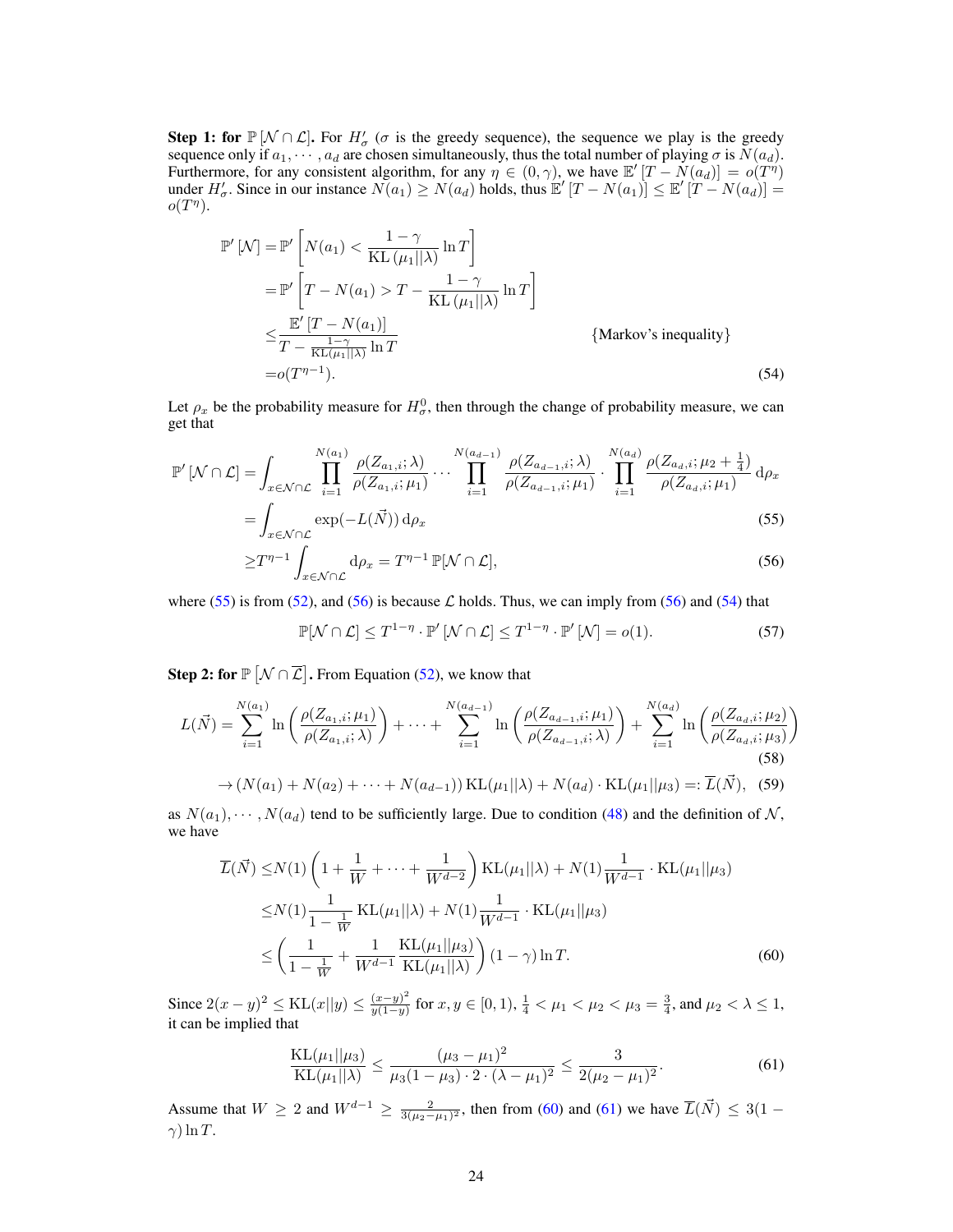Now fix any  $\eta \in (0, 3\gamma - 2)$ , and it is easy to know that  $\overline{L}(\vec{N}) \leq 3(1-\gamma) \ln T < (1-\eta) \ln T$ . Recall that  $L(\vec{N}) \to \overline{L}(\vec{N})$  from [\(59\)](#page-23-5) and  $\mathcal{N} = \{N(a_1) < \frac{1-\gamma}{KL(\mu_1||\lambda)}\ln T\} \subsetneqq \bigcup_{j=0}^{\frac{1-\gamma}{KL(\mu_1||\lambda)}\ln T} \{N(a_1) = j\}.$ Then, by the strong law of large numbers, we can get

$$
\mathbb{P}\left[\mathcal{N}\cap\overline{\mathcal{L}}\right] = \mathbb{P}\left[N(a_1) < \frac{1-\gamma}{\mathrm{KL}\left(\mu_1||\lambda\right)}\ln T \ \wedge \ L(\vec{N}) > (1-\eta)\ln T\right] \to 0, \text{ as } T \to \infty. \tag{62}
$$

Step 3: combine two parts. Because  $d \geq \log_W \left( \frac{2W}{3(\mu_2 - \mu_1)^2} \right)$ , we have that  $W^{d-1} \geq$  $\frac{3}{2(\mu_2-\mu_1)^2}$ . For any  $\gamma \in (\frac{2}{3},1)$ , it can be derived from [\(57\)](#page-23-6) and [\(62\)](#page-24-1) that  $\lim_{T\to\infty} \mathbb{P}[\mathcal{N}] =$  $\lim_{T\to\infty} \mathbb{P}\left[N_T(a_1)<\frac{1-\gamma}{\text{KL}(\mu_1||\lambda)}\ln T\right]=0.$  Then, from [\(51\)](#page-22-1), we can get

$$
\lim_{T \to \infty} \mathbb{P}\left[N(a_1) < \frac{1 - \gamma}{(1 + \gamma)\operatorname{KL}\left(\mu_1 \middle| \mu_2\right)} \ln T\right] = 0. \tag{63}
$$

Therefore,

$$
\lim_{t \to +\infty} \frac{\mathbb{E}\left[N_t(a_1)\right]}{\ln t} \ge \frac{0.39}{\mathrm{KL}\left(\mu_1 || \mu_2\right)}.\tag{64}
$$

<span id="page-24-2"></span><span id="page-24-1"></span>

We will show that the greedy regret can be as large as  $\Omega(\frac{mW \log T}{\Delta^2})$ , when (1) the unit gap ( $\mu_2$  –  $\mu_1$ ) is not exponentially small or (2) m is large enough, which will be specified quantitatively in Theorem [E.2.](#page-24-0)

<span id="page-24-0"></span>**Theorem E.2.** For instance  $P$  of the prize-collecting problem, for any  $\mu_1, \mu_2, \mu_3$  satisfying that  $\frac{1}{4} < \mu_1 < \mu_2 = \frac{1}{2} < \mu_3 = \frac{3}{4}$  and  $W \geq 2$ , assume that there exists some constant  $\xi \in (0,1)$  such *that*  $\xi m \ge \log_W \left( \frac{2W}{3(\mu_2 - \mu_1)^2} \right)$  (i.e.,  $(\mu_2 - \mu_1)^2 \ge \frac{2}{3W^{\xi m - 1}}$ ). Denote  $\Delta = \mu_2 - \mu_1 > 0$ . For any *consistent algorithm, as time*  $\overline{T}$  *tends to*  $+\infty$ *, the greedy regret satisfies that* 

$$
R^{G}(T) \ge \frac{0.39 \cdot (1 - \xi)m(W - 1)\Delta_{\min}}{KL(\mu_1||\mu_2)} \ln T,\tag{65}
$$

where  $KL(p||q) = p \ln \frac{p}{q} + (1-p) \ln \frac{1-p}{1-q}$  is Kullback-Leibler divergence for Bernoulli random *variables, and*  $\Delta_{\min} = \Delta + \frac{1}{4}$ .

*Proof.* From the assumption, we know that  $\xi m \ge \log_W \left( \frac{2W}{3(\mu_2 - \mu_1)^2} \right)$ . Fix any  $\ell = 1, 2, \cdots, (1 - \ell)$  $\xi$ )m, then it is easy to see that the deviated  $d = m - \ell$  arms (denoted as  $a_1, a_2, \cdots, a_d$ ) satisfying  $d \geq \log_W \left( \frac{2W}{3(\mu_2 - \mu_1)^2} \right)$ .

Denote the true greedy sequence as  $\sigma^{\mathsf{G}} = \langle G_0, G_1, \cdots, G_m \rangle$ . For any sequence  $\sigma$  coinciding with  $\sigma^{\sf G}$  for the prefix  $\langle G_0, G_1, \cdots, G_\ell\rangle$ , for phase  $\ell+1$ , we can choose  $W-1$  candidates from  $\mathcal{N}(G_\ell)\setminus\mathcal{N}(G_\ell)$  ${g_{G_\ell}^*}$ . According to Lemma [E.1,](#page-21-1) for each candidate, the consistent algorithm needs to play arm  $a_1$ for at least  $\frac{0.39}{KL(\mu_1||\mu_2)} \ln T$  times. Since the penalty is at least  $\Delta_{\min} = \Delta + \frac{1}{4}$ , therefore we can conclude that

$$
R^{G}(T) \ge \sum_{\ell=1}^{(1-\xi)m} (W-1) \cdot \frac{0.39 \cdot \Delta_{\min}}{\mathrm{KL}(\mu_1||\mu_2)} \ln T = \frac{0.39 \cdot (1-\xi)m(W-1)\Delta_{\min}}{\mathrm{KL}(\mu_1||\mu_2)} \ln T. \tag{66}
$$

From Theorem [E.2](#page-24-0) and  $KL(\mu_1||\mu_2) \leq \frac{(\mu_2 - \mu_1)^2}{\mu_2(1 - \mu_2)} = 4\Delta^2$ , it is easy to check that the greedy regret is  $\Omega\left(\frac{mW\Delta_{\min}}{\Delta^2}\log T\right)$ . Since  $\Delta_{\max} = m\Delta + \frac{1}{4}$  and  $\Delta_{\min} = \Delta + \frac{1}{4}$  in the setting of Theorem [E.2,](#page-24-0) suppose we further assume that  $\Delta = \mu_2 - \mu_1 = o(\frac{1}{m})$  (e.g.,  $\Delta = \frac{0.01}{m^{1.1}}$ ), then it indicates that  $\Delta_{\text{max}} = \Delta_{\text{min}} + o(1)$ . Thus, we can get that the lower bound  $R^{\text{G}}(T) = \Omega\left(\frac{mW\Delta_{\text{max}}}{\Delta^2}\log T\right)$ , which matches with the upper bound up to a constant factor.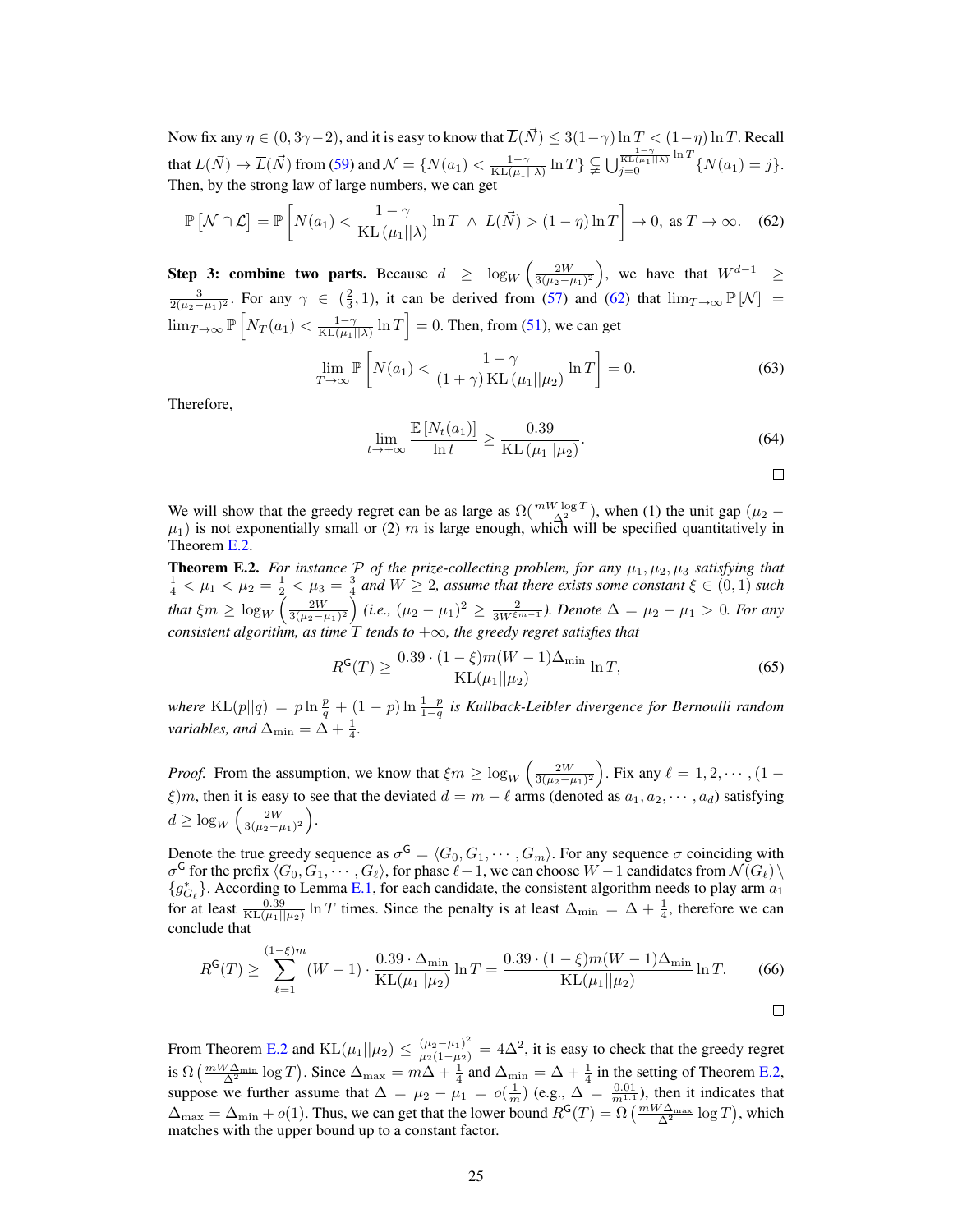#### E.2 Lower bound with an exponential term

We further remark that a similar problem instance as in Appendix [E.1](#page-21-2) can be used to show a regret lower bound with an exponential term:  $\Omega\left(\frac{W^m}{(\mu_3-\mu_2)}\log T\right)$ .

The intuition is that all the first  $m-1$  layers have essentially no difference in reward for any decision sequence, and all reward is on the last layer, i.e.,  $\mu_3 - \mu_2 \gg \mu_2 - \mu_1 > 0$  and  $\mu_2 - \mu_1 = O(\frac{1}{W^m})$ , which makes it similar to the classical multi-armed bandit with  $W<sup>m</sup>$  arms. Therefore, the lower bound is in the order of  $\Omega\left(\frac{W^m}{(\mu_3-\mu_2)}\log T\right)$ . This means we cannot have  $O\left(\frac{\text{poly}(W,m)}{(\mu_3-\mu_2)}\right)$  $\frac{\text{oly}(W,m)}{(\mu_3-\mu_2)}\log T$  regret.

## <span id="page-25-1"></span>F Extensions

<span id="page-25-0"></span>F.1 A simple extension of **OG-UCB** for linear bandits with a matroid constraint to achieve  $O(n/\Delta \log T)$  regret and  $O(n)$  space

If we know that the problem instance has linear reward function, i.e.,  $f_t(S) = \sum_{e \in S} f_t(e)$ , and the accessible set system  $(E, \mathcal{F})$  is restricted to a matroid, we can easily extend OG-UCB and make it behave essentially the same as Algorithm OMM in [\[23\]](#page-8-22).

The key is to merge those equivalent arms. More formally, we call two arms  $a = e|S$  and  $a' = e|S'$ *equivalent* if the marginal rewards of both arms follow the same distribution. For these equivalent arms, we merge estimator  $\hat{X}(a)$  and  $\hat{X}(a')$  (and the counters  $N(a)$  and  $N(a')$ ), and it can be achieved simply by using the same memory for  $a$  and  $a'$ . This applies to the setting of linear reward function [\[23\]](#page-8-22): the marginal value of choosing arm  $e|S$  or  $e|S'$  only depends on element e and is irrelevant to S or S', and thus we merge all such arms  $e|S$  and  $e|S'$ , such that observations of one arm refine the estimation of its equivalent arms. In this case, it can be easily verified that OG-UCB and OMM behave essentially the same (except on some minor manipulation of time counter  $t'$  in Line [4](#page-4-8) of Algorithm [1\)](#page-4-1).

In this case, we remark that: (1) this extension utilizes the property of linear bandits and matroid constraints; (2) the greedy algorithm will find the optimal solution, and henceforth the greedy regret is also equivalent to the expected cumulative regret (i.e.,  $R^1(T)$ ). Therefore, the analysis of OMM in [\[23\]](#page-8-22) applies to OG-UCB: OG-UCB has regret bound  $O(\frac{n}{\Delta} \log T)$  and the memory cost is  $O(n)$ , where  $\Delta$  is the minimum unit gap.

## F.2 Algorithms for Knapsack Constraints

In this section, we consider the knapsack constraint, which is a special case of our accessible set system  $(E, \mathcal{F})$ .

For each element  $e \in E$ , a cost function  $\lambda(e) \in \mathbb{R}_{\geq 0}$  is given in advance. Without loss of generality, we assume  $\lambda(a) = \lambda(e) \in [1, \infty)$  for each arm  $a = e|S \in \mathcal{A}$ . Given a budget B for the knapsack problem, the collection of feasible sets are  $\mathcal{F} = \{ S \subseteq E : \sum_{e \in S} \lambda(e) \leq B \}$ . As is described Example [A.4,](#page-11-3) such  $(E, \mathcal{F})$  is an accessible set system.

Notice that, for each phase, suppose the offline greedy still maximizes the marginal reward  $\overline{f}(a)$  from a set of accessible arms as before, then it is only the special case of the original model described in the main text, therefore the algorithms and results apply without any change.

However, for many problems with knapsack constraints, a natural way of the greedy algorithm is to maximize the marginal reward per unit cost every phase i.e.,  $\frac{f(a)}{\lambda(a)}$  is maximized (instead of maximizing the marginal reward of a set accessible arms). We show that we can slightly modify our previous algorithm to accommodate this setting.

In particular, our algorithm can be slightly modified as follows: in the offline and online problems, arg max and MaxOracle return an arm  $a$  such that  $\frac{\hat{X}(a)}{\lambda(a)}$  is maximized (replace  $\hat{X}(a)$  in the objective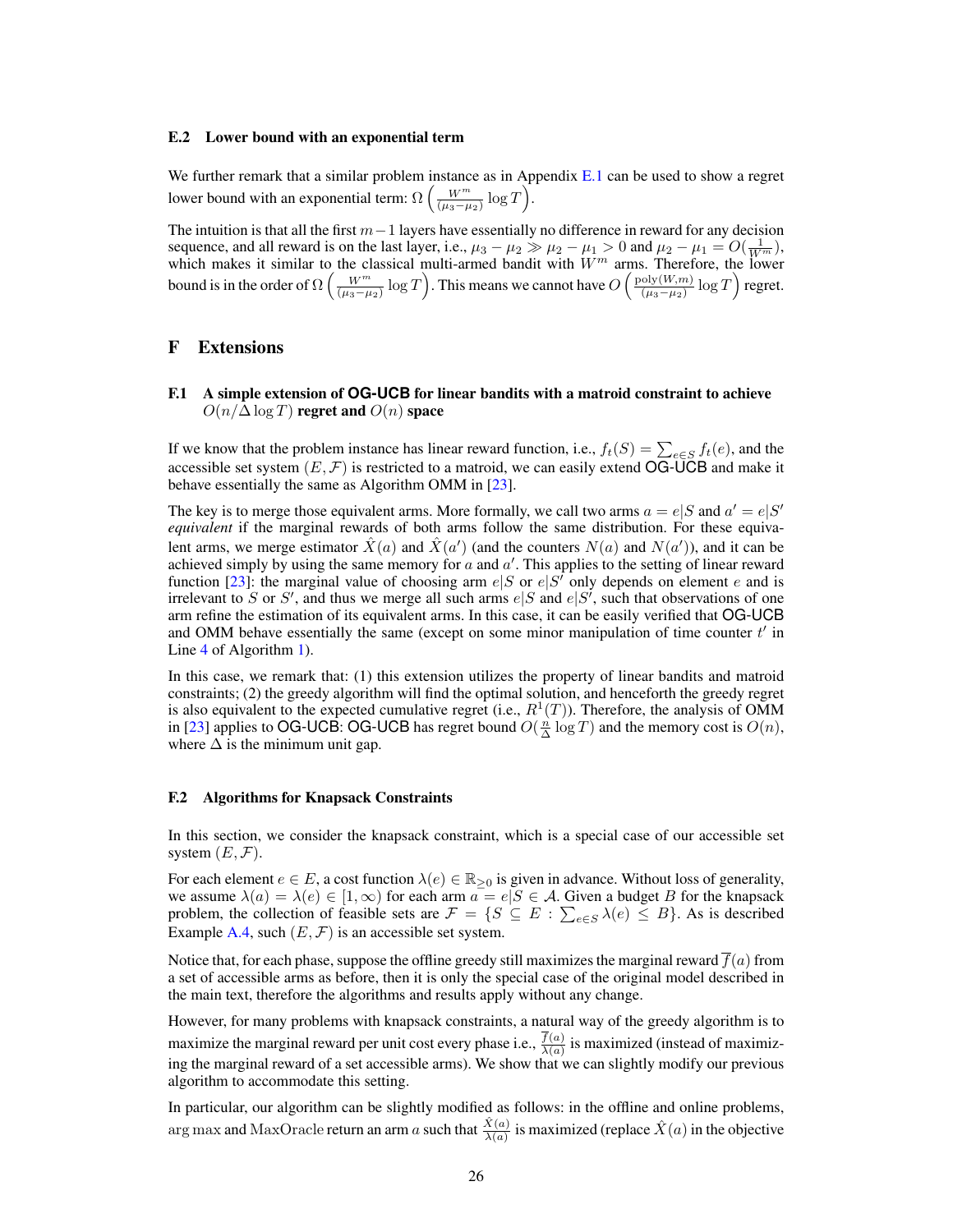of arg max and MaxOracle with  $\frac{\hat{X}(a)}{\lambda(a)}$ ). Then, we can rewrite the *greedy element*:

$$
\forall S \in \mathcal{F}, \quad g_S^* := \underset{e \in \mathcal{N}(S)}{\arg \max} \frac{\overline{f}(e|S)}{\lambda(e|S)},\tag{67}
$$

together with the *unit gap*:

$$
\forall S \in \mathcal{F}, \forall e \in \mathcal{N}(S), \quad \Delta(e|S) := \begin{cases} \frac{\overline{f}(g_S^*|S)}{\lambda(g_S^*|S)} - \frac{\overline{f}(e|S)}{\lambda(e|S)}, & e \neq g_S^* \\ \frac{\overline{f}(e|S)}{\lambda(e|S)} - \max_{e' \in \mathcal{N}_-(S)} \frac{\overline{f}(e'|S)}{\lambda(e'|S)}, & e = g_S^*. \end{cases} \tag{68}
$$

The algorithms OG-UCB and OG-LUCB with such modification still work. The rest of the analysis is the same. Therefore, Theorems [3.1,](#page-5-2) [4.1,](#page-6-5) [4.2](#page-6-3) and [4.3](#page-7-3) still apply after rewriting the above definitions.

## <span id="page-26-0"></span>G Applications

#### G.1 Top-m Selection with a Consistent Function

In this subsection, we will demonstrate the application of our framework to the problem of Top- $m$ Selection with a consistent reward function.

Generally speaking, the reward of this problem may be non-linear, and the greedy algorithm can output an optimal solution (with approximation ratio  $\alpha = 1$ ).

**The decision class.** In the top-m selection problem, the set of feasible sets are all subsets of cardinality at most m, hence corresponding to an accessible set system  $(E, \mathcal{F})$ , where  $E = \{1, 2, \dots, n\}$ , and  $\mathcal{F} = \{ S \subseteq E : |S| \le m \}.$ 

Notice that, the arm space is  $A = \{e|S : \forall S, \forall e \in \mathcal{N}(S), |S| \le m - 1\}$ , containing  $\prod_{i=0}^{m-1} (n - i)$ arms in total.

**Definition G.1** (Consistent function [\[5\]](#page-8-19)). A function  $\psi : 2^E \to \mathbb{R}$  is *consistent* if for any  $T \subset T' \subset$ E, and element  $x, y \in E \setminus T'$ , we have  $\psi(T \cup \{x\}) \ge \psi(T \cup \{y\}) \Longrightarrow \psi(T' \cup \{x\}) \ge \psi(T' \cup \{y\}).$ 

**Reward function.** Let  $\Omega \subseteq [0,1]^E$  be the probability space. For each time  $t = 1, 2, \ldots$ , the environment draws an i.i.d. samples  $\omega_t$  from  $\overline{\Omega}$ .  $\omega_t$  can be thought as a vector and  $\omega_t(e) \in [0,1]$ for each dimension  $e \in E$ . For any  $\omega_t \in \Omega$ , the reward function is a bounded and non-decreasing function  $f_t(S) := f(S, \omega_t) \in [L, L + m]$  (fix constant  $L \geq 0$ ) as required in Section [2,](#page-2-0) and define  $\overline{f}(S) = \mathbb{E}[f_t(S)]$  where the expectation is taken over  $\omega_t$ . We assume that  $\overline{f}(\cdot)$  is a *consistent function*.

**Offline and online settings.** In the offline setting,  $\overline{f}(\cdot)$  is provided as a value oracle and we would like to return the subset with the maximum  $\overline{f}$  value. In the online setting, the player first plays a decision sequence  $\sigma = \langle S_0, S_1, \cdots, S_k \rangle$  with  $S_k = S_{k-1} \cup \{s_k\}$  for time t, then observes the semi-bandit feedbacks  $\{f_t(S_i)\}_{i=0,\ldots,k}$ , and gains a reward of  $f_t(S_k)$ .

Example G.1. The following functions belong to the consistent function family:

- $\overline{f}(S) = c \cdot e^{\sum_{e \in S} \mathbb{E}[\omega_t(e)]}$  (*c* is a small constant for normalization);
- $\overline{f}(S) = 1 \prod_{e \in S} (1 \mathbb{E}[\omega_t(e)]);$
- $\overline{f}(S) = \frac{1}{2} (|S| + \min_{e \in S} \mathbb{E}[\omega_t(e)]),$  with  $f_t(\emptyset) = 0$ . It is a variant of bottleneck functions, and the use |S| and  $\frac{1}{2}$  is for normalization;
- $\overline{f}(S) = \sum_{e \in S} \mathbb{E} [\omega_t(e)]$  (linear function).

<span id="page-26-1"></span>Denote the greedy sequence for the top-m selection problem as  $\sigma^{\mathsf{G}} = \langle G_0, G_1, \cdots, G_m \rangle$  (m is the length). from Theorem 2 of [\[5\]](#page-8-19):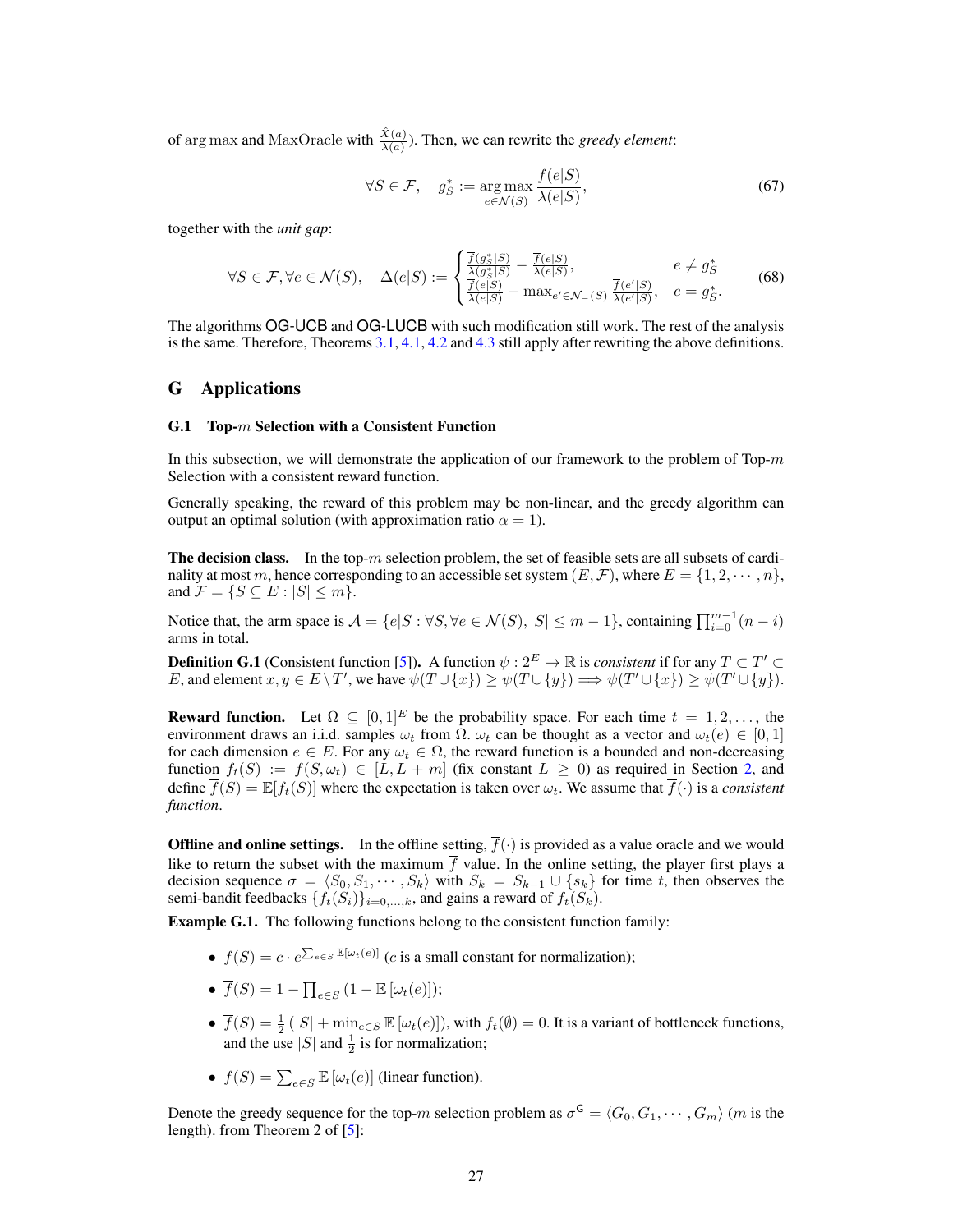**Lemma G.1.** For consistent function  $\overline{f}(\cdot)$ ,  $G_m$  is an optimal solution, i.e.,  $\overline{f}(G_m)$  =  $\max_{\forall S \in \mathcal{F}} \overline{f}(S)$  *is satisfied.* 

We can use our algorithm OG-UCB to solve the online problem by playing the game during the time horizon T. Since the offline greedy solution is also the optimal one (approximation ratio  $\alpha = 1$ ), from Theorem  $3.1$  and Proposition  $B.1$ , we have the following corollary:

Corollary G.2. *For any time* T*, for the top-*m *selection problem with a consistent function, our algorithm OG-UCB can achieve a regret*

$$
R(T) \le R^{\mathsf{G}}(T) \le \sum_{a \in \Gamma_{-}(\sigma^{\mathsf{G}})} \left( \frac{6\Delta^{*}(a) \cdot \ln T}{\Delta(a)^{2}} + \left(\frac{\pi^{2}}{3} + 1\right) \Delta^{*}(a) \right),\tag{69}
$$

*where* σ <sup>G</sup> *is the greedy sequence of length* m*, and* R(T) *is the expected regret with respect to the optimal solution.*

Notice that  $\Gamma_-(\sigma^G)$  has  $\sum_{i=1}^m (n-i) = (n-1-\frac{m}{2})m$  arms in the above corollary for the top-m selection.

We claim that other decision classes belonging to a matroid embedding [\[5\]](#page-8-19) also work through the analysis. (The key is to derive the optimal solution guarantee analogue to Lemma  $G(1)$ .) To the best of our knowledge, the bound of  $O(\log T)$  regret for the online version of the top-m selection problem (or the wider decision classes) with a general consistent function is new.

#### <span id="page-27-0"></span>G.2 Stochastic Online Submodular Maximization

Our algorithms and results can be applied to online submodular maximization. For any time  $t$  and for any  $S \in \mathcal{F}$ , assume the reward function  $f_t(S) \in [L, L+m]$  ( $L \ge 0$ ) is a non-negative monotone submodular function. Denote  $\overline{f}(S) := \mathbb{E}[f_t(S)]$ , and it is provided for the offline problem. It is obvious that  $f(\cdot)$  is also non-negative monotone submodular due to the linearity of the expectation.

Let the accessible set system  $(E, \mathcal{F})$  be a uniform matroid, in which the maximal feasible set  $S \in \mathcal{F}$ is of size m. We adapt the result for offline submodular maximization in  $[21, 28]$  $[21, 28]$  $[21, 28]$ , with a slight generalization for the greedy (or  $\epsilon$ -quasi greedy) policy (The proof is almost identical to that in [\[21\]](#page-8-27), and is omitted here).

**Lemma G.3.** Assume that the non-negative monotone submodular function  $\overline{f}(\cdot)$  is provided as a *value oracle. For any*  $\epsilon \geq 0$ , suppose a decision sequence  $\sigma = \langle S_0, S_1, \cdots, S_k \rangle \in \mathcal{F}^{k+1}$  satisfies  $S_0 = \emptyset$ ,  $S_i = S_{i-1} \cup \{s_i\}$  for every i, and  $\overline{f}(s_i|S_{i-1}) \ge \overline{f}(g_{S_{i-1}}^*|S_{i-1}) - \epsilon$  for every i. Then, for *every positive integer*  $\ell$  *and*  $m$ *,* 

$$
\overline{f}(S_{\ell}) \ge \left(1 - \left(1 - \frac{1}{m}\right)^{k}\right) \left(\overline{f}(S^{*}) - m\epsilon\right),\tag{70}
$$

where k is the length of the decision sequence and  $S^* = \argmax_{S \in \mathcal{F}} \overline{f}(S)$ .

Noting that  $1 - x \le e^{-x}$  for all  $x \in \mathbb{R}$ , we can immediately derive the following two properties from the above lemma.

**Lemma G.4.** (1) Let  $\sigma^{\mathsf{G}} = \langle S_0, S_1, \cdots, S_m \rangle \in \mathcal{F}^{m+1}$  be the greedy sequence of size m. Then,

$$
\overline{f}(S_m) \ge (1 - e^{-1}) \overline{f}(S^*).
$$

*Thus,*  $S_m$  *in*  $\sigma$ <sup>G</sup> *is an*  $\alpha$ -approximation solution for  $\alpha = 1 - e^{-1}$ .

*(2) Given any small*  $\epsilon$  such that  $0 \le \epsilon \le \frac{L}{m}$ , let  $\sigma^{\mathsf{Q}} = \langle S_0, S_1, \cdots, S_m \rangle \in \mathcal{F}^{m+1}$  be the minimum *of -quasi greedy sequence. Then,*

$$
\overline{f}(S_m) \ge \left(1 - e^{-1} - \frac{m\epsilon}{L}\right) \overline{f}(S^*).
$$

*Thus,*  $S_m$  *in*  $\sigma^{\mathsf{Q}}$  *is an*  $\alpha$ *-approximation solution for*  $\alpha = 1 - e^{-1} - \frac{m\epsilon}{L}$ *.*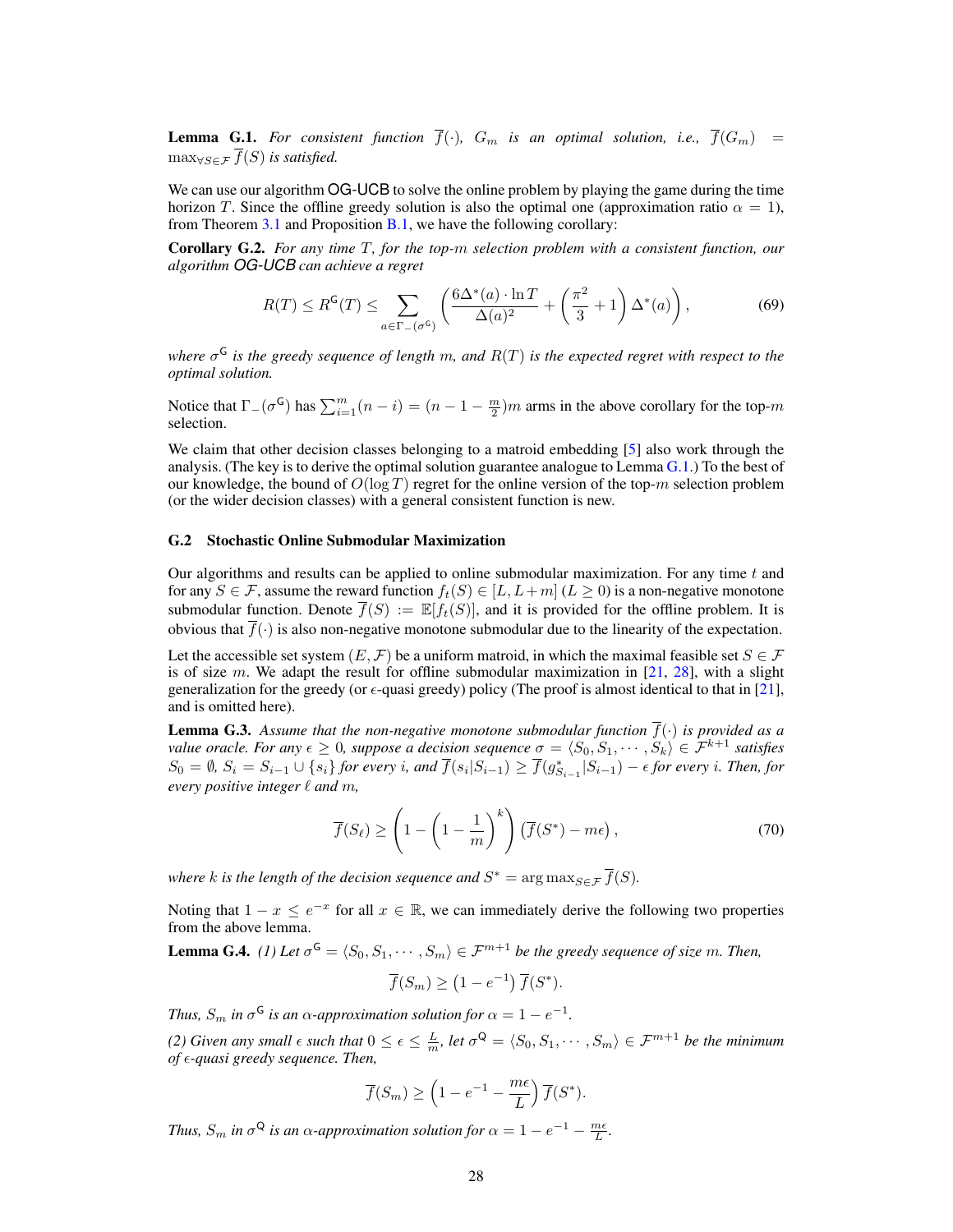Now we can use Algorithm OG-UCB and OG-LUCB to solve the online version of the submod-ular maximization problem. From Propositions [B.1](#page-11-4) and [B.2,](#page-11-5) we know that  $R^{\alpha}(T) \leq R^{G}(T)$  and  $R^{\alpha}(T) \leq R^{Q}(T)$  for the respective  $\alpha$ -approximation solutions. Then, from Theorem [3.1](#page-5-2) and Theo-rem [D.7,](#page-19-0) and we have the following  $\alpha$ -approximation regret:

Corollary G.5. *For any time horizon* T*, for the online submodular maximization problem, our algorithm OG-UCB can achieve the following* α*-approximation regret:*

$$
R^{\alpha}(T) \le R^{\mathsf{G}}(T) \le \sum_{a \in \Gamma_{-}(\sigma^{\mathsf{G}})} \left( \frac{6\Delta^{*}(a) \cdot \ln T}{\Delta(a)^{2}} + \left(\frac{\pi^{2}}{3} + 1\right) \Delta^{*}(a) \right),\tag{71}
$$

where  $\sigma$ <sup>G</sup> is the greedy sequence, and  $\alpha = 1 - e^{-1}$  is the approximation ratio of the offline problem. Corollary G.6. *For the online submodular maximization problem, suppose we run Algorithm OG-LUCB-R with some small*  $\epsilon$  *such that*  $0 \le \epsilon \le \frac{c}{m}$ *, and let*  $\alpha = 1 - e^{-1} - \frac{m\epsilon}{L}$  *be the approximation* L *ratio of the offline problem.. Use*  $\phi_i$ ,  $\tau_i$ ,  $\sigma^{(\ell)}$ ,  $K$ ,  $R^{Q,\sigma^{(\ell)}}(\cdot)$ ,  $c_\ell$  and  $b_\ell$  defined in Theorem [D.7.](#page-19-0) Our *algorithm OG-LUCB-R can achieve an* α*-approximation regret as follows:*

$$
R^{\alpha}(T) \le R^{\mathsf{Q}}(T) \le \sum_{\ell=1}^{K} R^{\mathsf{Q}, \sigma^{(\ell)}}(\phi_{\ell}).
$$
\n(72)

*Furthermore, we can get*

$$
R^{\alpha}(T) \le R^{\mathsf{Q}}(T) \le 4 \cdot \left( \max_{\ell=1,\cdots,K} c_{\ell} \right) \cdot \ln(T) + \left( \max_{\ell=1,\cdots,K} b_{\ell} \right) \cdot \log_2\left(2\ln T\right). \tag{73}
$$

Besides, the exploration time for Algorithm OG-LUCB<sub> $\epsilon,\delta$ </sub> for any input of  $(\epsilon,\delta)$  is the same as Theorem [4.1;](#page-6-5) and letting  $\delta = \frac{1}{T}$  implies a corollary for the  $\alpha$ -approximation regret  $R^{\alpha}$  ( $R^{\alpha} \le R^{\mathsf{Q}}$ and  $\alpha = 1 - e^{-1}$ ), corresponding to Theorem [D.5,](#page-18-3) both of which will not be restated here.

The above results for stochastic online greedy, ensuring the  $O(\log T)$  bounds, are complementary to the  $O(\sqrt{T})$   $\alpha$ -approximation regret bound presented in [\[31\]](#page-8-23), which focuses on the online submodular maximization in the adversarial setting.

#### G.3 Online Influence Maximization and Probabilistic Set Cover in a Unified Model

From the above Appendix [G.2,](#page-27-0) we have shown that our algorithms work without assuming the detailed form of the reward function. In light of this, our model can be applied to unify the online *Influence Maximization (IM)* and *Probabilistic Set Cover (PMC)* problems [\[19\]](#page-8-3) across different models. (PMC can be viewed as two-layers influence maximization on the independent cascade model.)

Influence maximization problem [\[19\]](#page-8-3) has been widely studied in the viral marketing. In general, given social graph  $\mathcal{G} = (\mathcal{V}, \mathcal{E})$  representing nodes and edges respectively, the goal is to choose a m-nodes set  $S \subseteq V$  as *seeds*, so that starting from the seed nodes, at many nodes as possible are influenced (or covered) via the word-of-mouth effect. Many models, such as the *independent cascade (IC)* model, the *linear threshold (LT)* model [\[19\]](#page-8-3) and the *continuous-time independent cascade (CIC)* model [\[30\]](#page-8-29), are proposed to capture different natures of users' behaviors. The common part of those models (IC, LT, CIC, etc.) is that they assume that the coverage function  $f: 2^{\mathcal{V}} \times \Omega \to \mathbb{R}$ (and we use  $f_t(S) = f_t(S, \omega_t)$  for convenience, where  $\omega_t$  is the randomness of the environment at time t), and focus on maximizing the expected coverage  $\overline{f}(S) := \mathbb{E}[f_t(S)]$  called *influence spread*, which is a non-negative monotone submodular function. Note that due to the #P-hardness of computing  $\overline{f}(\cdot)$  [\[10\]](#page-8-30) in order to find the optimal solution, Monte Carlo simulations on  $f_t(\cdot)$  are usually carried out to estimate  $\overline{f}(\cdot)$ . The difference of models lies in the assumption of the environmental randomness Ω: in IC model, it comes from independent Bernoulli random variables assigned on edges; CIC model parametrizes edges with time-variant distributions, and a constant total cutting time; and in LT model, the randomness are from the thresholds of nodes. The empirical study in [\[13\]](#page-8-31) shows that the model misspecification may lead to one optimal solution for one model yielding a bad performance in another.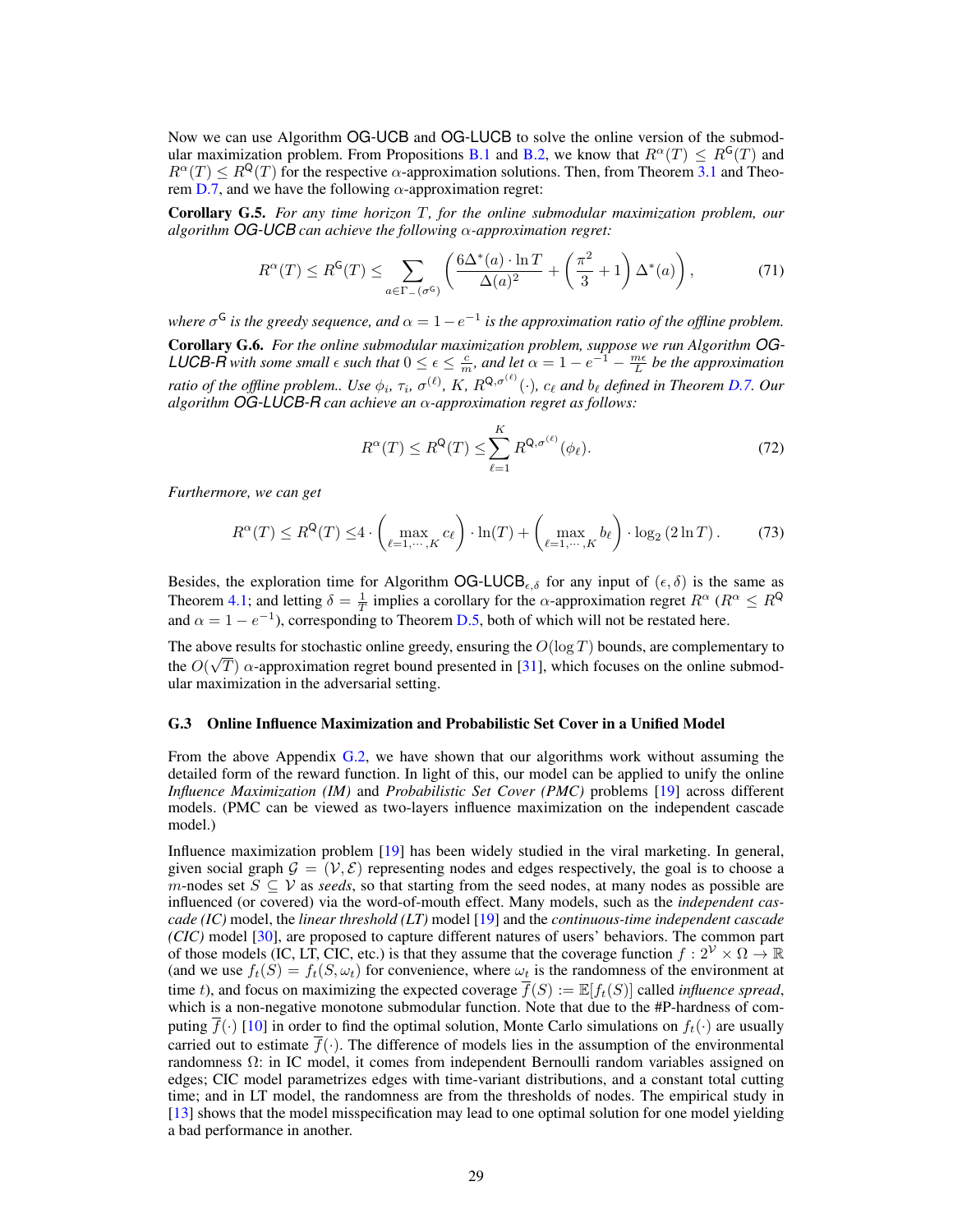In the online version of influence maximization, we need to choose the seeds set  $S$  over time to maximize the overall performance against the optimal  $S^*$  in hindsight. [\[11\]](#page-8-16) shows how to model the online influence maximization for IC model as a combinatorial multi-arm bandit problem. If the IC model is assumed, the randomness of edges can be modelled as base arms and the reward is a function represented by the expected values of those arms. However, in our framework, we do not need the knowledge of the detailed diffusion model or the exact form of the reward function. For different influence maximization models, we only access the value of  $f_t(\cdot)$  without assuming the exact form  $f_t(\cdot)$  or  $\overline{f}(\cdot)$ . The application of our framework, utilizing value oracle  $f_t(\cdot)$ , can unify the above models of online influence maximization as well as avoid the risk of model misspecification. As is illustrated in Appendix [G.2,](#page-27-0) our algorithms still apply here and the same results hold.

# <span id="page-29-0"></span>H Empirical Evaluation for the Lower Bound on the Prize-Collecting Problem

In this section, we carry out an empirical evaluation for the prize-collecting problem to validate Algorithms OG-UCB. We use the problem instance  $P$  as described in Appendix [E.](#page-20-0)

**Setup.** We evaluate the performance over the following combinations: (1) Select one out of  $W \in$  $\{10, 20, 30\}$  elements, for each of  $m \in \{4, 6, 8\}$  bandits; (2) The minimum unit gap  $\Delta$  is chosen from  $\{0.2, 0.1\}$  (that is,  $\mu_1 \in \{0.3, 0.4\}$  and  $\mu_2 = 0.5$  with  $\Delta = \mu_2 - \mu_1$ ), and  $\mu_3 = 0.75$ .

For each case, we set the same total horizon  $T = 10^6$ . The lower bound (LB) is estimated by the right-hand side of [\(65\)](#page-24-2) in Theorem [E.2.](#page-24-0)

The experiment is repeated for 20 times, and we calculate the average of the regret together with their standard deviation.

Analysis. Table [2](#page-30-0) illustrates the result of Algorithms OG-UCB. The result contains three columns of values: The left column is regrets of OG-UCB with their standard deviation in absolute values  $(\times 10^4)$ , the middle column is the lower bound estimated in absolute values ( $\times 10^4$ ), and the right column (surrounded by parentheses) is the ratio between regrets in practice and LB.

First, observing the ratio between regrets and LB, we know that it is about 20 times. The ratio does not increase with  $W$  or  $m$ . Therefore, it indicates that our upper bound matches with the lower bound, and they are tight up to a constant factor.

Second, comparing the regret of algorithms with the change of  $W$  or  $m$ , we see that the regret increase linearly with W or m. It matches with the regret  $\Theta(\frac{Wm\Delta_{\text{max}}}{\Delta^2})$  derived from our theoretical analysis. When  $\Delta$  is changed from 0.2 to 0.1, the regret is also about 4 times of the original. (It is less than 4 times because  $\Delta_{\text{max}}$  shrinks meanwhile.)